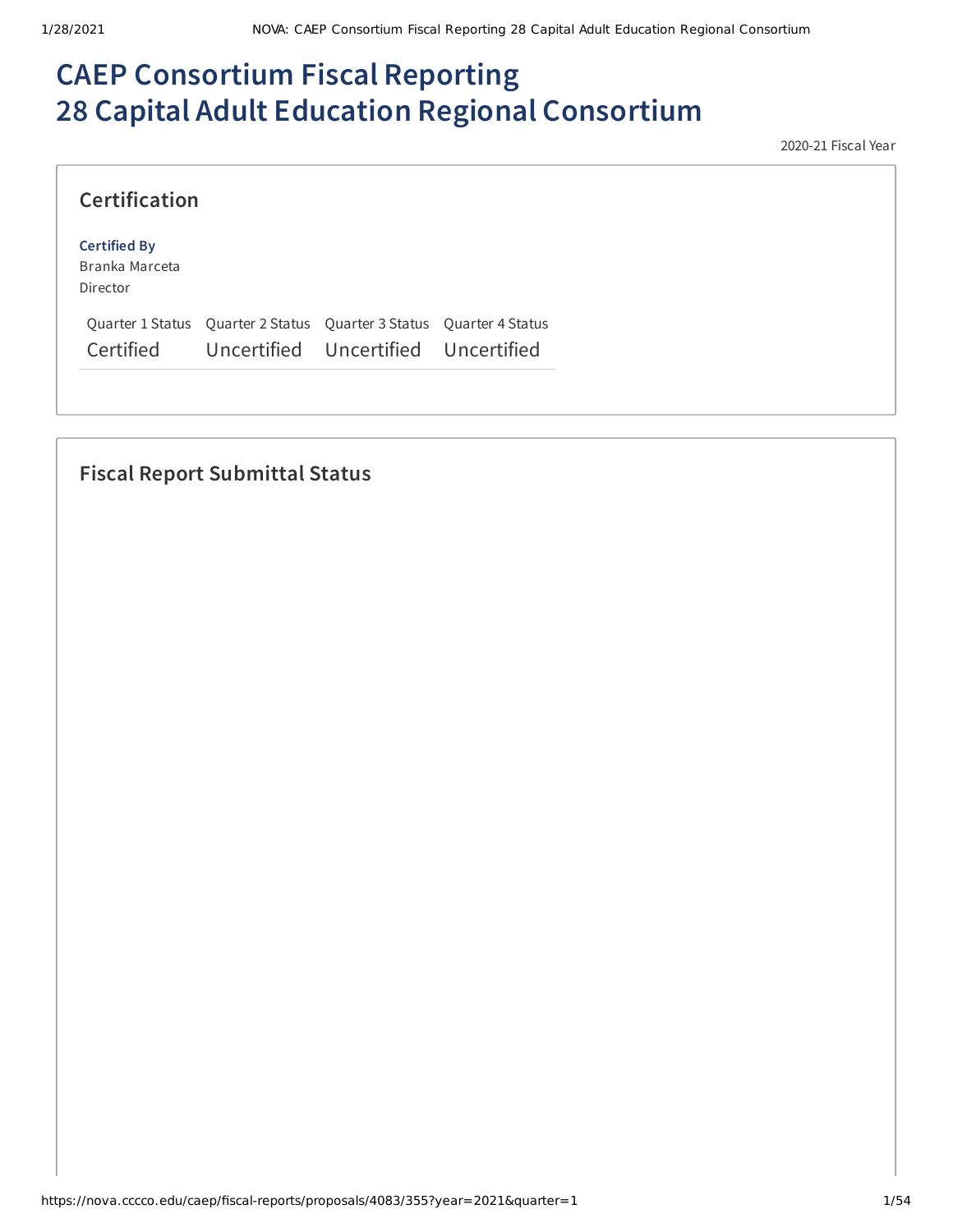| Member<br>Agency                         | Quarter 1 | Quarter 2     | Quarter 3     | Quarter 4     |
|------------------------------------------|-----------|---------------|---------------|---------------|
| Amador<br>County<br>Unified              | Submitted | Not Submitted | Not Submitted | Not Submitted |
| Center Joint<br>Unified                  | Submitted | Submitted     | Not Submitted | Not Submitted |
| Davis Joint<br>Unified                   | Submitted | Not Submitted | Not Submitted | Not Submitted |
| El Dorado<br>Co. Office of<br>Education  | Submitted | Not Submitted | Not Submitted | Not Submitted |
| <b>Elk Grove</b><br>Unified              | Submitted | Not Submitted | Not Submitted | Not Submitted |
| Folsom-<br>Cordova<br>Unified            | Submitted | Not Submitted | Not Submitted | Not Submitted |
| <b>Galt Joint</b><br><b>Union High</b>   | Submitted | Not Submitted | Not Submitted | Not Submitted |
| <b>Natomas</b><br>Unified                | Submitted | Not Submitted | Not Submitted | Not Submitted |
| Sacramento<br><b>City Unified</b>        | Submitted | Submitted     | Not Submitted | Not Submitted |
| Sacramento<br>Co. Office of<br>Education | Submitted | Not Submitted | Not Submitted | Not Submitted |
| San Juan<br>Unified                      | Submitted | Not Submitted | Not Submitted | Not Submitted |
| <b>Twin Rivers</b><br>Unified            | Submitted | Not Submitted | Not Submitted | Not Submitted |
| Washington<br>Unified                    | Submitted | Not Submitted | Not Submitted | Not Submitted |

## **Amador County Unified**

**Amador County Unified Q1 Report (7/1 - 9/30)**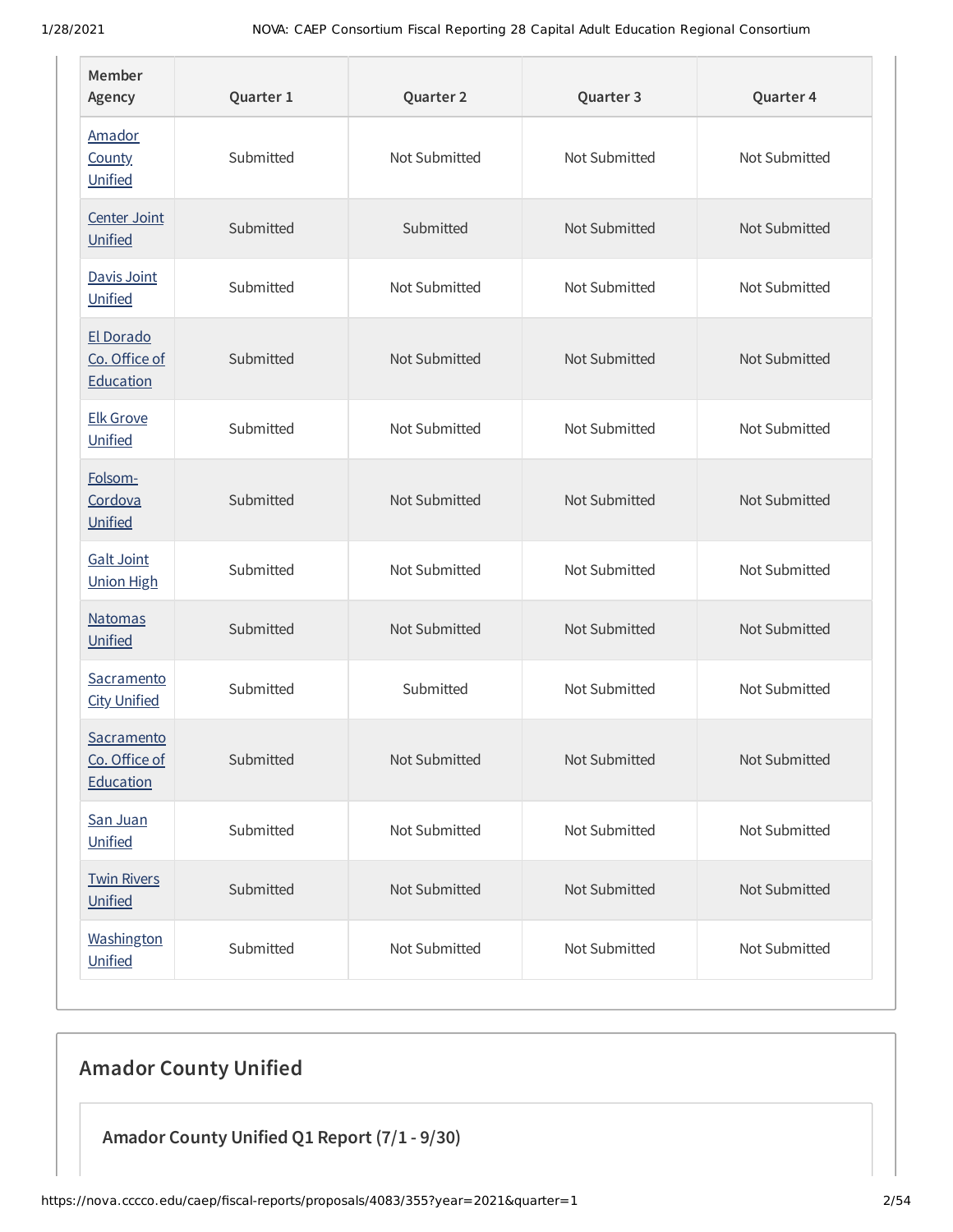| <b>Object Code</b>                                     | Year to<br>Date (YTD)<br>Expenditure | <b>YTD</b><br>Forecast | $\frac{0}{0}$<br>Expended<br>of YTD<br>Forecast | Project<br><b>Budget</b> | $\frac{0}{0}$<br><b>Expended</b><br>of Overall<br><b>Budget</b> | <b>Budget</b><br>Remaining |
|--------------------------------------------------------|--------------------------------------|------------------------|-------------------------------------------------|--------------------------|-----------------------------------------------------------------|----------------------------|
| 1000 - Instructional Salaries                          | \$54,427                             | \$63,035               | 86.34%                                          | \$420,231                | 12.95%                                                          | \$365,804                  |
| 2000 - Non-Instructional<br><b>Salaries</b>            | \$9,545                              | \$13,988               | 68.24%                                          | \$93,256                 | 10.24%                                                          | \$83,711                   |
| 3000 - Employee Benefits                               | \$21,599                             | \$20,355               | 106.11%                                         | \$135,698                | 15.92%                                                          | \$114,099                  |
| 4000 - Supplies and Materials                          | \$6,706                              | \$13,300               | 50.42%                                          | \$88,668                 | 7.56%                                                           | \$81,962                   |
| 5000 - Other Operating<br><b>Expenses and Services</b> | \$68,388                             | \$15,046               | 454.52%                                         | \$100,309                | 68.18%                                                          | \$31,921                   |
| 6000 - Capital Outlay                                  | \$0                                  | \$0                    | 100%                                            | \$0                      | 100%                                                            | \$0                        |
| 7000 - Other Outgo                                     | \$0                                  | \$0                    | 100%                                            | \$0                      | 100%                                                            | \$0                        |
| <b>Indirect Costs</b>                                  | \$0                                  | \$6,617                | $0\%$                                           | \$44,114                 | $0\%$                                                           | \$44,114                   |
| <b>Totals</b>                                          | \$160,665                            | \$132,341              | 121.4%                                          | \$882,276                | 18.21%                                                          | \$721,611                  |

### **Summary of Activities:**

In Amador Adult Education the high school diploma and high school equivalency preparation courses (GED/HiSet) are well underway. Currently, both of these programs are enrolled at near or over capacity. However, the enrolled students are not engaging at the same rate as they have in previous years. During Q1 Amador Adult Ed adopted a new ESL curriculum. Although ESL courses have not begun in person, ESL staff has participated in over 10 hours of professional development and collaboration with Burlington English. Further, some funds have been spent to develop deliverables for ESL students. Additionally, the new Digital Literacy program has been launched. Students are already earning mastery certificates. The GED testing center in partnership with Pearson Vue will go live in January. Amador Adult Ed is also partnering with the local community college foundation to enroll students in college classes. Finally, we are developing new workforce readiness courses to implement.

**Status** Submitted

### **Amador County Unified Q2 Report (10/1 - 12/31)**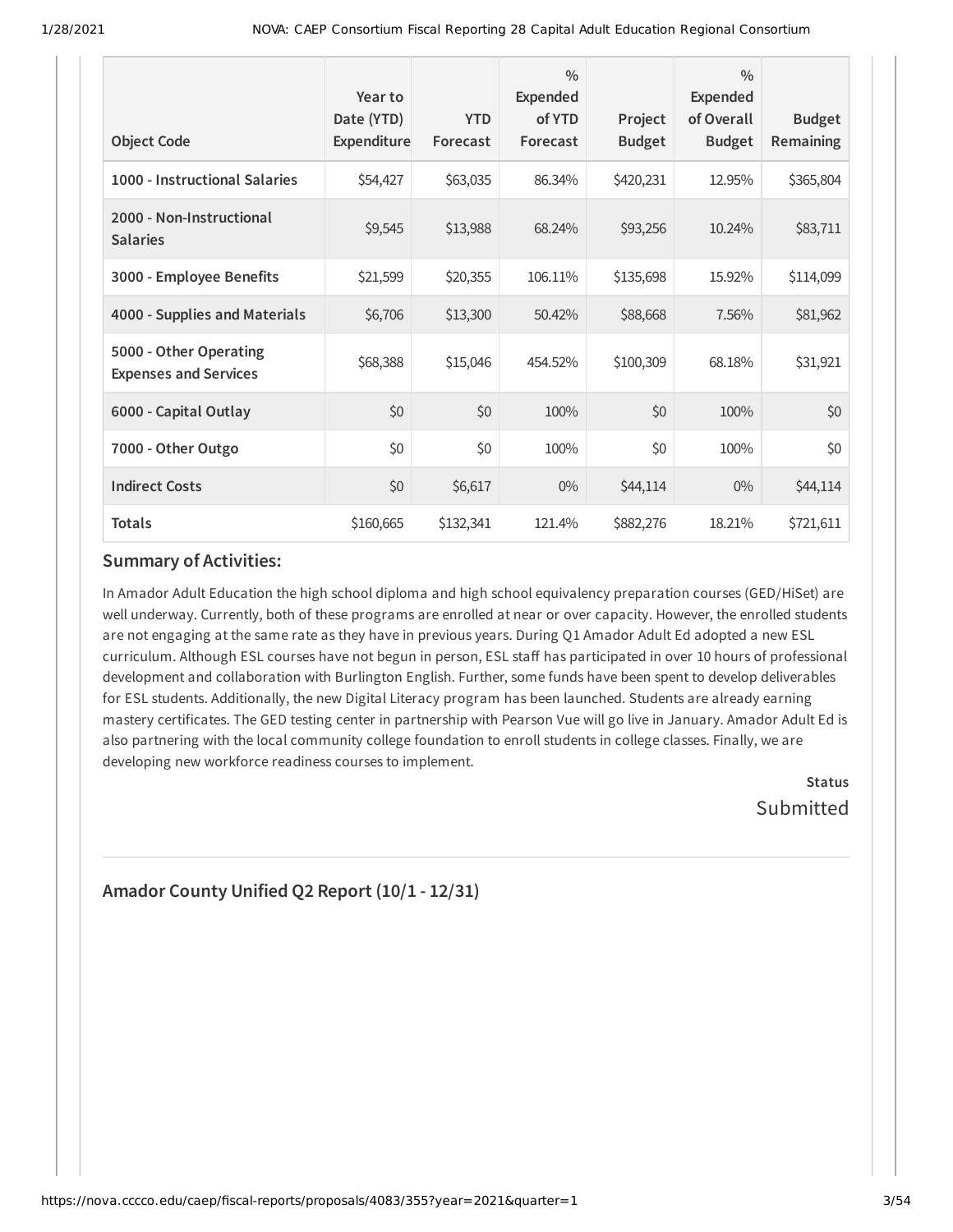| <b>Object Code</b>                                     | Year to<br>Date (YTD)<br>Expenditure | <b>YTD</b><br>Forecast | $\frac{0}{0}$<br><b>Expended</b><br>of YTD<br>Forecast | Project<br><b>Budget</b> | $\frac{0}{0}$<br><b>Expended</b><br>of Overall<br><b>Budget</b> | <b>Budget</b><br>Remaining |
|--------------------------------------------------------|--------------------------------------|------------------------|--------------------------------------------------------|--------------------------|-----------------------------------------------------------------|----------------------------|
| 1000 - Instructional Salaries                          | \$120,630                            | \$126,069              | 95.69%                                                 | \$420,231                | 28.71%                                                          | \$299,601                  |
| 2000 - Non-Instructional<br><b>Salaries</b>            | \$25,251                             | \$27,977               | 90.26%                                                 | \$93,256                 | 27.08%                                                          | \$68,005                   |
| 3000 - Employee Benefits                               | \$48,033                             | \$40,709               | 117.99%                                                | \$135,698                | 35.4%                                                           | \$87,665                   |
| 4000 - Supplies and Materials                          | \$19,837                             | \$26,600               | 74.57%                                                 | \$88,668                 | 22.37%                                                          | \$68,831                   |
| 5000 - Other Operating<br><b>Expenses and Services</b> | \$68,388                             | \$30,093               | 227.26%                                                | \$100,309                | 68.18%                                                          | \$31,921                   |
| 6000 - Capital Outlay                                  | \$0                                  | \$0                    | 100%                                                   | \$0                      | 100%                                                            | \$0                        |
| 7000 - Other Outgo                                     | \$0                                  | \$0                    | 100%                                                   | \$0                      | 100%                                                            | \$0                        |
| <b>Indirect Costs</b>                                  | \$14,109                             | \$13,234               | 106.61%                                                | \$44,114                 | 31.98%                                                          | \$30,005                   |
| <b>Totals</b>                                          | \$296,248                            | \$264,683              | 111.93%                                                | \$882,276                | 33.58%                                                          | \$586,028                  |

### **Summary of Activities:**

Amador Adult Education has spent the first 2 quarters moving between distance learning and in-person learning. We have a full schedule of adults in high school diploma, GED preparation and are working to get our ESL program up and running. We have tested some ESL students but they lack the digital skills to run courses remotely. We are working on that. We have also started Digital Literacy certificate programs as well as substitute teacher training, and instructional assistant training. The biggest accomplishment we have begun this quarter is to complete our GED testing center certification. We went live on a Wednesday and on the first Saturday one student registered and took a GED test. This will be a huge benefit to our local adult services.

> **Status** Unsubmitted

### **Amador County Unified Q3 Report (1/1 - 3/31)**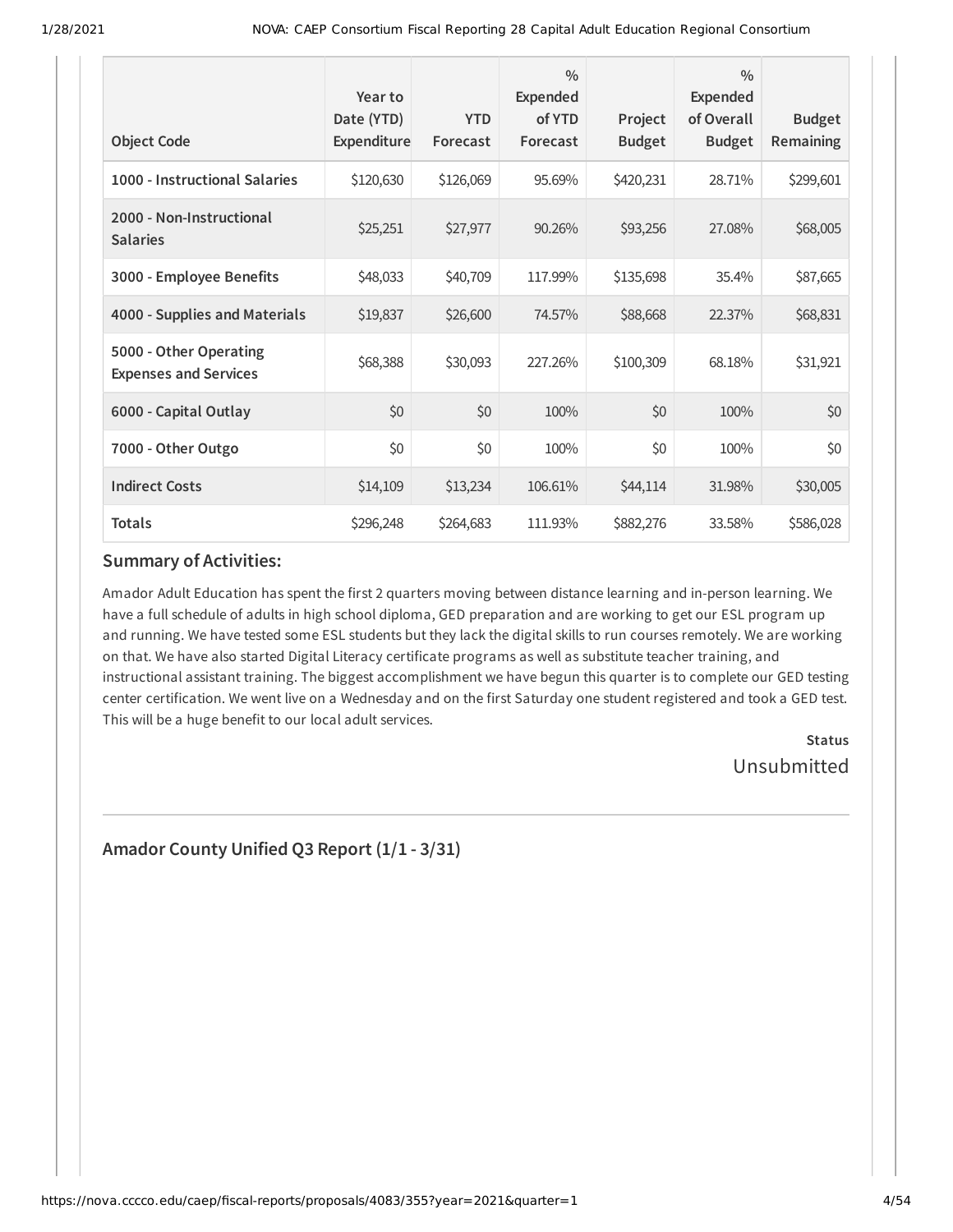| <b>Object Code</b>                                     | Year to<br>Date (YTD)<br>Expenditure | <b>YTD</b><br>Forecast | $\frac{0}{0}$<br>Expended<br>of YTD<br>Forecast | Project<br><b>Budget</b> | $\frac{0}{0}$<br><b>Expended</b><br>of Overall<br><b>Budget</b> | <b>Budget</b><br>Remaining |
|--------------------------------------------------------|--------------------------------------|------------------------|-------------------------------------------------|--------------------------|-----------------------------------------------------------------|----------------------------|
| 1000 - Instructional Salaries                          | \$120,630                            | \$189,104              | 63.79%                                          | \$420,231                | 28.71%                                                          | \$299,601                  |
| 2000 - Non-Instructional<br><b>Salaries</b>            | \$25,251                             | \$41,965               | 60.17%                                          | \$93,256                 | 27.08%                                                          | \$68,005                   |
| 3000 - Employee Benefits                               | \$48,033                             | \$61,064               | 78.66%                                          | \$135,698                | 35.4%                                                           | \$87,665                   |
| 4000 - Supplies and Materials                          | \$19,837                             | \$39,901               | 49.72%                                          | \$88,668                 | 22.37%                                                          | \$68,831                   |
| 5000 - Other Operating<br><b>Expenses and Services</b> | \$68,388                             | \$45,139               | 151.51%                                         | \$100,309                | 68.18%                                                          | \$31,921                   |
| 6000 - Capital Outlay                                  | \$0                                  | \$0                    | 100%                                            | \$0                      | 100%                                                            | \$0                        |
| 7000 - Other Outgo                                     | \$0                                  | \$0                    | 100%                                            | \$0                      | 100%                                                            | \$0                        |
| <b>Indirect Costs</b>                                  | \$14,109                             | \$19,851               | 71.07%                                          | \$44,114                 | 31.98%                                                          | \$30,005                   |
| <b>Totals</b>                                          | \$296,248                            | \$397,024              | 74.62%                                          | \$882,276                | 33.58%                                                          | \$586,028                  |

## Unsubmitted

## **Amador County Unified Q4 Report (4/1 - 6/30)**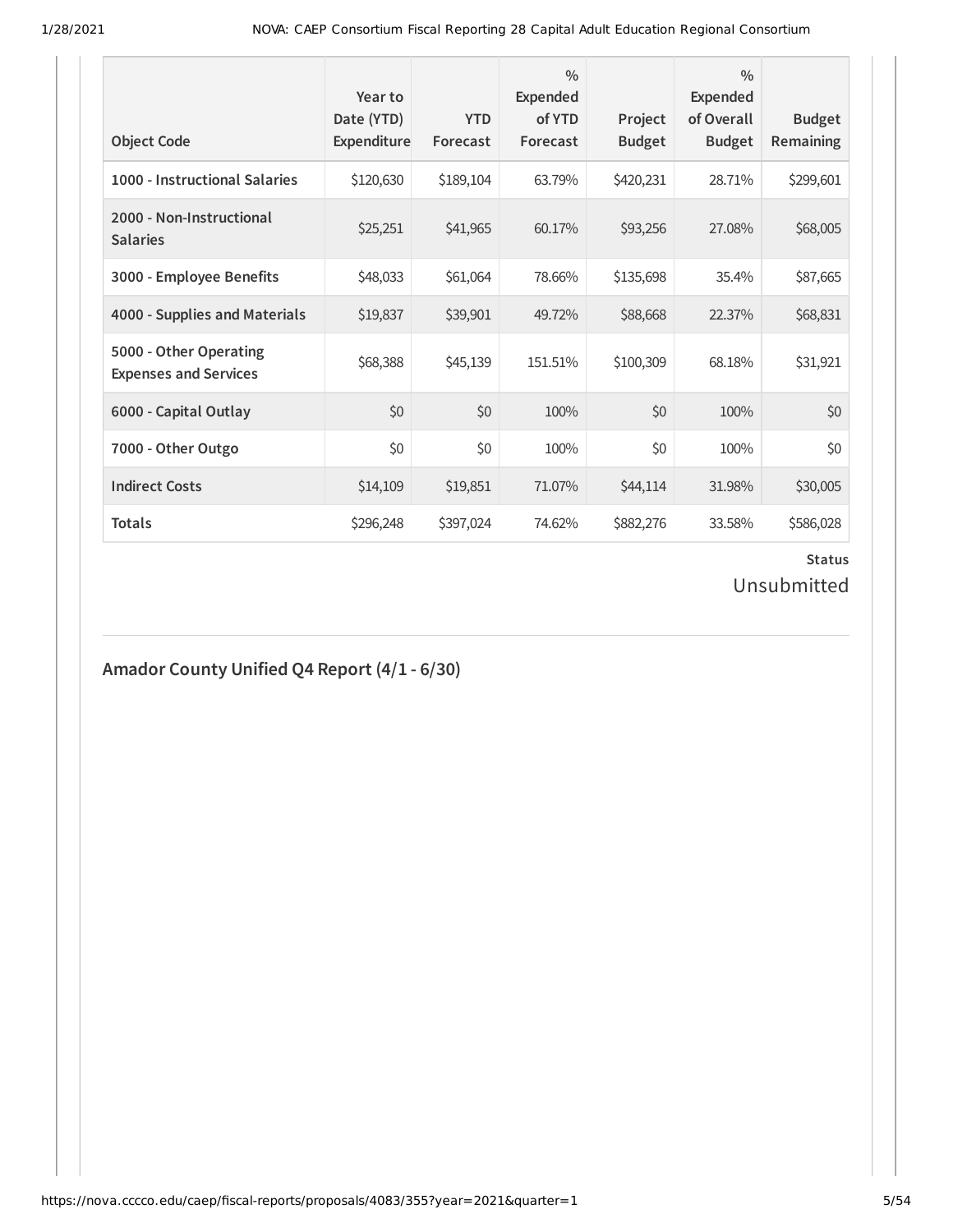| <b>Object Code</b>                                     | Year to<br>Date (YTD)<br>Expenditure | <b>YTD</b><br>Forecast | $\frac{0}{0}$<br><b>Expended</b><br>of YTD<br>Forecast | Project<br><b>Budget</b> | $\frac{0}{0}$<br><b>Expended</b><br>of Overall<br><b>Budget</b> | <b>Budget</b><br>Remaining   |
|--------------------------------------------------------|--------------------------------------|------------------------|--------------------------------------------------------|--------------------------|-----------------------------------------------------------------|------------------------------|
| 1000 - Instructional Salaries                          | \$120,630                            | \$252,139              | 47.84%                                                 | \$420,231                | 28.71%                                                          | \$299,601                    |
| 2000 - Non-Instructional<br><b>Salaries</b>            | \$25,251                             | \$55,954               | 45.13%                                                 | \$93,256                 | 27.08%                                                          | \$68,005                     |
| 3000 - Employee Benefits                               | \$48,033                             | \$81,419               | 58.99%                                                 | \$135,698                | 35.4%                                                           | \$87,665                     |
| 4000 - Supplies and Materials                          | \$19,837                             | \$53,201               | 37.29%                                                 | \$88,668                 | 22.37%                                                          | \$68,831                     |
| 5000 - Other Operating<br><b>Expenses and Services</b> | \$68,388                             | \$60,185               | 113.63%                                                | \$100,309                | 68.18%                                                          | \$31,921                     |
| 6000 - Capital Outlay                                  | \$0                                  | \$0                    | 100%                                                   | \$0                      | 100%                                                            | \$0                          |
| 7000 - Other Outgo                                     | \$0                                  | \$0                    | 100%                                                   | \$0                      | 100%                                                            | \$0                          |
| <b>Indirect Costs</b>                                  | \$14,109                             | \$26,468               | 53.31%                                                 | \$44,114                 | 31.98%                                                          | \$30,005                     |
| <b>Totals</b>                                          | \$296,248                            | \$529,366              | 55.96%                                                 | \$882,276                | 33.58%                                                          | \$586,028                    |
|                                                        |                                      |                        |                                                        |                          |                                                                 | <b>Status</b><br>Unsubmitted |

## **Center Joint Unified**

**Center Joint Unified Q1 Report (7/1 - 9/30)**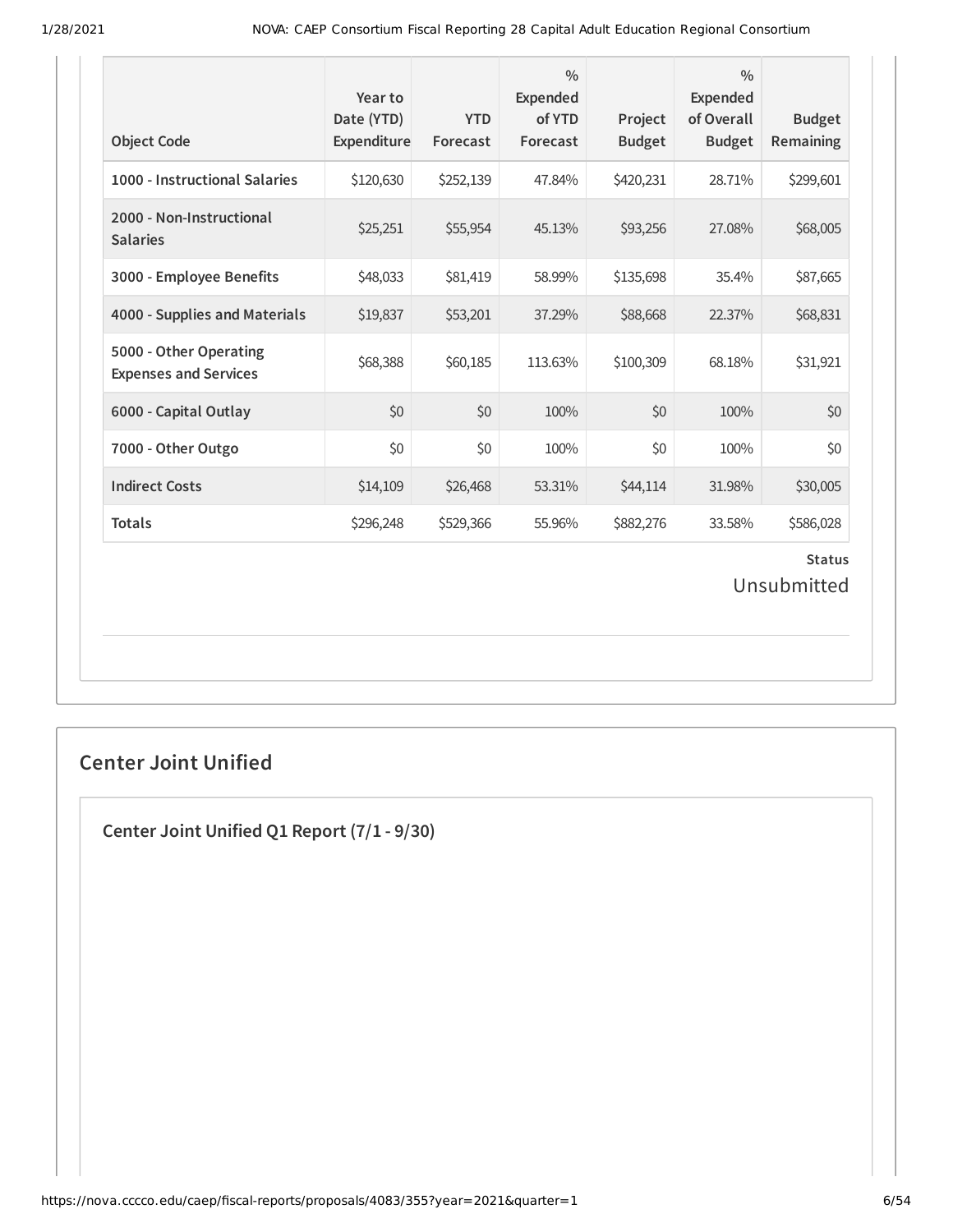|                                                        | Year to<br>Date (YTD) | <b>YTD</b> | $\frac{0}{0}$<br><b>Expended</b><br>of YTD | Project       | $\frac{0}{0}$<br><b>Expended</b><br>of Overall | <b>Budget</b> |
|--------------------------------------------------------|-----------------------|------------|--------------------------------------------|---------------|------------------------------------------------|---------------|
| <b>Object Code</b>                                     | Expenditure           | Forecast   | Forecast                                   | <b>Budget</b> | <b>Budget</b>                                  | Remaining     |
| 1000 - Instructional Salaries                          | \$25,327              | \$25,500   | 99.32%                                     | \$170,000     | 14.9%                                          | \$144,673     |
| 2000 - Non-Instructional<br><b>Salaries</b>            | \$9,195               | \$6,750    | 136.22%                                    | \$45,000      | 20.43%                                         | \$35,805      |
| 3000 - Employee Benefits                               | \$8,402               | \$7,500    | 112.03%                                    | \$50,000      | 16.8%                                          | \$41,598      |
| 4000 - Supplies and Materials                          | \$337                 | \$6,525    | 5.16%                                      | \$43,500      | 0.77%                                          | \$43,163      |
| 5000 - Other Operating<br><b>Expenses and Services</b> | \$200                 | \$3,809    | 5.25%                                      | \$25,396      | 0.79%                                          | \$25,196      |
| 6000 - Capital Outlay                                  | \$0                   | \$0        | 100%                                       | \$0           | 100%                                           | \$0           |
| 7000 - Other Outgo                                     | \$0                   | \$0        | 100%                                       | \$0           | 100%                                           | \$0           |
| <b>Indirect Costs</b>                                  | \$2,173               | \$2,504    | 86.77%                                     | \$16,695      | 13.02%                                         | \$14,522      |
| <b>Totals</b>                                          | \$45,634              | \$52,589   | 86.78%                                     | \$350,591     | 13.02%                                         | \$304,957     |

#### **Corrective Action Plan**

Instructional salaries fell just under target for quarter 1 because we hired a new ESL teacher to replace one that left in March of 2020. The new hire's salary is less due to years of service/experience. Also affecting our payroll costs, our first semester of Para-Educator Training was postponed to the Spring Semester due to lack of student enrollment. All of our classes are being taught virtually during the first quarter. Due to no students or teachers being on campus, less consumable supplies and materials are needed, other than for use by the adult education office staff. Technology upgrades are in the process of being ordered. Those costs will be incurred later in the fiscal year. As a response to COVID-19; staff development costs, conference fees and travel costs have been greatly reduced or eliminated because of virtual platforms. Expenditures to renew online platforms, such as Burlington English, Aztec, and Essential Education, will come in later quarters.

### **Summary of Activities:**

2020-2021 quarter 1 Adult Ed funds support our program (3 ESL classes, 1 GED Test Preparation/High School Diploma Completion class, and 1 Para-Educator Training class). Funds were spent on payroll, supplies for the office staff, and the addition of seats to our online Apex curriculum for High School Diploma Completion. Our school year started in full distance learning mode with all instruction being virtual. ESL students are being tested in-person, 1:1, per District guidelines. Our office remains open with social distancing measures in place to ensure the safety of the public and our office staff. Our registration forms have been moved to electronic form on our website to limit the need to have students physically in the office for extended periods.

> **Status** Submitted

### **Center Joint Unified Q2 Report (10/1 - 12/31)**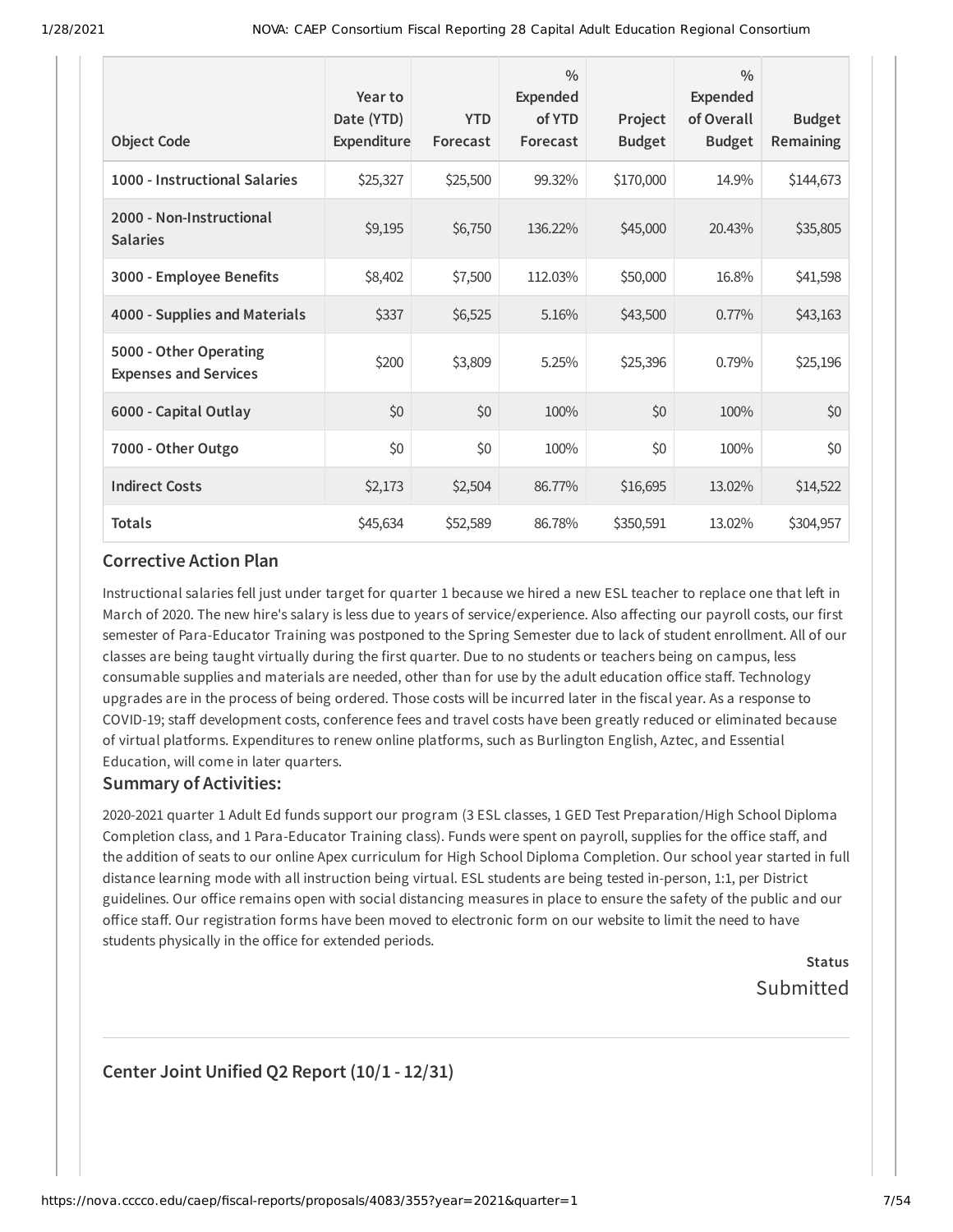| <b>Object Code</b>                                     | Year to<br>Date (YTD)<br>Expenditure | <b>YTD</b><br>Forecast | $\frac{0}{0}$<br><b>Expended</b><br>of YTD<br>Forecast | Project<br><b>Budget</b> | $\frac{0}{0}$<br><b>Expended</b><br>of Overall<br><b>Budget</b> | <b>Budget</b><br>Remaining |
|--------------------------------------------------------|--------------------------------------|------------------------|--------------------------------------------------------|--------------------------|-----------------------------------------------------------------|----------------------------|
| 1000 - Instructional Salaries                          | \$57,948                             | \$51,000               | 113.62%                                                | \$170,000                | 34.09%                                                          | \$112,052                  |
| 2000 - Non-Instructional<br><b>Salaries</b>            | \$17,941                             | \$13,500               | 132.9%                                                 | \$45,000                 | 39.87%                                                          | \$27,059                   |
| 3000 - Employee Benefits                               | \$18,079                             | \$15,000               | 120.53%                                                | \$50,000                 | 36.16%                                                          | \$31,921                   |
| 4000 - Supplies and Materials                          | \$3,081                              | \$13,050               | 23.61%                                                 | \$43,500                 | 7.08%                                                           | \$40,419                   |
| 5000 - Other Operating<br><b>Expenses and Services</b> | \$1,638                              | \$7,619                | 21.5%                                                  | \$25,396                 | 6.45%                                                           | \$23,758                   |
| 6000 - Capital Outlay                                  | \$0                                  | \$0                    | 100%                                                   | \$0                      | 100%                                                            | \$0                        |
| 7000 - Other Outgo                                     | \$0                                  | \$0                    | 100%                                                   | \$0                      | 100%                                                            | \$0                        |
| <b>Indirect Costs</b>                                  | \$4,934                              | \$5,009                | 98.51%                                                 | \$16,695                 | 29.55%                                                          | \$11,761                   |
| <b>Totals</b>                                          | \$103,621                            | \$105,177              | 98.52%                                                 | \$350,591                | 29.56%                                                          | \$246,970                  |

#### **Corrective Action Plan**

Since we are in distance learning mode and no students or teachers are on campus, less consumable supplies and materials are needed, other than for use by the adult education office staff. Technology upgrades are in the process of being ordered. Those costs will be incurred later in the fiscal year. As a response to COVID-19, staff development costs, conference fees, and travel costs have been greatly reduced or eliminated because of virtual platforms. Expenditures to renew online platforms, such as Burlington English, will come in later quarters.

#### **Summary of Activities:**

In the 2nd quarter of 2020-2021, Adult Ed funds continue to support our program (3 ESL classes, 1 GED Test Preparation/High School Diploma Completion class, and 1 Para-Educator Training class). During the 2nd quarter, funds were primarily spent on payroll, furniture to reconfigure our ESL classrooms for social distancing, additional seats to our online Apex curriculum for High School Diploma Completion, and renewal of seats via Essential Education for GED Test Preparation. We have continued in full distance learning mode with all instruction being virtual. ASE and ESL students were tested in-person, 1:1 and 2:1 with safety and disinfecting measures in place. Our office remains open with social distancing measures in place to ensure the safety of the public and our office staff. Our registration forms have been moved to electronic form on our website to limit the need to have students physically in the office for extended periods.

> **Status** Submitted

### **Allocation Year Closeout: 2018-19**

I have reviewed the financial reports for my agency and confirm that all funds for this allocation year have been spent.

### **2018-19 Reverted Funds:** \$0 **2018-19 Status** Closed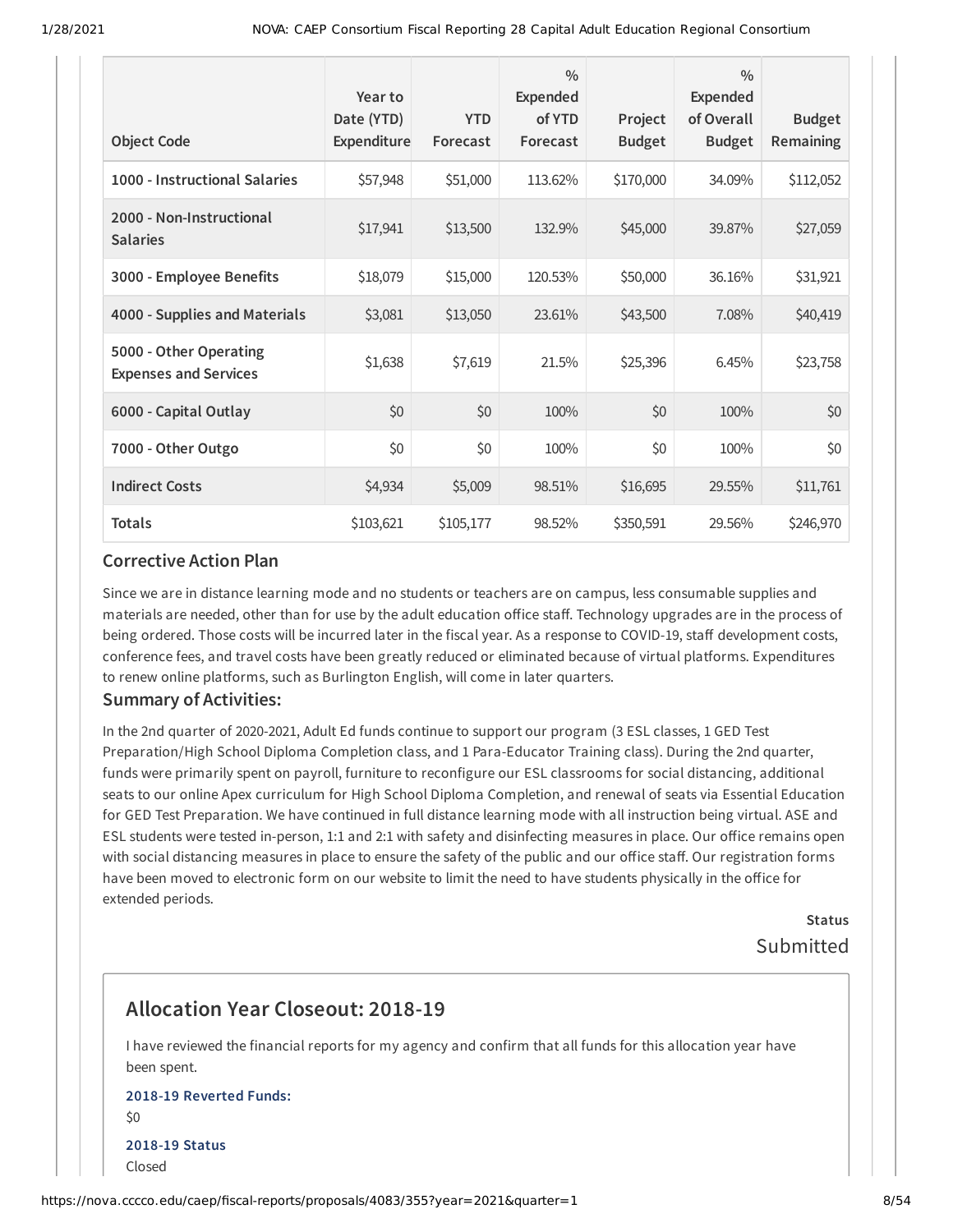**Submitting Authority** David French, Principal Shelley Tompkins, Staff Secreatary

## **Center Joint Unified Q3 Report (1/1 - 3/31)**

|                                                        | Year to<br>Date (YTD) | <b>YTD</b> | $\frac{0}{0}$<br><b>Expended</b><br>of YTD | Project       | $\frac{0}{0}$<br><b>Expended</b><br>of Overall | <b>Budget</b> |
|--------------------------------------------------------|-----------------------|------------|--------------------------------------------|---------------|------------------------------------------------|---------------|
| <b>Object Code</b>                                     | Expenditure           | Forecast   | Forecast                                   | <b>Budget</b> | <b>Budget</b>                                  | Remaining     |
| 1000 - Instructional Salaries                          | \$57,948              | \$76,500   | 75.75%                                     | \$170,000     | 34.09%                                         | \$112,052     |
| 2000 - Non-Instructional<br><b>Salaries</b>            | \$17,941              | \$20,250   | 88.6%                                      | \$45,000      | 39.87%                                         | \$27,059      |
| 3000 - Employee Benefits                               | \$18,079              | \$22,500   | 80.35%                                     | \$50,000      | 36.16%                                         | \$31,921      |
| 4000 - Supplies and Materials                          | \$3,081               | \$19,575   | 15.74%                                     | \$43,500      | 7.08%                                          | \$40,419      |
| 5000 - Other Operating<br><b>Expenses and Services</b> | \$1,638               | \$11,428   | 14.33%                                     | \$25,396      | 6.45%                                          | \$23,758      |
| 6000 - Capital Outlay                                  | \$0                   | \$0        | 100%                                       | \$0           | 100%                                           | \$0           |
| 7000 - Other Outgo                                     | \$0                   | \$0        | 100%                                       | \$0           | 100%                                           | \$0           |
| <b>Indirect Costs</b>                                  | \$4,934               | \$7,513    | 65.68%                                     | \$16,695      | 29.55%                                         | \$11,761      |
| <b>Totals</b>                                          | \$103,621             | \$157,766  | 65.68%                                     | \$350,591     | 29.56%                                         | \$246,970     |

### **Status** Unsubmitted

**Center Joint Unified Q4 Report (4/1 - 6/30)**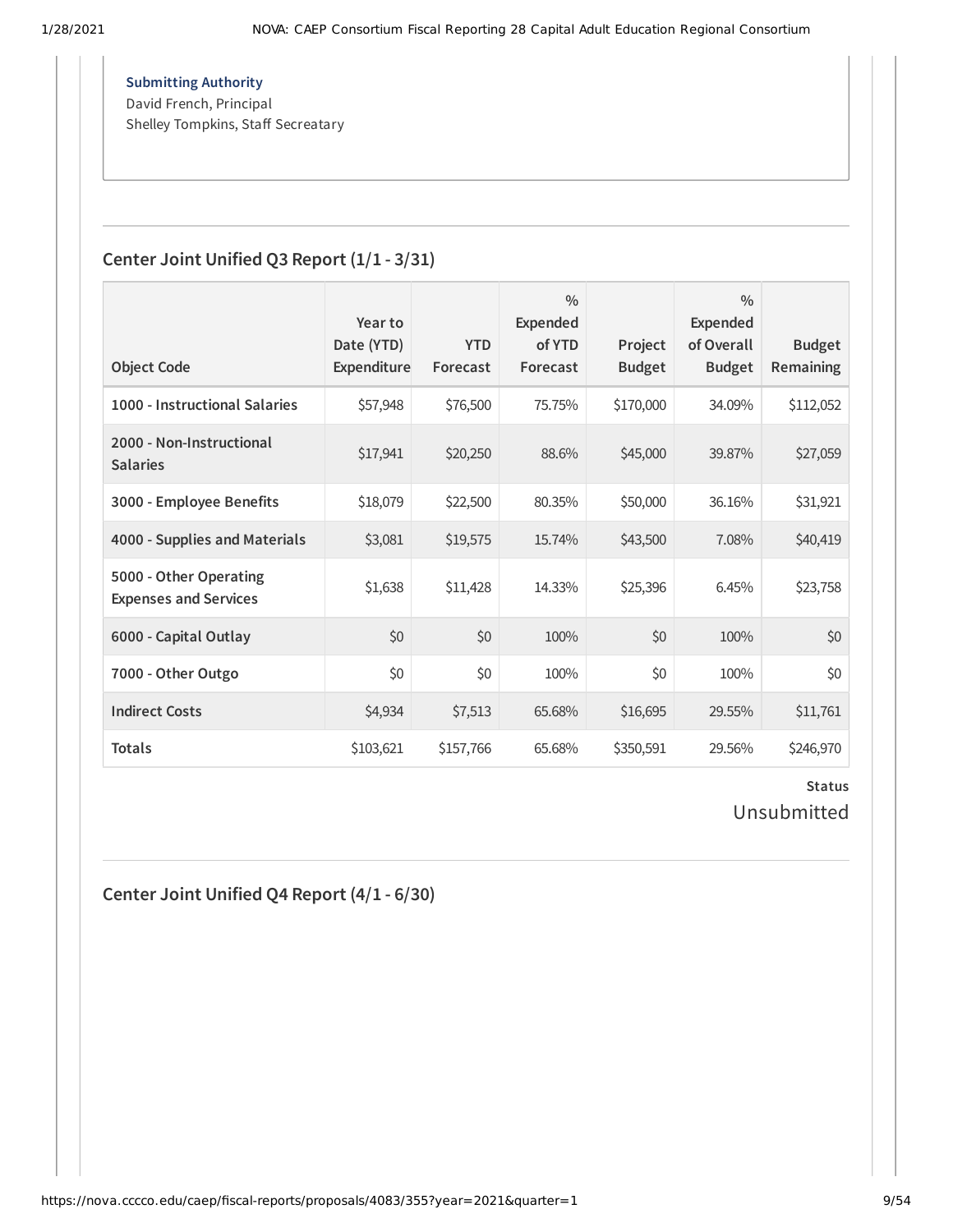| <b>Object Code</b>                                     | Year to<br>Date (YTD)<br>Expenditure | <b>YTD</b><br>Forecast | $\frac{0}{0}$<br><b>Expended</b><br>of YTD<br>Forecast | Project<br><b>Budget</b> | $\frac{0}{0}$<br>Expended<br>of Overall<br><b>Budget</b> | <b>Budget</b><br>Remaining |
|--------------------------------------------------------|--------------------------------------|------------------------|--------------------------------------------------------|--------------------------|----------------------------------------------------------|----------------------------|
| 1000 - Instructional Salaries                          | \$57,948                             | \$102,000              | 56.81%                                                 | \$170,000                | 34.09%                                                   | \$112,052                  |
| 2000 - Non-Instructional<br><b>Salaries</b>            | \$17,941                             | \$27,000               | 66.45%                                                 | \$45,000                 | 39.87%                                                   | \$27,059                   |
| 3000 - Employee Benefits                               | \$18,079                             | \$30,000               | 60.26%                                                 | \$50,000                 | 36.16%                                                   | \$31,921                   |
| 4000 - Supplies and Materials                          | \$3,081                              | \$26,100               | 11.8%                                                  | \$43,500                 | 7.08%                                                    | \$40,419                   |
| 5000 - Other Operating<br><b>Expenses and Services</b> | \$1,638                              | \$15,238               | 10.75%                                                 | \$25,396                 | 6.45%                                                    | \$23,758                   |
| 6000 - Capital Outlay                                  | \$0                                  | \$0                    | 100%                                                   | \$0                      | 100%                                                     | \$0                        |
| 7000 - Other Outgo                                     | \$0                                  | \$0                    | 100%                                                   | \$0                      | 100%                                                     | \$0                        |
| <b>Indirect Costs</b>                                  | \$4,934                              | \$10,017               | 49.26%                                                 | \$16,695                 | 29.55%                                                   | \$11,761                   |
| <b>Totals</b>                                          | \$103,621                            | \$210,355              | 49.26%                                                 | \$350,591                | 29.56%                                                   | \$246,970                  |
| <b>Status</b><br>Unsubmitted                           |                                      |                        |                                                        |                          |                                                          |                            |

## **Davis Joint Unified**

**Davis Joint Unified Q1 Report (7/1 - 9/30)**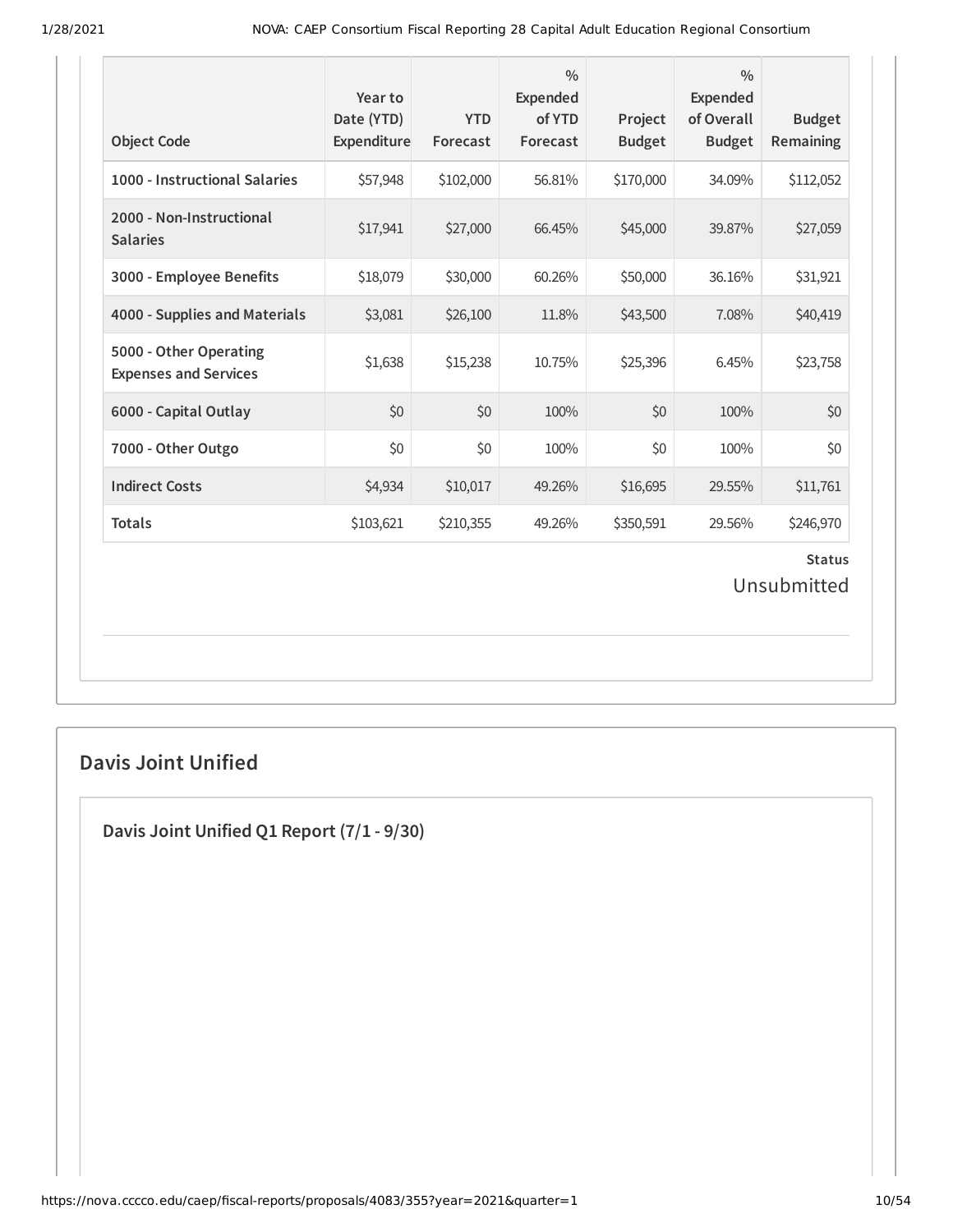| <b>Object Code</b>                                     | Year to<br>Date (YTD)<br>Expenditure | <b>YTD</b><br>Forecast | $\frac{0}{0}$<br><b>Expended</b><br>of YTD<br>Forecast | Project<br><b>Budget</b> | $\frac{0}{0}$<br><b>Expended</b><br>of Overall<br><b>Budget</b> | <b>Budget</b><br><b>Remaining</b> |
|--------------------------------------------------------|--------------------------------------|------------------------|--------------------------------------------------------|--------------------------|-----------------------------------------------------------------|-----------------------------------|
| 1000 - Instructional Salaries                          | \$17,909                             | \$44,000               | 40.7%                                                  | \$220,000                | 8.14%                                                           | \$202,091                         |
| 2000 - Non-Instructional<br><b>Salaries</b>            | \$10,020                             | \$19,957               | 50.21%                                                 | \$99,786                 | 10.04%                                                          | \$89,766                          |
| 3000 - Employee Benefits                               | \$9,268                              | \$17,696               | 52.37%                                                 | \$88,480                 | 10.47%                                                          | \$79,212                          |
| 4000 - Supplies and Materials                          | \$2,979                              | \$6,655                | 44.77%                                                 | \$33,273                 | 8.95%                                                           | \$30,294                          |
| 5000 - Other Operating<br><b>Expenses and Services</b> | \$2,971                              | \$8,800                | 33.76%                                                 | \$44,000                 | 6.75%                                                           | \$41,029                          |
| 6000 - Capital Outlay                                  | \$0                                  | \$0                    | 100%                                                   | \$0                      | 100%                                                            | \$0                               |
| 7000 - Other Outgo                                     | \$0                                  | \$0                    | 100%                                                   | \$0                      | 100%                                                            | \$0                               |
| <b>Indirect Costs</b>                                  | \$0                                  | \$4,855                | $0\%$                                                  | \$24,277                 | $0\%$                                                           | \$24,277                          |
| <b>Totals</b>                                          | \$43,147                             | \$101,963              | 42.32%                                                 | \$509,816                | 8.46%                                                           | \$466,669                         |

### **Corrective Action Plan**

The continuation of distance learning /school closures has changed our calculus as it relates to spending. We would normally have much higher costs in relation to materials and supplies and professional services, but with all of our students learning from home, we haven't been making copies or purchasing student support supplies. It also caused the start of our Nursing Assistant program to be delayed so we didn't spend money on textbooks or supplies for that class. We also aren't attending professional development in person which means no registration fees or travel costs. We anticipate that our expenses will continue to be lower than normal as long as we continue in distance learning. We also didn't start classes until late in September so our instructional expenses in Q1 were lower than they will be in future quarters.

### **Summary of Activities:**

Preparation for Distance Learning, outreach to students, orientation and testing for incoming students, and implementation of Distance Learning in 3 state programs: High School Diploma, English as a Second Language, and Parent-Child K12 Success.

**Status** Submitted

**Davis Joint Unified Q2 Report (10/1 - 12/31)**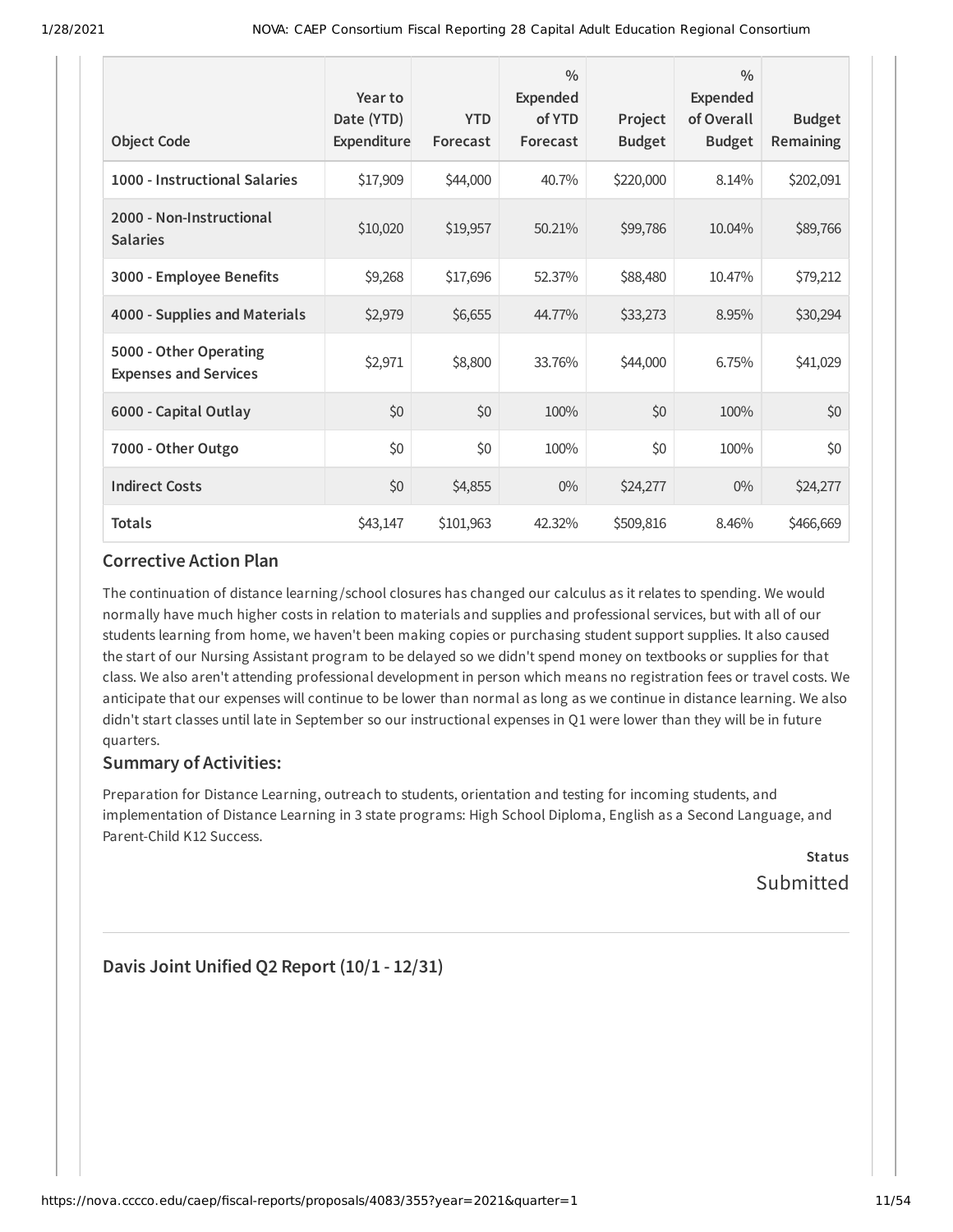| <b>Object Code</b>                                     | Year to<br>Date (YTD)<br><b>Expenditure</b> | <b>YTD</b><br>Forecast | $\frac{0}{0}$<br>Expended<br>of YTD<br>Forecast | Project<br><b>Budget</b> | $\frac{0}{0}$<br><b>Expended</b><br>of Overall<br><b>Budget</b> | <b>Budget</b><br>Remaining |
|--------------------------------------------------------|---------------------------------------------|------------------------|-------------------------------------------------|--------------------------|-----------------------------------------------------------------|----------------------------|
| 1000 - Instructional Salaries                          | \$17,909                                    | \$88,000               | 20.35%                                          | \$220,000                | 8.14%                                                           | \$202,091                  |
| 2000 - Non-Instructional<br><b>Salaries</b>            | \$10,020                                    | \$39,914               | 25.1%                                           | \$99,786                 | 10.04%                                                          | \$89,766                   |
| 3000 - Employee Benefits                               | \$9,268                                     | \$35,392               | 26.19%                                          | \$88,480                 | 10.47%                                                          | \$79,212                   |
| 4000 - Supplies and Materials                          | \$2,979                                     | \$13,309               | 22.38%                                          | \$33,273                 | 8.95%                                                           | \$30,294                   |
| 5000 - Other Operating<br><b>Expenses and Services</b> | \$2,971                                     | \$17,600               | 16.88%                                          | \$44,000                 | 6.75%                                                           | \$41,029                   |
| 6000 - Capital Outlay                                  | \$0                                         | \$0                    | 100%                                            | \$0                      | 100%                                                            | \$0                        |
| 7000 - Other Outgo                                     | \$0                                         | \$0                    | 100%                                            | \$0                      | 100%                                                            | \$0                        |
| <b>Indirect Costs</b>                                  | \$0                                         | \$9,711                | $0\%$                                           | \$24,277                 | $0\%$                                                           | \$24,277                   |
| <b>Totals</b>                                          | \$43,147                                    | \$203,926              | 21.16%                                          | \$509,816                | 8.46%                                                           | \$466,669                  |

Unsubmitted

**Davis Joint Unified Q3 Report (1/1 - 3/31)**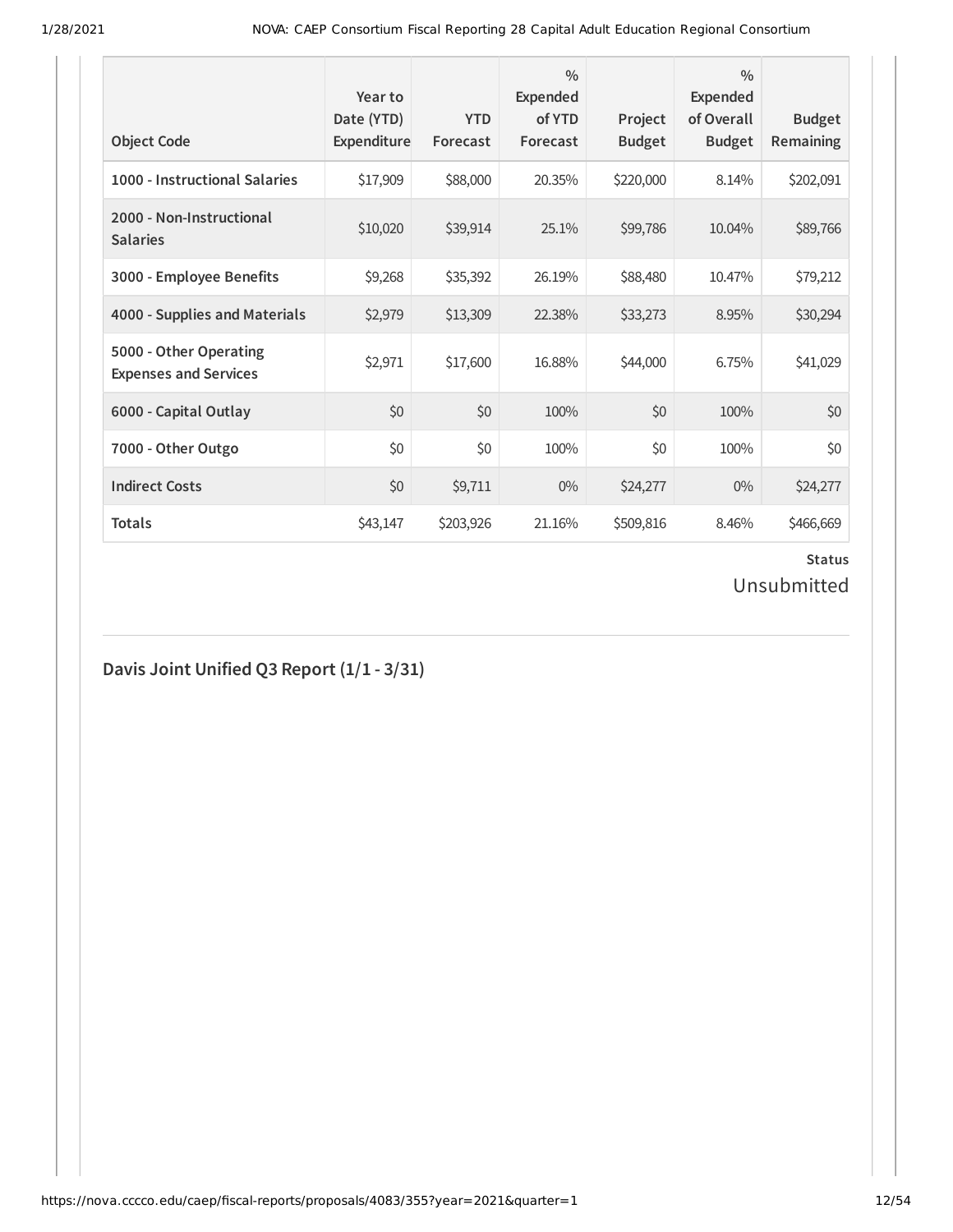| <b>Object Code</b>                                     | Year to<br>Date (YTD)<br>Expenditure | <b>YTD</b><br>Forecast | $\frac{0}{0}$<br><b>Expended</b><br>of YTD<br>Forecast | Project<br><b>Budget</b> | $\frac{0}{0}$<br><b>Expended</b><br>of Overall<br><b>Budget</b> | <b>Budget</b><br>Remaining |
|--------------------------------------------------------|--------------------------------------|------------------------|--------------------------------------------------------|--------------------------|-----------------------------------------------------------------|----------------------------|
| 1000 - Instructional Salaries                          | \$17,909                             | \$132,000              | 13.57%                                                 | \$220,000                | 8.14%                                                           | \$202,091                  |
| 2000 - Non-Instructional<br><b>Salaries</b>            | \$10,020                             | \$59,872               | 16.74%                                                 | \$99,786                 | 10.04%                                                          | \$89,766                   |
| 3000 - Employee Benefits                               | \$9,268                              | \$53,088               | 17.46%                                                 | \$88,480                 | 10.47%                                                          | \$79,212                   |
| 4000 - Supplies and Materials                          | \$2,979                              | \$19,964               | 14.92%                                                 | \$33,273                 | 8.95%                                                           | \$30,294                   |
| 5000 - Other Operating<br><b>Expenses and Services</b> | \$2,971                              | \$26,400               | 11.25%                                                 | \$44,000                 | 6.75%                                                           | \$41,029                   |
| 6000 - Capital Outlay                                  | \$0                                  | \$0                    | 100%                                                   | \$0                      | 100%                                                            | \$0                        |
| 7000 - Other Outgo                                     | \$0                                  | \$0                    | 100%                                                   | \$0                      | 100%                                                            | \$0                        |
| <b>Indirect Costs</b>                                  | \$0                                  | \$14,566               | $0\%$                                                  | \$24,277                 | $0\%$                                                           | \$24,277                   |
| <b>Totals</b>                                          | \$43,147                             | \$305,890              | 14.11%                                                 | \$509,816                | 8.46%                                                           | \$466,669                  |

Unsubmitted

**Davis Joint Unified Q4 Report (4/1 - 6/30)**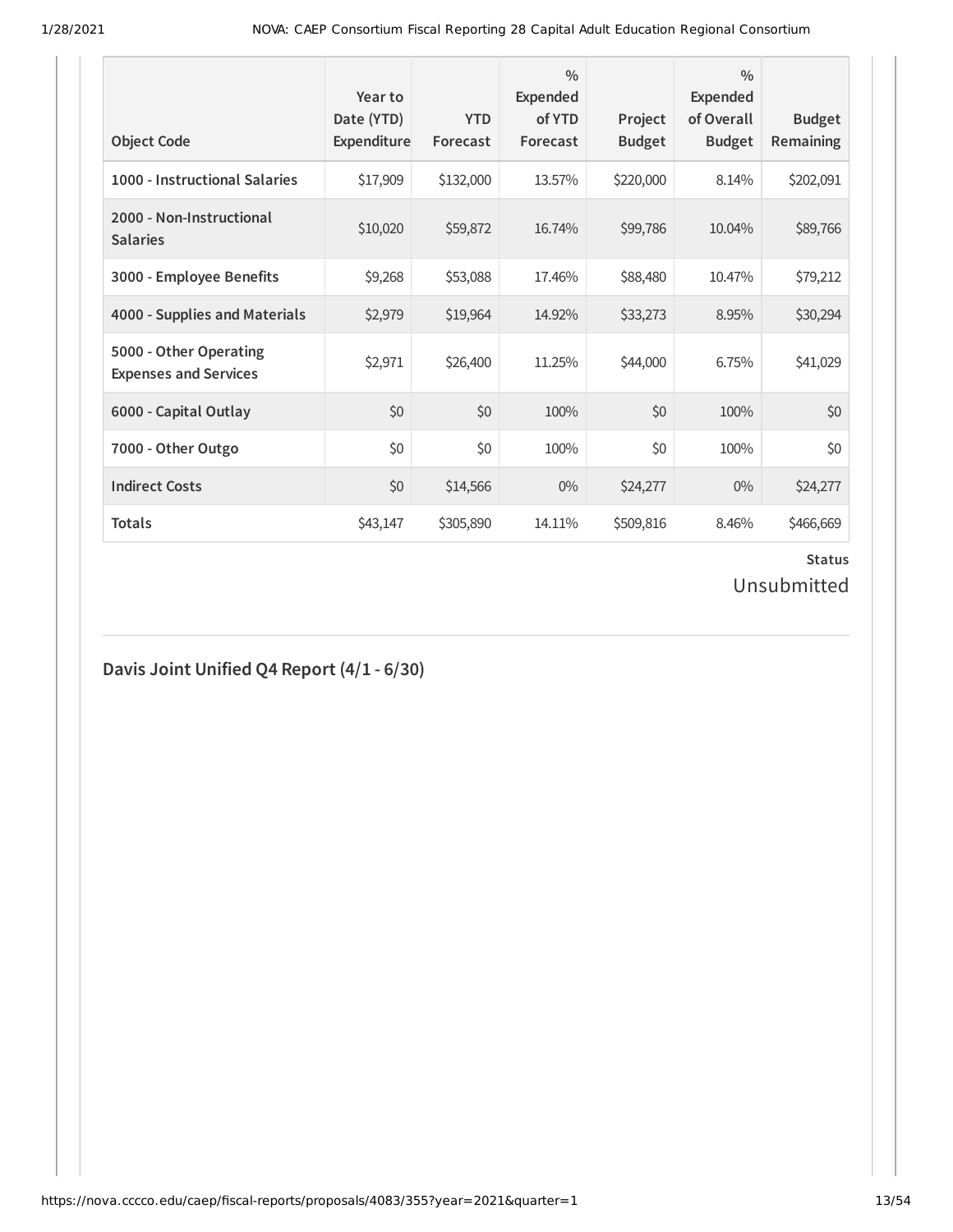| <b>Object Code</b>                                     | Year to<br>Date (YTD)<br>Expenditure | <b>YTD</b><br>Forecast | $\frac{0}{0}$<br><b>Expended</b><br>of YTD<br>Forecast | Project<br><b>Budget</b> | $\frac{0}{0}$<br>Expended<br>of Overall<br><b>Budget</b> | <b>Budget</b><br>Remaining |  |
|--------------------------------------------------------|--------------------------------------|------------------------|--------------------------------------------------------|--------------------------|----------------------------------------------------------|----------------------------|--|
| 1000 - Instructional Salaries                          | \$17,909                             | \$176,000              | 10.18%                                                 | \$220,000                | 8.14%                                                    | \$202,091                  |  |
| 2000 - Non-Instructional<br><b>Salaries</b>            | \$10,020                             | \$79,829               | 12.55%                                                 | \$99,786                 | 10.04%                                                   | \$89,766                   |  |
| 3000 - Employee Benefits                               | \$9,268                              | \$70,784               | 13.09%                                                 | \$88,480                 | 10.47%                                                   | \$79,212                   |  |
| 4000 - Supplies and Materials                          | \$2,979                              | \$26,618               | 11.19%                                                 | \$33,273                 | 8.95%                                                    | \$30,294                   |  |
| 5000 - Other Operating<br><b>Expenses and Services</b> | \$2,971                              | \$35,200               | 8.44%                                                  | \$44,000                 | 6.75%                                                    | \$41,029                   |  |
| 6000 - Capital Outlay                                  | \$0                                  | \$0                    | 100%                                                   | \$0                      | 100%                                                     | \$0                        |  |
| 7000 - Other Outgo                                     | \$0                                  | \$0                    | 100%                                                   | \$0                      | 100%                                                     | \$0                        |  |
| <b>Indirect Costs</b>                                  | \$0                                  | \$19,422               | $0\%$                                                  | \$24,277                 | $0\%$                                                    | \$24,277                   |  |
| <b>Totals</b>                                          | \$43,147                             | \$407,853              | 10.58%                                                 | \$509,816                | 8.46%                                                    | \$466,669                  |  |
| <b>Status</b><br>Unsubmitted                           |                                      |                        |                                                        |                          |                                                          |                            |  |

## **El Dorado Co. Oice of Education**

**El Dorado Co.Oice of Education Q1 Report (7/1 - 9/30)**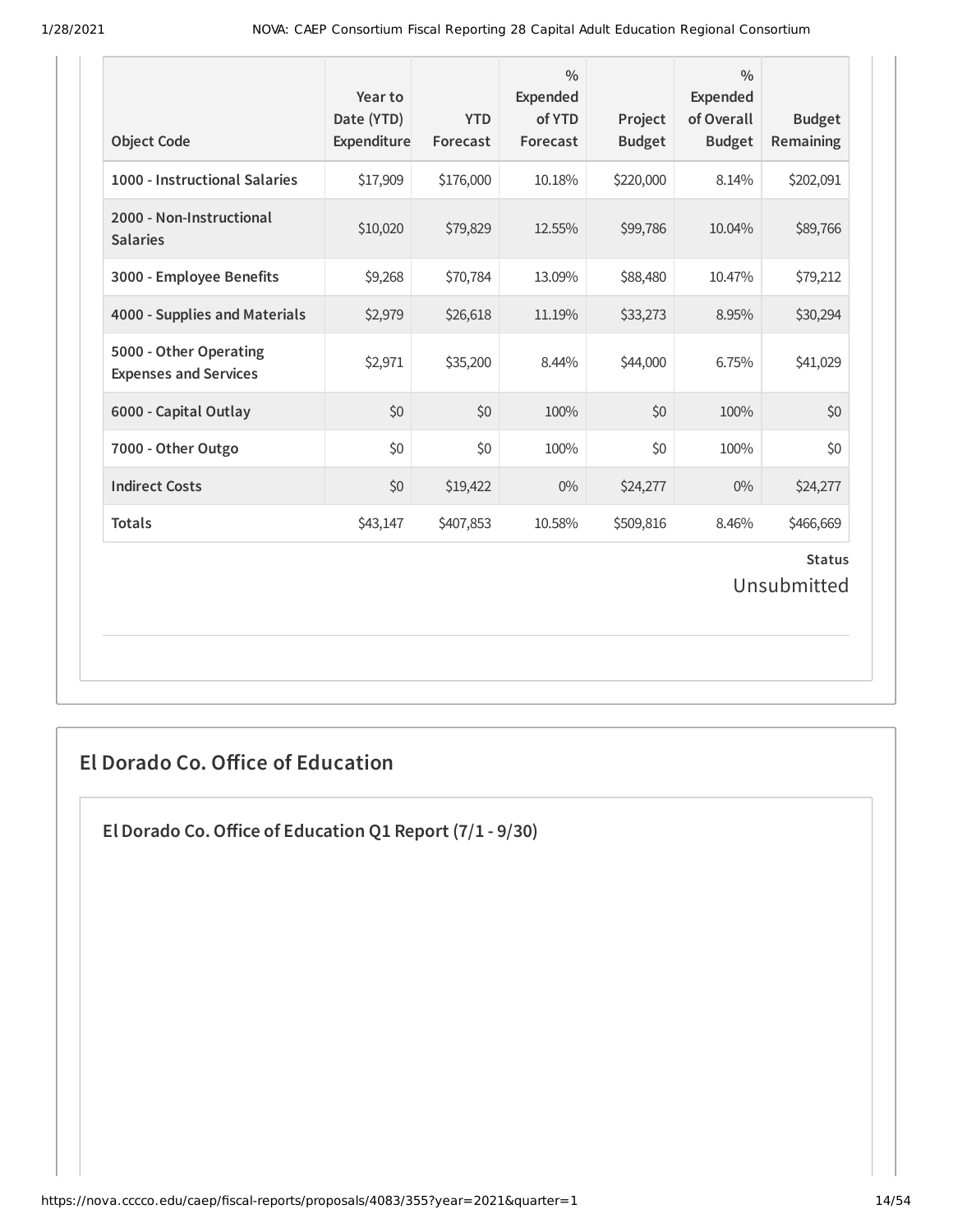| <b>Object Code</b>                                     | Year to<br>Date (YTD)<br>Expenditure | <b>YTD</b><br>Forecast | $\frac{0}{0}$<br><b>Expended</b><br>of YTD<br>Forecast | Project<br><b>Budget</b> | $\frac{0}{0}$<br>Expended<br>of Overall<br><b>Budget</b> | <b>Budget</b><br>Remaining |
|--------------------------------------------------------|--------------------------------------|------------------------|--------------------------------------------------------|--------------------------|----------------------------------------------------------|----------------------------|
| 1000 - Instructional Salaries                          | \$16,240                             | \$30,211               | 53.75%                                                 | \$120,845                | 13.44%                                                   | \$104,605                  |
| 2000 - Non-Instructional<br><b>Salaries</b>            | \$4,075                              | \$13,212               | 30.84%                                                 | \$52,849                 | 7.71%                                                    | \$48,774                   |
| 3000 - Employee Benefits                               | \$4,000                              | \$12,103               | 33.05%                                                 | \$48,412                 | 8.26%                                                    | \$44,412                   |
| 4000 - Supplies and Materials                          | \$0                                  | \$995                  | $0\%$                                                  | \$3,979                  | $0\%$                                                    | \$3,979                    |
| 5000 - Other Operating<br><b>Expenses and Services</b> | \$389                                | \$10,761               | 3.61%                                                  | \$43,044                 | 0.9%                                                     | \$42,655                   |
| 6000 - Capital Outlay                                  | \$0                                  | \$0                    | 100%                                                   | \$0                      | 100%                                                     | \$0                        |
| 7000 - Other Outgo                                     | \$0                                  | \$0                    | 100%                                                   | \$0                      | 100%                                                     | \$0                        |
| <b>Indirect Costs</b>                                  | \$1,235                              | \$3,364                | 36.71%                                                 | \$13,457                 | 9.18%                                                    | \$12,222                   |
| <b>Totals</b>                                          | \$25,939                             | \$70,647               | 36.72%                                                 | \$282,586                | 9.18%                                                    | \$256,647                  |

#### **Corrective Action Plan**

Due to COVID-19, instructional salaries decreased for Q1 as it was necessary to release an ESL teacher as a result of reduced attendance. There has been a reduction in consumable supplies such as paper, pens, pencils, and other materials utilized by both students and staff. Technology platforms and upgrades have been initiated and ordered (i.e. Edgenuity, ReadNaturally and GED Academy Study Program). Costs for these platforms and upgrades will most likely be experienced during Q3 and Q4 expenditures. Staff development expenses, conference fees, travel and other related costs will continue to be reduced or eliminated due to virtual platforms.

### **Summary of Activities:**

During the first quarter of Fiscal Year 2020-21, the El Dorado County Office of Education continued offering courses in Adult Basic Education (ABE), Adult Secondary Education (ASE), including high school diploma and high school equivalency, English as a Second Language (ESL), as well as Pre-Apprenticeship programs. Due to COVID-19, program instruction was modified for all students; however, instruction continued through on-line learning via Zoom, Google groups, email, text, and phone. In addition, hot spots were established by the IT Department to facilitate the remote learning of our students. In-person instruction is currently being implemented at all site location.

> **Status** Submitted

### **El Dorado Co.Oice of Education Q2 Report (10/1 - 12/31)**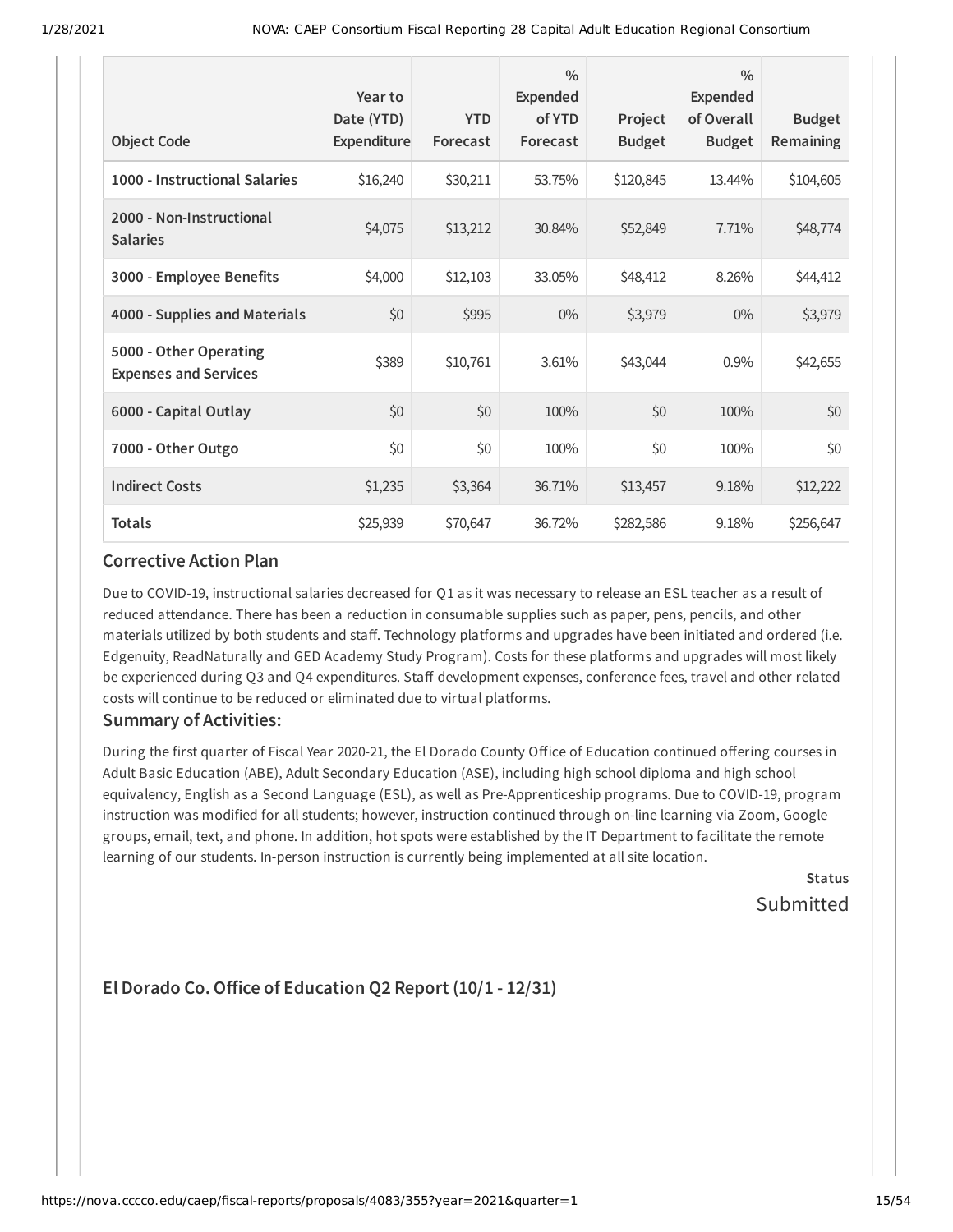| <b>Object Code</b>                                     | Year to<br>Date (YTD)<br><b>Expenditure</b> | <b>YTD</b><br>Forecast | $\frac{0}{0}$<br>Expended<br>of YTD<br>Forecast | Project<br><b>Budget</b> | $\frac{0}{0}$<br>Expended<br>of Overall<br><b>Budget</b> | <b>Budget</b><br>Remaining |
|--------------------------------------------------------|---------------------------------------------|------------------------|-------------------------------------------------|--------------------------|----------------------------------------------------------|----------------------------|
| 1000 - Instructional Salaries                          | \$16,240                                    | \$60,423               | 26.88%                                          | \$120,845                | 13.44%                                                   | \$104,605                  |
| 2000 - Non-Instructional<br><b>Salaries</b>            | \$4,075                                     | \$26,425               | 15.42%                                          | \$52,849                 | 7.71%                                                    | \$48,774                   |
| 3000 - Employee Benefits                               | \$4,000                                     | \$24,206               | 16.52%                                          | \$48,412                 | 8.26%                                                    | \$44,412                   |
| 4000 - Supplies and Materials                          | \$0                                         | \$1,990                | $0\%$                                           | \$3,979                  | $0\%$                                                    | \$3,979                    |
| 5000 - Other Operating<br><b>Expenses and Services</b> | \$389                                       | \$21,522               | 1.81%                                           | \$43,044                 | 0.9%                                                     | \$42,655                   |
| 6000 - Capital Outlay                                  | \$0                                         | \$0                    | 100%                                            | \$0                      | 100%                                                     | \$0                        |
| 7000 - Other Outgo                                     | \$0                                         | \$0                    | 100%                                            | \$0                      | 100%                                                     | \$0                        |
| <b>Indirect Costs</b>                                  | \$1,235                                     | \$6,729                | 18.35%                                          | \$13,457                 | 9.18%                                                    | \$12,222                   |
| <b>Totals</b>                                          | \$25,939                                    | \$141,293              | 18.36%                                          | \$282,586                | 9.18%                                                    | \$256,647                  |

### **Status** Unsubmitted

## **El Dorado Co.Oice of Education Q3 Report (1/1 - 3/31)**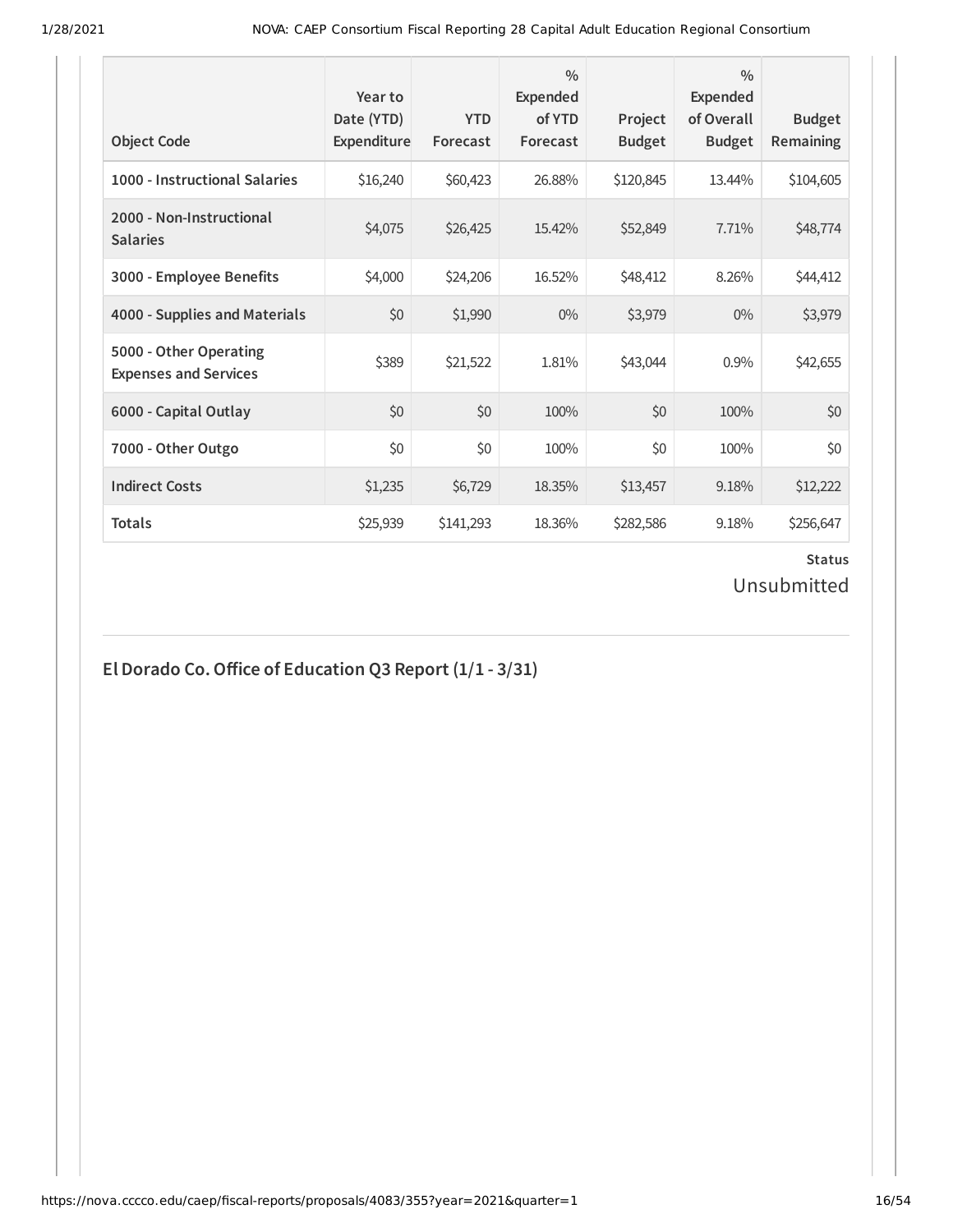| <b>Object Code</b>                                     | Year to<br>Date (YTD)<br>Expenditure | <b>YTD</b><br>Forecast | $\frac{0}{0}$<br><b>Expended</b><br>of YTD<br>Forecast | Project<br><b>Budget</b> | $\frac{0}{0}$<br><b>Expended</b><br>of Overall<br><b>Budget</b> | <b>Budget</b><br><b>Remaining</b> |
|--------------------------------------------------------|--------------------------------------|------------------------|--------------------------------------------------------|--------------------------|-----------------------------------------------------------------|-----------------------------------|
| 1000 - Instructional Salaries                          | \$16,240                             | \$90,634               | 17.92%                                                 | \$120,845                | 13.44%                                                          | \$104,605                         |
| 2000 - Non-Instructional<br><b>Salaries</b>            | \$4,075                              | \$39,637               | 10.28%                                                 | \$52,849                 | 7.71%                                                           | \$48,774                          |
| 3000 - Employee Benefits                               | \$4,000                              | \$36,309               | 11.02%                                                 | \$48,412                 | 8.26%                                                           | \$44,412                          |
| 4000 - Supplies and Materials                          | \$0                                  | \$2,984                | $0\%$                                                  | \$3,979                  | $0\%$                                                           | \$3,979                           |
| 5000 - Other Operating<br><b>Expenses and Services</b> | \$389                                | \$32,283               | 1.2%                                                   | \$43,044                 | 0.9%                                                            | \$42,655                          |
| 6000 - Capital Outlay                                  | \$0                                  | \$0                    | 100%                                                   | \$0                      | 100%                                                            | \$0                               |
| 7000 - Other Outgo                                     | \$0                                  | \$0                    | 100%                                                   | \$0                      | 100%                                                            | \$0                               |
| <b>Indirect Costs</b>                                  | \$1,235                              | \$10,093               | 12.24%                                                 | \$13,457                 | 9.18%                                                           | \$12,222                          |
| <b>Totals</b>                                          | \$25,939                             | \$211,940              | 12.24%                                                 | \$282,586                | 9.18%                                                           | \$256,647                         |

## Unsubmitted

## **El Dorado Co.Oice of Education Q4 Report (4/1 - 6/30)**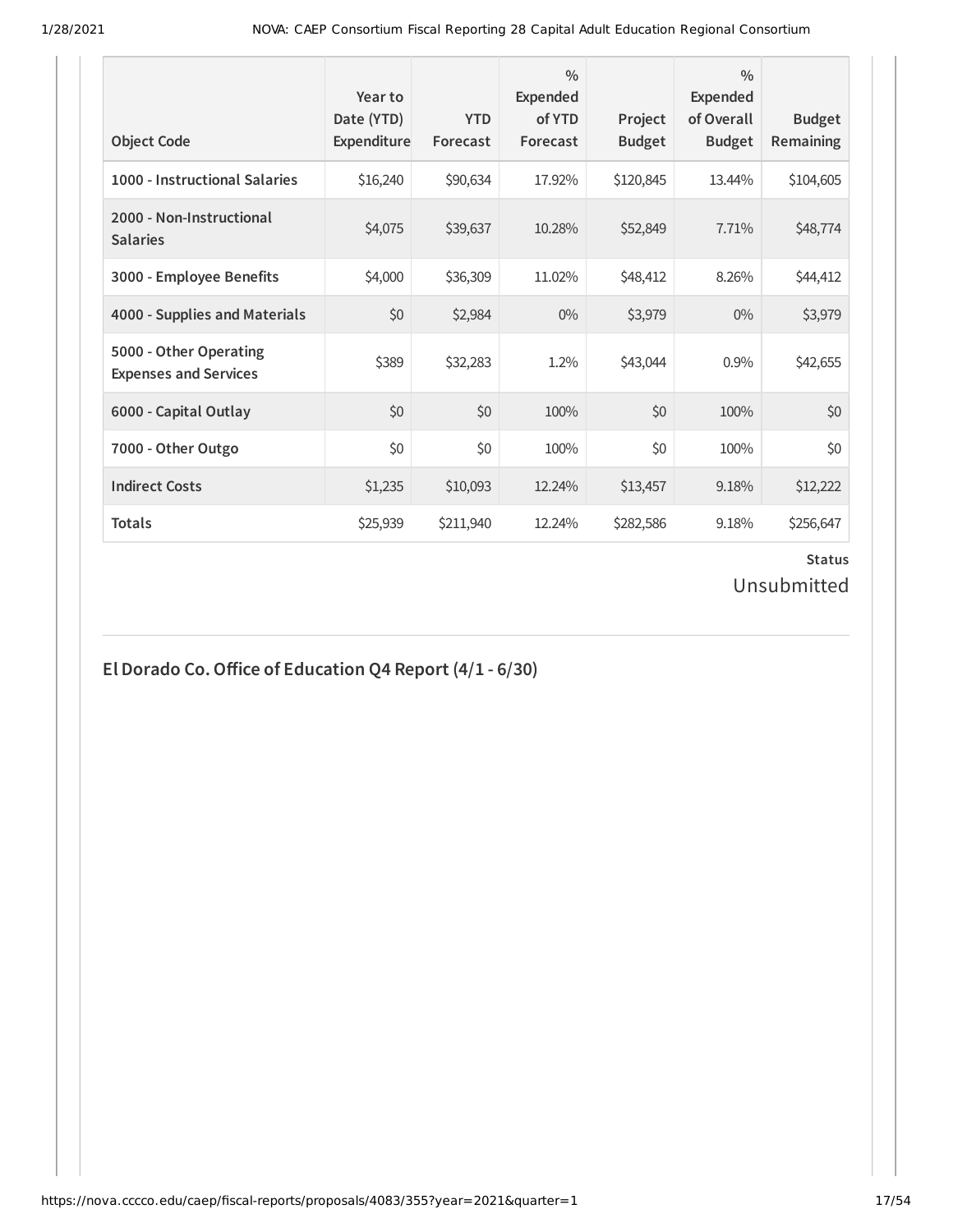| <b>Object Code</b>                                     | Year to<br>Date (YTD)<br>Expenditure | <b>YTD</b><br>Forecast | $\frac{0}{0}$<br><b>Expended</b><br>of YTD<br>Forecast | Project<br><b>Budget</b> | $\frac{0}{0}$<br>Expended<br>of Overall<br><b>Budget</b> | <b>Budget</b><br>Remaining |  |
|--------------------------------------------------------|--------------------------------------|------------------------|--------------------------------------------------------|--------------------------|----------------------------------------------------------|----------------------------|--|
| 1000 - Instructional Salaries                          | \$16,240                             | \$120,845              | 13.44%                                                 | \$120,845                | 13.44%                                                   | \$104,605                  |  |
| 2000 - Non-Instructional<br><b>Salaries</b>            | \$4,075                              | \$52,849               | 7.71%                                                  | \$52,849                 | 7.71%                                                    | \$48,774                   |  |
| 3000 - Employee Benefits                               | \$4,000                              | \$48,412               | 8.26%                                                  | \$48,412                 | 8.26%                                                    | \$44,412                   |  |
| 4000 - Supplies and Materials                          | \$0                                  | \$3,979                | $0\%$                                                  | \$3,979                  | $0\%$                                                    | \$3,979                    |  |
| 5000 - Other Operating<br><b>Expenses and Services</b> | \$389                                | \$43,044               | 0.9%                                                   | \$43,044                 | 0.9%                                                     | \$42,655                   |  |
| 6000 - Capital Outlay                                  | \$0                                  | \$0                    | 100%                                                   | \$0                      | 100%                                                     | \$0                        |  |
| 7000 - Other Outgo                                     | \$0                                  | \$0                    | 100%                                                   | \$0                      | 100%                                                     | \$0                        |  |
| <b>Indirect Costs</b>                                  | \$1,235                              | \$13,457               | 9.18%                                                  | \$13,457                 | 9.18%                                                    | \$12,222                   |  |
| <b>Totals</b>                                          | \$25,939                             | \$282,586              | 9.18%                                                  | \$282,586                | 9.18%                                                    | \$256,647                  |  |
| <b>Status</b><br>Unsubmitted                           |                                      |                        |                                                        |                          |                                                          |                            |  |

## **Elk Grove Unified**

**Elk Grove Unified Q1 Report (7/1 - 9/30)**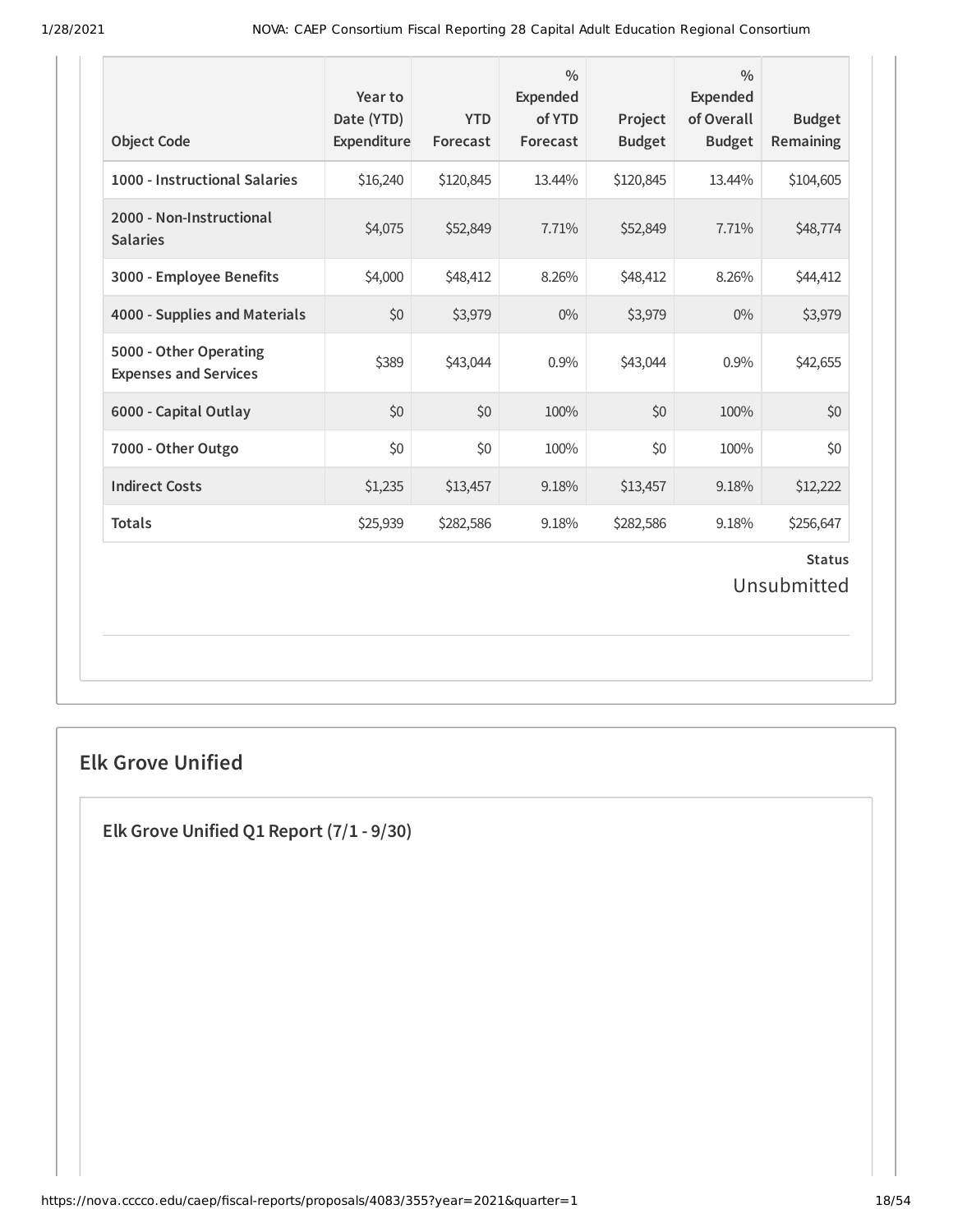| <b>Object Code</b>                                     | Year to<br>Date (YTD)<br>Expenditure | <b>YTD</b><br>Forecast | $\frac{0}{0}$<br><b>Expended</b><br>of YTD<br>Forecast | Project<br><b>Budget</b> | $\frac{0}{0}$<br>Expended<br>of Overall<br><b>Budget</b> | <b>Budget</b><br>Remaining |
|--------------------------------------------------------|--------------------------------------|------------------------|--------------------------------------------------------|--------------------------|----------------------------------------------------------|----------------------------|
| 1000 - Instructional Salaries                          | \$103,318                            | \$104,500              | 98.87%                                                 | \$417,999                | 24.72%                                                   | \$314,681                  |
| 2000 - Non-Instructional<br><b>Salaries</b>            | \$109,223                            | \$120,191              | 90.87%                                                 | \$480,763                | 22.72%                                                   | \$371,540                  |
| 3000 - Employee Benefits                               | \$99,047                             | \$109,538              | 90.42%                                                 | \$438,151                | 22.61%                                                   | \$339,104                  |
| 4000 - Supplies and Materials                          | \$1,825                              | \$148,387              | 1.23%                                                  | \$593,549                | 0.31%                                                    | \$591,724                  |
| 5000 - Other Operating<br><b>Expenses and Services</b> | \$22,326                             | \$48,074               | 46.44%                                                 | \$192,297                | 11.61%                                                   | \$169,971                  |
| 6000 - Capital Outlay                                  | \$0                                  | \$0                    | 100%                                                   | \$0                      | 100%                                                     | \$0                        |
| 7000 - Other Outgo                                     | \$7,614                              | \$45,293               | 16.81%                                                 | \$181,171                | 4.2%                                                     | \$173,557                  |
| <b>Indirect Costs</b>                                  | \$14,302                             | \$22,535               | 63.47%                                                 | \$90,141                 | 15.87%                                                   | \$75,839                   |
| <b>Totals</b>                                          | \$357,655                            | \$598,518              | 59.76%                                                 | \$2,394,071              | 14.94%                                                   | \$2,036,416                |

#### **Corrective Action Plan**

1. Will purchase new textbooks for student use in 2021 2. Purchase additional subscriptions for current online programs 3. Add a new online platform to support CTE remote instruction 4. Add additional online curriculum to support academic programs 5. Purchase additional technology for remote learning. 4. Hire additional instructors to serve more students

### **Summary of Activities:**

Through online resources, EGACE has continued to provide instruction and support in ABE/ASE, ESL/ELC, AWD, CTE, and Workforce Reentry. ABE, ASE, and ESL are offered to students remotely, in an online format. EGACE conducts student intake and CASAS testing both remotely and in-person. For those student who are unable to access remote testing or registration, staff at EGACE conduct 1x1 sessions, by appointment on the main campus. Education is also conducted remotely through instructional packets in two Sacramento county jails, as students in those facilities are not allowed online access. One positive aspect is that inmates who live in the high security units, and are not allowed to attend in-person classes, are able to access learning through the instructional packets. EGACE continues to offer CTE programs, although hands-on skills training and externships are not allowed to take place per EGUSD COVID-19 policies and practices

> **Status** Submitted

**Elk Grove Unified Q2 Report (10/1 - 12/31)**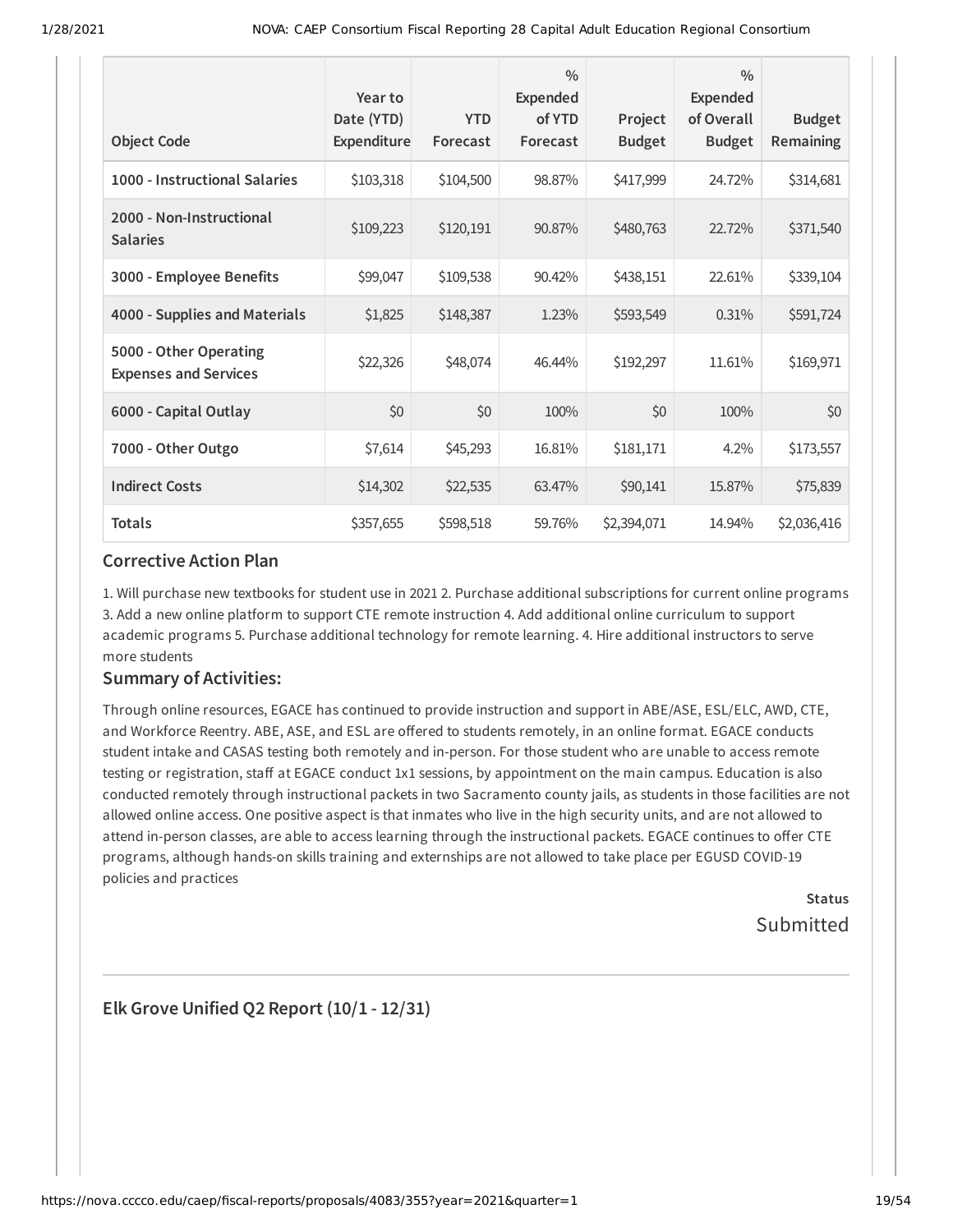| <b>Object Code</b>                                     | Year to<br>Date (YTD)<br><b>Expenditure</b> | <b>YTD</b><br>Forecast | $\frac{0}{0}$<br><b>Expended</b><br>of YTD<br>Forecast | Project<br><b>Budget</b> | $\frac{0}{0}$<br><b>Expended</b><br>of Overall<br><b>Budget</b> | <b>Budget</b><br>Remaining |
|--------------------------------------------------------|---------------------------------------------|------------------------|--------------------------------------------------------|--------------------------|-----------------------------------------------------------------|----------------------------|
| 1000 - Instructional Salaries                          | \$212,843                                   | \$209,000              | 101.84%                                                | \$417,999                | 50.92%                                                          | \$205,156                  |
| 2000 - Non-Instructional<br><b>Salaries</b>            | \$211,980                                   | \$240,382              | 88.18%                                                 | \$480,763                | 44.09%                                                          | \$268,783                  |
| 3000 - Employee Benefits                               | \$194,922                                   | \$219,076              | 88.97%                                                 | \$438,151                | 44.49%                                                          | \$243,229                  |
| 4000 - Supplies and Materials                          | \$5,980                                     | \$296,775              | 2.01%                                                  | \$593,549                | 1.01%                                                           | \$587,569                  |
| 5000 - Other Operating<br><b>Expenses and Services</b> | \$50,046                                    | \$96,149               | 52.05%                                                 | \$192,297                | 26.03%                                                          | \$142,251                  |
| 6000 - Capital Outlay                                  | \$0                                         | \$0                    | 100%                                                   | \$0                      | 100%                                                            | \$0                        |
| 7000 - Other Outgo                                     | \$30,456                                    | \$90,586               | 33.62%                                                 | \$181,171                | 16.81%                                                          | \$150,715                  |
| <b>Indirect Costs</b>                                  | \$28,788                                    | \$45,071               | 63.87%                                                 | \$90,141                 | 31.94%                                                          | \$61,353                   |
| <b>Totals</b>                                          | \$735,015                                   | \$1,197,036            | 61.4%                                                  | \$2,394,071              | 30.7%                                                           | \$1,659,056                |

Unsubmitted

**Elk Grove Unified Q3 Report (1/1 - 3/31)**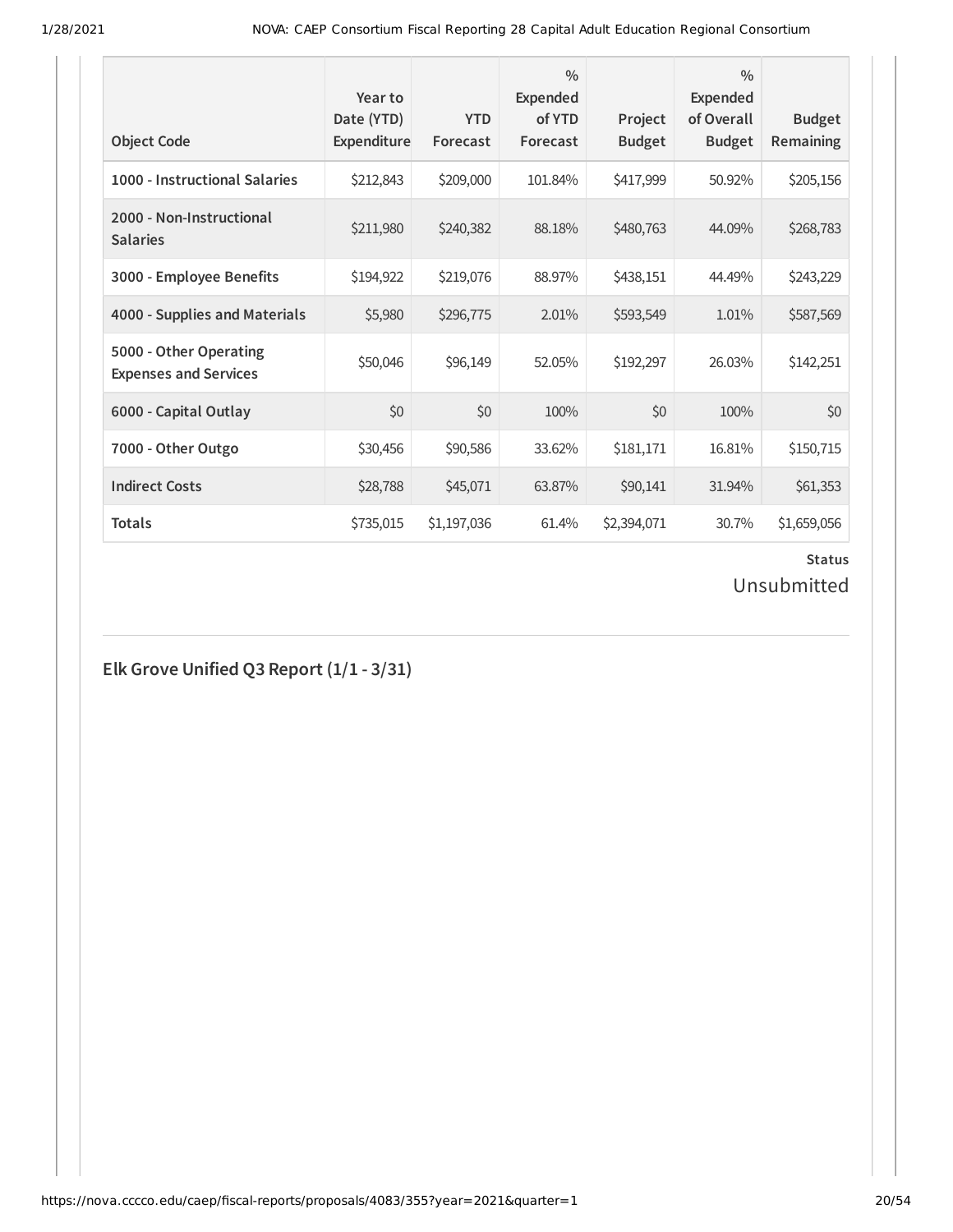| <b>Object Code</b>                                     | Year to<br>Date (YTD)<br><b>Expenditure</b> | <b>YTD</b><br>Forecast | $\frac{0}{0}$<br><b>Expended</b><br>of YTD<br>Forecast | Project<br><b>Budget</b> | $\frac{0}{0}$<br><b>Expended</b><br>of Overall<br><b>Budget</b> | <b>Budget</b><br>Remaining |
|--------------------------------------------------------|---------------------------------------------|------------------------|--------------------------------------------------------|--------------------------|-----------------------------------------------------------------|----------------------------|
| 1000 - Instructional Salaries                          | \$212,843                                   | \$313,499              | 67.89%                                                 | \$417,999                | 50.92%                                                          | \$205,156                  |
| 2000 - Non-Instructional<br><b>Salaries</b>            | \$211,980                                   | \$360,572              | 58.79%                                                 | \$480,763                | 44.09%                                                          | \$268,783                  |
| 3000 - Employee Benefits                               | \$194,922                                   | \$328,613              | 59.32%                                                 | \$438,151                | 44.49%                                                          | \$243,229                  |
| 4000 - Supplies and Materials                          | \$5,980                                     | \$445,162              | 1.34%                                                  | \$593,549                | 1.01%                                                           | \$587,569                  |
| 5000 - Other Operating<br><b>Expenses and Services</b> | \$50,046                                    | \$144,223              | 34.7%                                                  | \$192,297                | 26.03%                                                          | \$142,251                  |
| 6000 - Capital Outlay                                  | \$0                                         | \$0                    | 100%                                                   | \$0                      | 100%                                                            | \$0                        |
| 7000 - Other Outgo                                     | \$30,456                                    | \$135,878              | 22.41%                                                 | \$181,171                | 16.81%                                                          | \$150,715                  |
| <b>Indirect Costs</b>                                  | \$28,788                                    | \$67,606               | 42.58%                                                 | \$90,141                 | 31.94%                                                          | \$61,353                   |
| <b>Totals</b>                                          | \$735,015                                   | \$1,795,553            | 40.94%                                                 | \$2,394,071              | 30.7%                                                           | \$1,659,056                |

## Unsubmitted

**Elk Grove Unified Q4 Report (4/1 - 6/30)**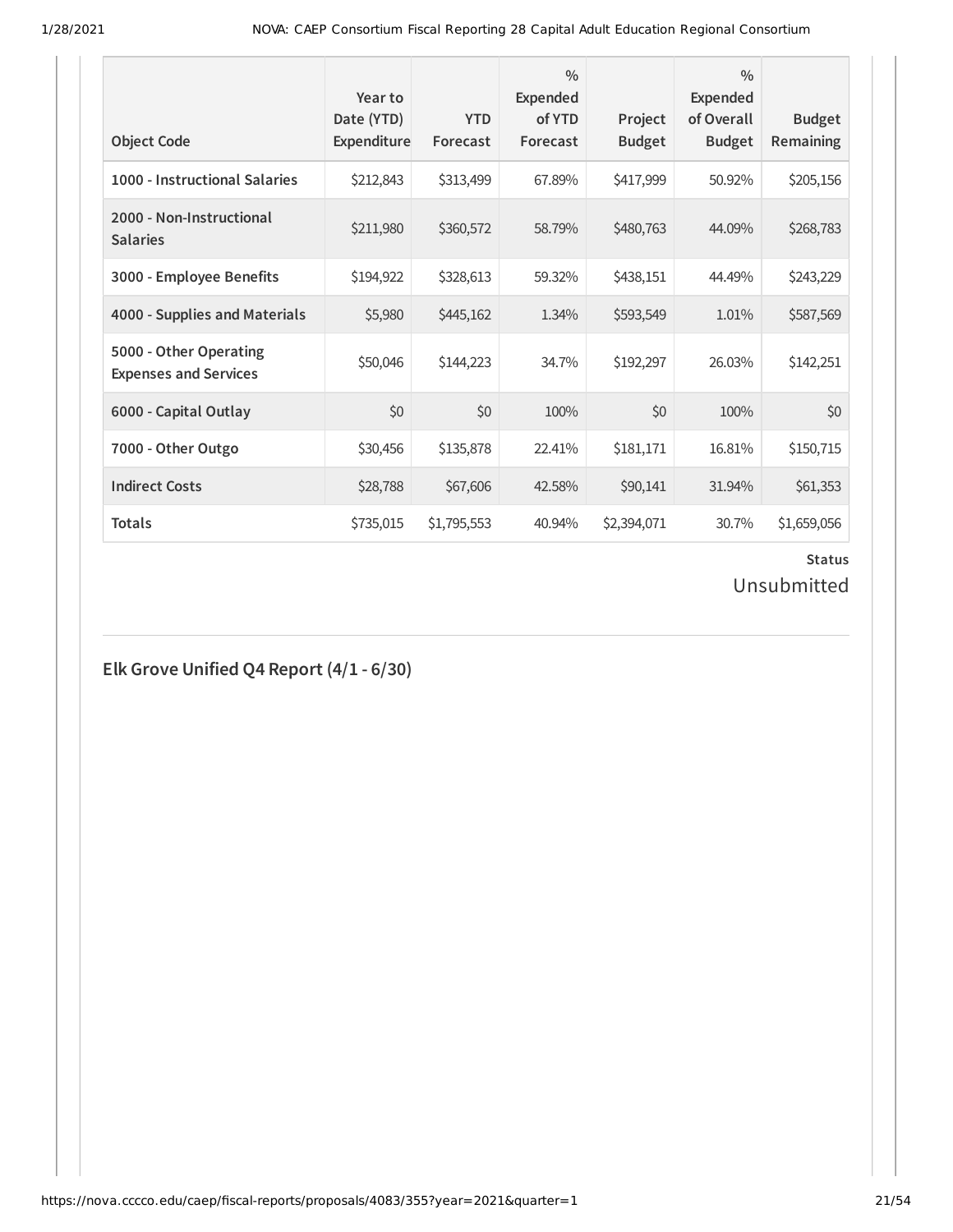| <b>Object Code</b>                                     | Year to<br>Date (YTD)<br>Expenditure | <b>YTD</b><br>Forecast | $\frac{0}{0}$<br><b>Expended</b><br>of YTD<br>Forecast | Project<br><b>Budget</b> | $\frac{0}{0}$<br><b>Expended</b><br>of Overall<br><b>Budget</b> | <b>Budget</b><br>Remaining |  |
|--------------------------------------------------------|--------------------------------------|------------------------|--------------------------------------------------------|--------------------------|-----------------------------------------------------------------|----------------------------|--|
| 1000 - Instructional Salaries                          | \$212,843                            | \$417,999              | 50.92%                                                 | \$417,999                | 50.92%                                                          | \$205,156                  |  |
| 2000 - Non-Instructional<br><b>Salaries</b>            | \$211,980                            | \$480,763              | 44.09%                                                 | \$480,763                | 44.09%                                                          | \$268,783                  |  |
| 3000 - Employee Benefits                               | \$194,922                            | \$438,151              | 44.49%                                                 | \$438,151                | 44.49%                                                          | \$243,229                  |  |
| 4000 - Supplies and Materials                          | \$5,980                              | \$593,549              | 1.01%                                                  | \$593,549                | 1.01%                                                           | \$587,569                  |  |
| 5000 - Other Operating<br><b>Expenses and Services</b> | \$50,046                             | \$192,297              | 26.03%                                                 | \$192,297                | 26.03%                                                          | \$142,251                  |  |
| 6000 - Capital Outlay                                  | \$0                                  | \$0                    | 100%                                                   | \$0                      | 100%                                                            | \$0                        |  |
| 7000 - Other Outgo                                     | \$30,456                             | \$181,171              | 16.81%                                                 | \$181,171                | 16.81%                                                          | \$150,715                  |  |
| <b>Indirect Costs</b>                                  | \$28,788                             | \$90,141               | 31.94%                                                 | \$90,141                 | 31.94%                                                          | \$61,353                   |  |
| <b>Totals</b>                                          | \$735,015                            | \$2,394,071            | 30.7%                                                  | \$2,394,071              | 30.7%                                                           | \$1,659,056                |  |
| <b>Status</b><br>Unsubmitted                           |                                      |                        |                                                        |                          |                                                                 |                            |  |

## **Folsom-Cordova Unified**

**Folsom-Cordova Unified Q1 Report (7/1 - 9/30)**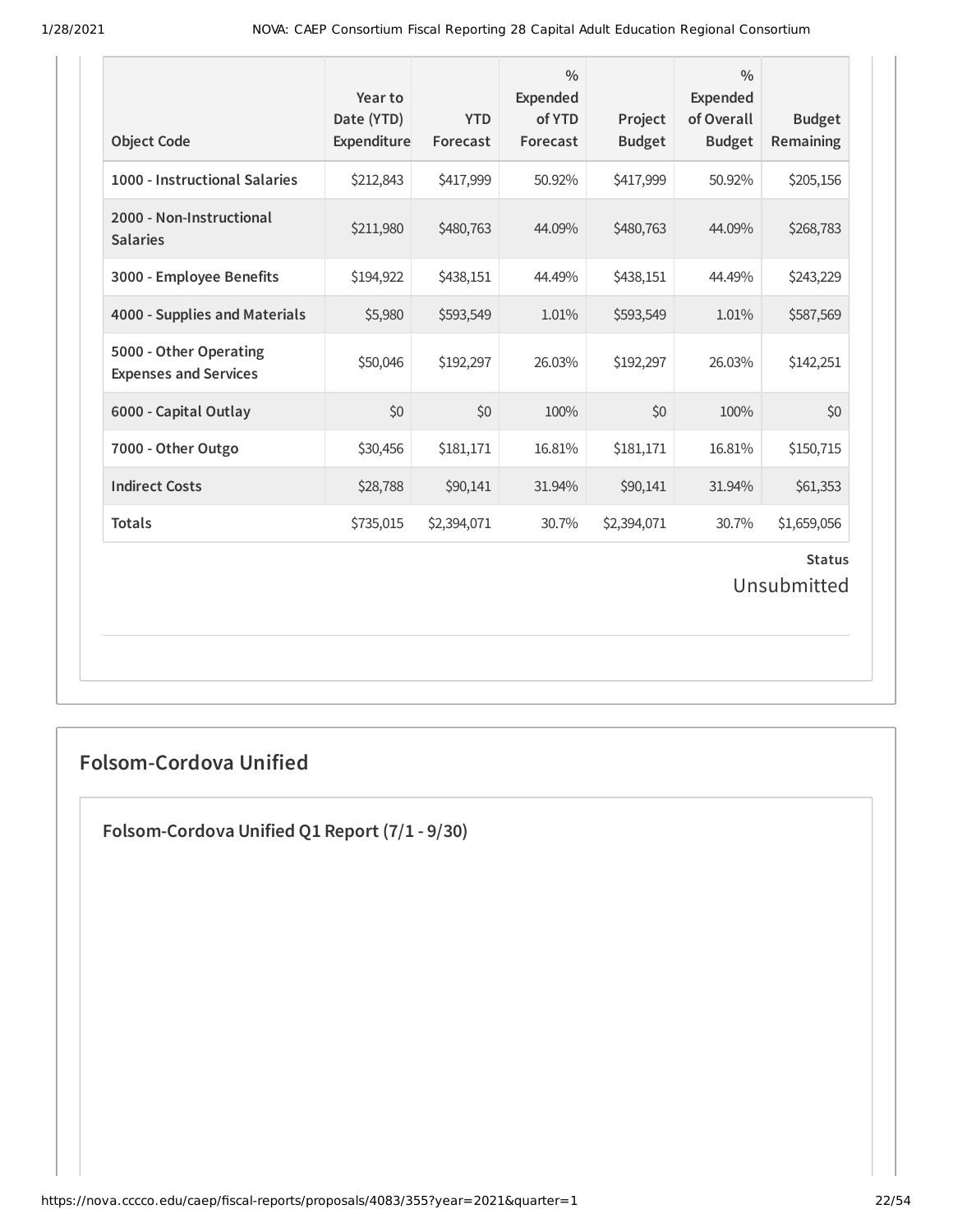| <b>Object Code</b>                                     | Year to<br>Date (YTD)<br>Expenditure | <b>YTD</b><br>Forecast | $\frac{0}{0}$<br><b>Expended</b><br>of YTD<br>Forecast | Project<br><b>Budget</b> | $\frac{0}{0}$<br>Expended<br>of Overall<br><b>Budget</b> | <b>Budget</b><br>Remaining |
|--------------------------------------------------------|--------------------------------------|------------------------|--------------------------------------------------------|--------------------------|----------------------------------------------------------|----------------------------|
| 1000 - Instructional Salaries                          | \$28,192                             | \$74,851               | 37.66%                                                 | \$374,254                | 7.53%                                                    | \$346,062                  |
| 2000 - Non-Instructional<br><b>Salaries</b>            | \$47,523                             | \$44,000               | 108.01%                                                | \$219,998                | 21.6%                                                    | \$172,475                  |
| 3000 - Employee Benefits                               | \$26,052                             | \$37,274               | 69.89%                                                 | \$186,369                | 13.98%                                                   | \$160,317                  |
| 4000 - Supplies and Materials                          | \$41                                 | \$8,917                | 0.46%                                                  | \$44,583                 | 0.09%                                                    | \$44,542                   |
| 5000 - Other Operating<br><b>Expenses and Services</b> | \$115                                | \$0                    | 100%                                                   | \$17,310                 | 0.66%                                                    | \$17,195                   |
| 6000 - Capital Outlay                                  | \$0                                  | \$0                    | 100%                                                   | \$0                      | 100%                                                     | \$0                        |
| 7000 - Other Outgo                                     | \$0                                  | \$0                    | 100%                                                   | \$0                      | 100%                                                     | \$0                        |
| <b>Indirect Costs</b>                                  | \$0                                  | \$0                    | 100%                                                   | \$0                      | 100%                                                     | \$0                        |
| <b>Totals</b>                                          | \$101,923                            | \$165,041              | 61.76%                                                 | \$842,514                | 12.1%                                                    | \$740,591                  |

#### **Corrective Action Plan**

As a result of COVID-19, and our school in a distance learning model, our expenditures fell below target. ESL enrollments are much lower 1st quarter than past, which resulted in us offering 4 fewer classes this semester (2 evening, 1 morning, and 1 morning VESL). Salary expenses are less because of these classes not being offered (we do hope to reopen those ESL classes in spring should the situation change and enrollments increase). The instructional assistant, Para -Educator Training class was not offered in fall because of low enrollment, but will open in spring. The Computer Basics class was closed due to the school being distance learning. If we return in a hybrid model then we will reopen it. We also did not have fall enrollments for U.S. Citizenship. We are spending less on office consumables because we don't have teachers on campus.

#### **Summary of Activities:**

fall semester 1st quarter 2020-21: Adult Education supports these programs: ESL, VESL, ABE, workforce prep, workforce training, ABE, ASE, and testing services. Due to COVID-19, the 1st quarter classes supported: ESL, ABE, ASE. Funds were spent on salaries, supplies, Burlington seats, Reading Plus seats, and Ventures. We increased professional development, staff meetings, and peer trainings to support teachers during these difficult times as they learn new online platforms and programs. We recently began HiSET testing again 1:1. Our school office is open with social distancing and PPE in place. Students may register online or in-person. We increased marketing efforts and are mailing a school postcard to Rancho Cordova communities.

## **Status** Submitted

### **Folsom-Cordova Unified Q2 Report (10/1 - 12/31)**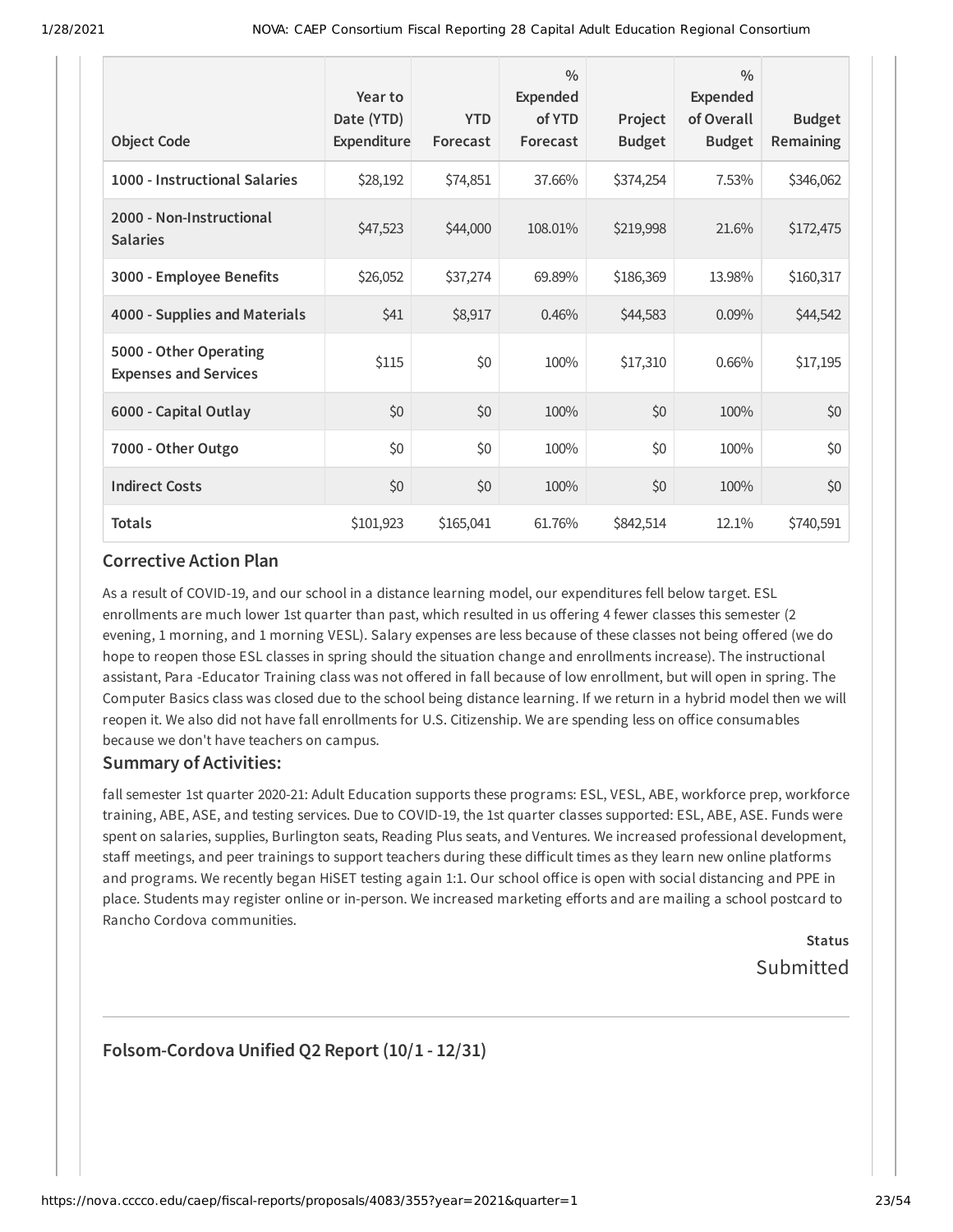| <b>Object Code</b>                                     | Year to<br>Date (YTD)<br>Expenditure | <b>YTD</b><br>Forecast | $\frac{0}{0}$<br>Expended<br>of YTD<br>Forecast | Project<br><b>Budget</b> | $\frac{0}{0}$<br>Expended<br>of Overall<br><b>Budget</b> | <b>Budget</b><br>Remaining |
|--------------------------------------------------------|--------------------------------------|------------------------|-------------------------------------------------|--------------------------|----------------------------------------------------------|----------------------------|
| 1000 - Instructional Salaries                          | \$140,212                            | \$187,127              | 74.93%                                          | \$374,254                | 37.46%                                                   | \$234,042                  |
| 2000 - Non-Instructional<br><b>Salaries</b>            | \$97,844                             | \$109,999              | 88.95%                                          | \$219,998                | 44.47%                                                   | \$122,154                  |
| 3000 - Employee Benefits                               | \$70,092                             | \$93,185               | 75.22%                                          | \$186,369                | 37.61%                                                   | \$116,277                  |
| 4000 - Supplies and Materials                          | \$41                                 | \$22,292               | 0.18%                                           | \$44,583                 | 0.09%                                                    | \$44,542                   |
| 5000 - Other Operating<br><b>Expenses and Services</b> | \$9,854                              | \$10,386               | 94.88%                                          | \$17,310                 | 56.93%                                                   | \$7,456                    |
| 6000 - Capital Outlay                                  | \$0                                  | \$0                    | 100%                                            | \$0                      | 100%                                                     | \$0                        |
| 7000 - Other Outgo                                     | \$0                                  | \$0                    | 100%                                            | \$0                      | 100%                                                     | \$0                        |
| <b>Indirect Costs</b>                                  | \$0                                  | \$0                    | 100%                                            | \$0                      | 100%                                                     | \$0                        |
| <b>Totals</b>                                          | \$318,043                            | \$422,988              | 75.19%                                          | \$842,514                | 37.75%                                                   | \$524,471                  |

### **Summary of Activities:**

Adult Education supports these programs: ESL, VESL, US Citizenship, ABE, ASE, workforce prep, workforce training, and testing services. Due to COVID-19, the 2nd quarter classes supported: ESL, VESl, US Citizenship, ABE, ASE, and 1 workforce training course. Funds were spent on salaries, supplies, Online Learning: Burlington English, Reading Plus seats, and Ventures. We increased professional development, staff meetings, and peer trainings to support teachers during these difficult times as they learn new online platforms and programs. We recently began HiSET testing again 3:1. Our school office is open with social distancing and PPE in place. Students may register online or in-person. We increased marketing efforts and mailed a school postcard to Rancho Cordova communities.

> **Status** Unsubmitted

### **Folsom-Cordova Unified Q3 Report (1/1 - 3/31)**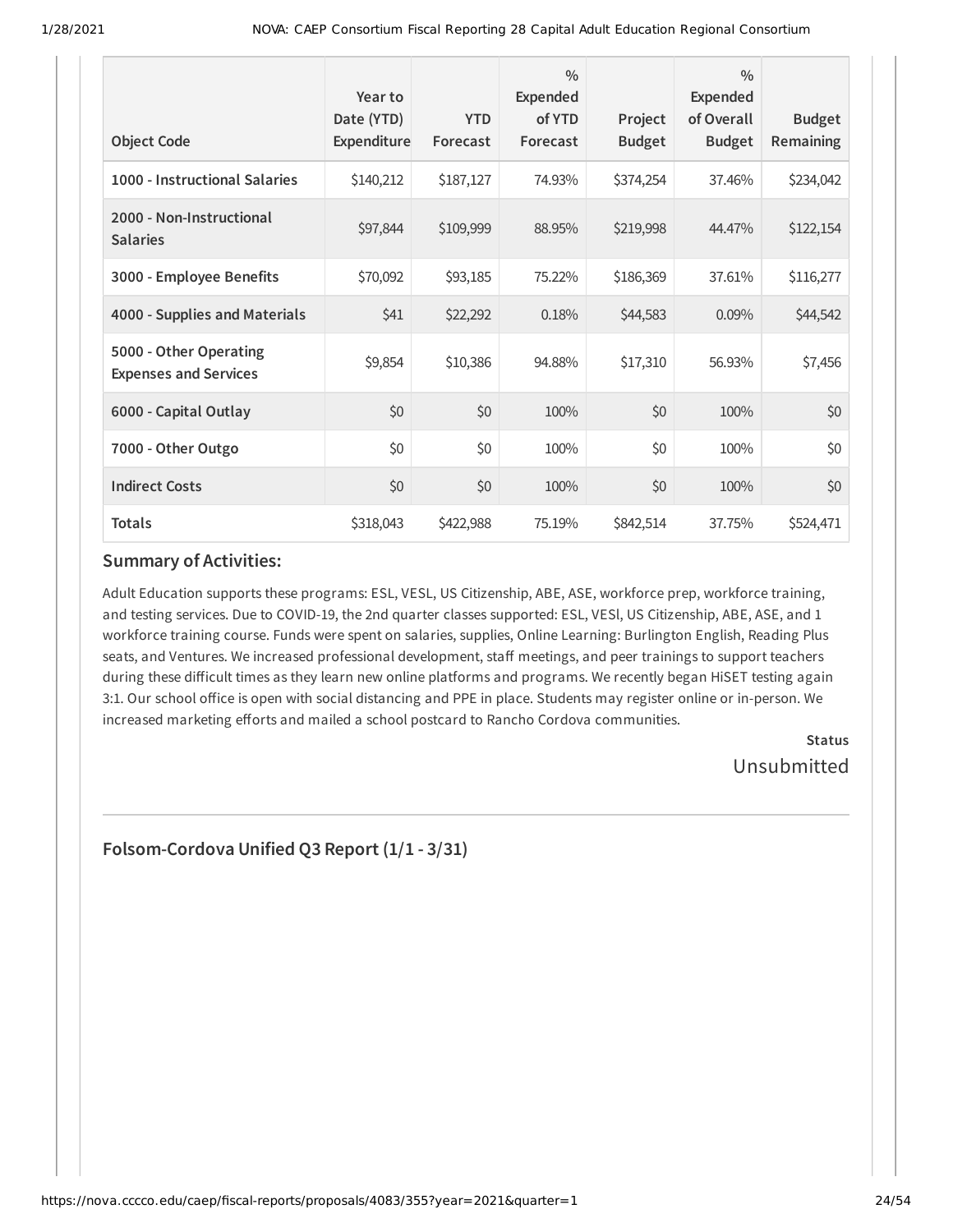| <b>Object Code</b>                                     | Year to<br>Date (YTD)<br>Expenditure | <b>YTD</b><br>Forecast | $\frac{0}{0}$<br>Expended<br>of YTD<br>Forecast | Project<br><b>Budget</b> | $\frac{0}{0}$<br>Expended<br>of Overall<br><b>Budget</b> | <b>Budget</b><br>Remaining |
|--------------------------------------------------------|--------------------------------------|------------------------|-------------------------------------------------|--------------------------|----------------------------------------------------------|----------------------------|
| 1000 - Instructional Salaries                          | \$140,212                            | \$299,403              | 46.83%                                          | \$374,254                | 37.46%                                                   | \$234,042                  |
| 2000 - Non-Instructional<br><b>Salaries</b>            | \$97,844                             | \$175,998              | 55.59%                                          | \$219,998                | 44.47%                                                   | \$122,154                  |
| 3000 - Employee Benefits                               | \$70,092                             | \$149,095              | 47.01%                                          | \$186,369                | 37.61%                                                   | \$116,277                  |
| 4000 - Supplies and Materials                          | \$41                                 | \$35,666               | 0.11%                                           | \$44,583                 | 0.09%                                                    | \$44,542                   |
| 5000 - Other Operating<br><b>Expenses and Services</b> | \$9,854                              | \$12,117               | 81.32%                                          | \$17,310                 | 56.93%                                                   | \$7,456                    |
| 6000 - Capital Outlay                                  | \$0                                  | \$0                    | 100%                                            | \$0                      | 100%                                                     | \$0                        |
| 7000 - Other Outgo                                     | \$0                                  | \$0                    | 100%                                            | \$0                      | 100%                                                     | \$0                        |
| <b>Indirect Costs</b>                                  | \$0                                  | \$0                    | 100%                                            | \$0                      | 100%                                                     | \$0                        |
| <b>Totals</b>                                          | \$318,043                            | \$672,280              | 47.31%                                          | \$842,514                | 37.75%                                                   | \$524,471                  |

## Unsubmitted

## **Folsom-Cordova Unified Q4 Report (4/1 - 6/30)**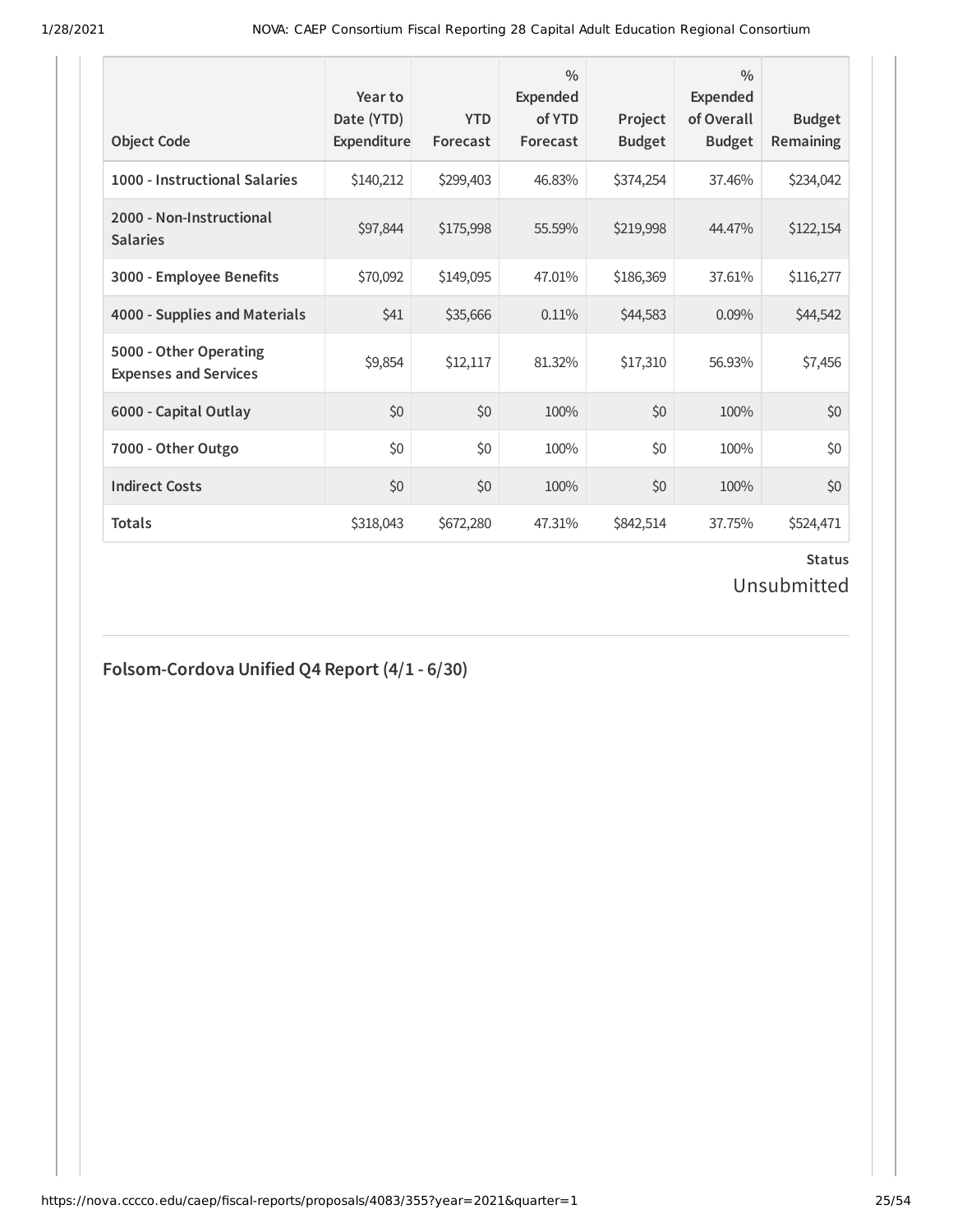| <b>Object Code</b>                                     | Year to<br>Date (YTD)<br>Expenditure | <b>YTD</b><br>Forecast | $\frac{0}{0}$<br><b>Expended</b><br>of YTD<br>Forecast | Project<br><b>Budget</b> | $\frac{0}{0}$<br><b>Expended</b><br>of Overall<br><b>Budget</b> | <b>Budget</b><br>Remaining   |
|--------------------------------------------------------|--------------------------------------|------------------------|--------------------------------------------------------|--------------------------|-----------------------------------------------------------------|------------------------------|
| 1000 - Instructional Salaries                          | \$140,212                            | \$374,254              | 37.46%                                                 | \$374,254                | 37.46%                                                          | \$234,042                    |
| 2000 - Non-Instructional<br><b>Salaries</b>            | \$97,844                             | \$219,998              | 44.47%                                                 | \$219,998                | 44.47%                                                          | \$122,154                    |
| 3000 - Employee Benefits                               | \$70,092                             | \$186,369              | 37.61%                                                 | \$186,369                | 37.61%                                                          | \$116,277                    |
| 4000 - Supplies and Materials                          | \$41                                 | \$44,583               | 0.09%                                                  | \$44,583                 | 0.09%                                                           | \$44,542                     |
| 5000 - Other Operating<br><b>Expenses and Services</b> | \$9,854                              | \$17,310               | 56.93%                                                 | \$17,310                 | 56.93%                                                          | \$7,456                      |
| 6000 - Capital Outlay                                  | \$0                                  | \$0                    | 100%                                                   | \$0                      | 100%                                                            | \$0                          |
| 7000 - Other Outgo                                     | \$0                                  | \$0                    | 100%                                                   | \$0                      | 100%                                                            | \$0                          |
| <b>Indirect Costs</b>                                  | \$0                                  | \$0                    | 100%                                                   | \$0                      | 100%                                                            | \$0                          |
| <b>Totals</b>                                          | \$318,043                            | \$842,514              | 37.75%                                                 | \$842,514                | 37.75%                                                          | \$524,471                    |
|                                                        |                                      |                        |                                                        |                          |                                                                 | <b>Status</b><br>Unsubmitted |

## **Galt Joint Union High**

**Galt Joint Union High Q1 Report (7/1 - 9/30)**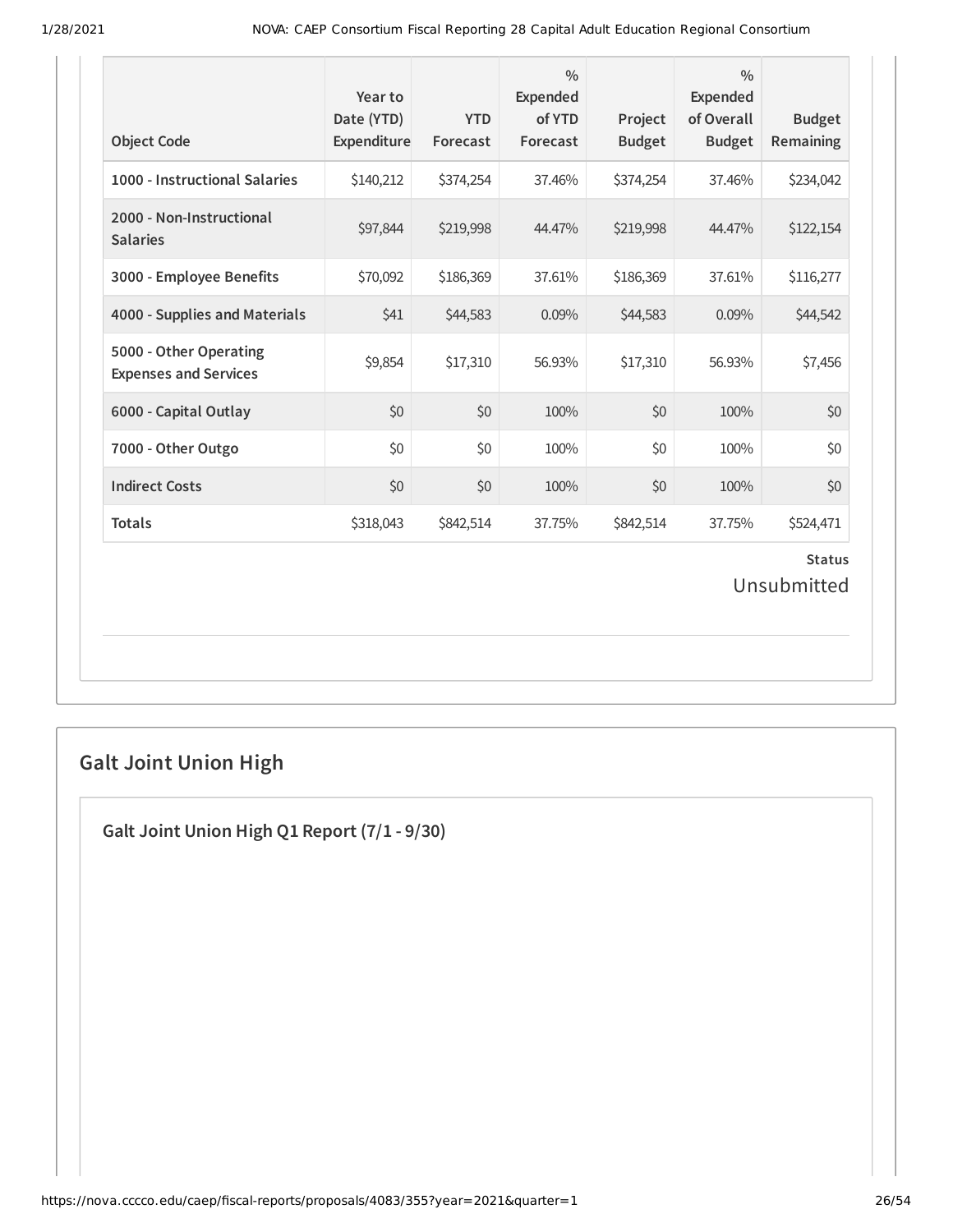| <b>Object Code</b>                                     | Year to<br>Date (YTD)<br>Expenditure | <b>YTD</b><br>Forecast | $\frac{0}{0}$<br>Expended<br>of YTD<br>Forecast | Project<br><b>Budget</b> | $\frac{0}{0}$<br>Expended<br>of Overall<br><b>Budget</b> | <b>Budget</b><br>Remaining |
|--------------------------------------------------------|--------------------------------------|------------------------|-------------------------------------------------|--------------------------|----------------------------------------------------------|----------------------------|
| 1000 - Instructional Salaries                          | \$16,894                             | \$11,974               | 141.09%                                         | \$119,737                | 14.11%                                                   | \$102,843                  |
| 2000 - Non-Instructional<br><b>Salaries</b>            | \$26,369                             | \$25,500               | 103.41%                                         | \$102,000                | 25.85%                                                   | \$75,631                   |
| 3000 - Employee Benefits                               | \$17,595                             | \$13,000               | 135.35%                                         | \$65,000                 | 27.07%                                                   | \$47,405                   |
| 4000 - Supplies and Materials                          | \$0                                  | \$10,368               | $0\%$                                           | \$34,559                 | $0\%$                                                    | \$34,559                   |
| 5000 - Other Operating<br><b>Expenses and Services</b> | \$2,721                              | \$19,555               | 13.91%                                          | \$55,870                 | 4.87%                                                    | \$53,149                   |
| 6000 - Capital Outlay                                  | \$0                                  | \$0                    | 100%                                            | \$0                      | 100%                                                     | \$0                        |
| 7000 - Other Outgo                                     | \$0                                  | \$0                    | 100%                                            | \$0                      | 100%                                                     | \$0                        |
| <b>Indirect Costs</b>                                  | \$0                                  | \$0                    | 100%                                            | \$18,870                 | $0\%$                                                    | \$18,870                   |
| <b>Totals</b>                                          | \$63,579                             | \$80,396               | 79.08%                                          | \$396,036                | 16.05%                                                   | \$332,457                  |

### **Summary of Activities:**

As a result of Covid-19, Galt Adult School is offering Adult Secondary Education, including High School Diploma and High School Equivalency and English as a Second Language via Remote Learning through Zoom and Google Classroom. Quarter 1 expenditures covered salaries and benefits for Certificated and Classified staff, as well as materials and supplies.

> **Status Submitted**

**Galt Joint Union High Q2 Report (10/1 - 12/31)**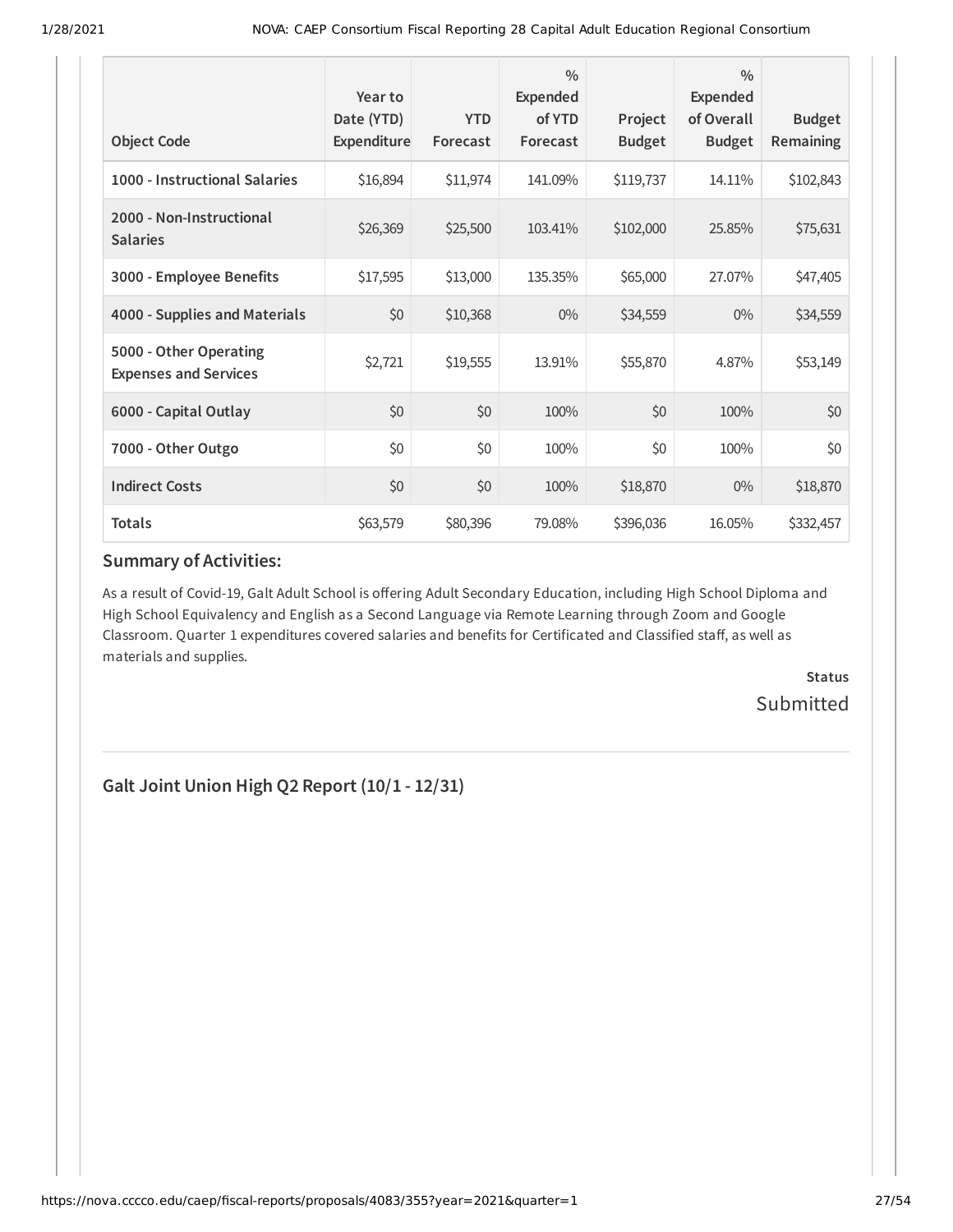| <b>Object Code</b>                                     | Year to<br>Date (YTD)<br>Expenditure | <b>YTD</b><br>Forecast | $\frac{0}{0}$<br>Expended<br>of YTD<br>Forecast | Project<br><b>Budget</b> | $\frac{0}{0}$<br><b>Expended</b><br>of Overall<br><b>Budget</b> | <b>Budget</b><br>Remaining |
|--------------------------------------------------------|--------------------------------------|------------------------|-------------------------------------------------|--------------------------|-----------------------------------------------------------------|----------------------------|
| 1000 - Instructional Salaries                          | \$16,894                             | \$35,921               | 47.03%                                          | \$119,737                | 14.11%                                                          | \$102,843                  |
| 2000 - Non-Instructional<br><b>Salaries</b>            | \$26,369                             | \$40,800               | 64.63%                                          | \$102,000                | 25.85%                                                          | \$75,631                   |
| 3000 - Employee Benefits                               | \$17,595                             | \$22,750               | 77.34%                                          | \$65,000                 | 27.07%                                                          | \$47,405                   |
| 4000 - Supplies and Materials                          | \$0                                  | \$22,463               | $0\%$                                           | \$34,559                 | $0\%$                                                           | \$34,559                   |
| 5000 - Other Operating<br><b>Expenses and Services</b> | \$2,721                              | \$25,142               | 10.82%                                          | \$55,870                 | 4.87%                                                           | \$53,149                   |
| 6000 - Capital Outlay                                  | \$0                                  | \$0                    | 100%                                            | \$0                      | 100%                                                            | \$0                        |
| 7000 - Other Outgo                                     | \$0                                  | \$0                    | 100%                                            | \$0                      | 100%                                                            | \$0                        |
| <b>Indirect Costs</b>                                  | \$0                                  | \$0                    | 100%                                            | \$18,870                 | $0\%$                                                           | \$18,870                   |
| <b>Totals</b>                                          | \$63,579                             | \$147,076              | 43.23%                                          | \$396,036                | 16.05%                                                          | \$332,457                  |

## Unsubmitted

## **Galt Joint Union High Q3 Report (1/1 - 3/31)**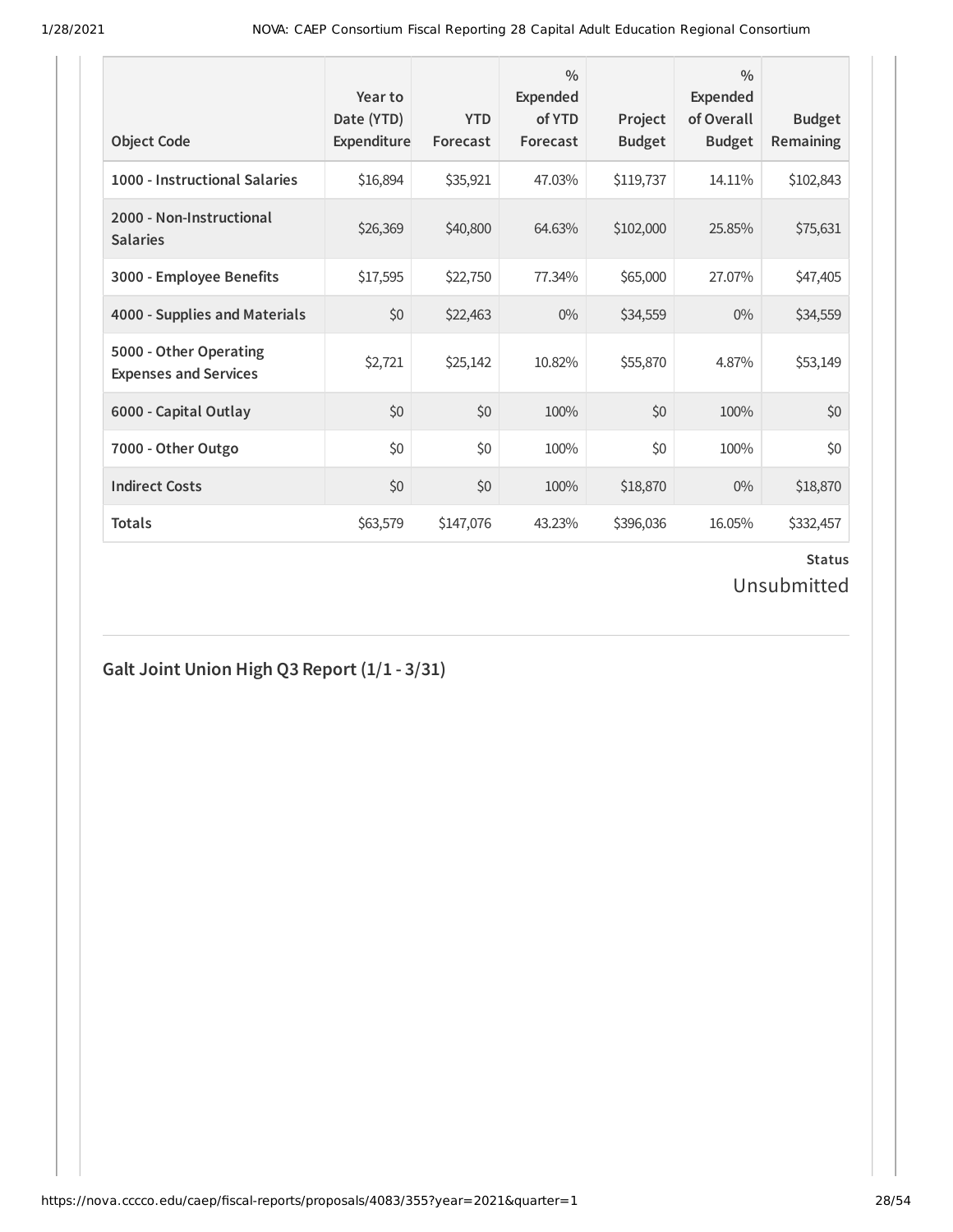| <b>Object Code</b>                                     | Year to<br>Date (YTD)<br>Expenditure | <b>YTD</b><br>Forecast | $\frac{0}{0}$<br>Expended<br>of YTD<br>Forecast | Project<br><b>Budget</b> | $\frac{0}{0}$<br><b>Expended</b><br>of Overall<br><b>Budget</b> | <b>Budget</b><br>Remaining |
|--------------------------------------------------------|--------------------------------------|------------------------|-------------------------------------------------|--------------------------|-----------------------------------------------------------------|----------------------------|
| 1000 - Instructional Salaries                          | \$16,894                             | \$71,842               | 23.52%                                          | \$119,737                | 14.11%                                                          | \$102,843                  |
| 2000 - Non-Instructional<br><b>Salaries</b>            | \$26,369                             | \$71,400               | 36.93%                                          | \$102,000                | 25.85%                                                          | \$75,631                   |
| 3000 - Employee Benefits                               | \$17,595                             | \$42,250               | 41.64%                                          | \$65,000                 | 27.07%                                                          | \$47,405                   |
| 4000 - Supplies and Materials                          | \$0                                  | \$27,647               | $0\%$                                           | \$34,559                 | $0\%$                                                           | \$34,559                   |
| 5000 - Other Operating<br><b>Expenses and Services</b> | \$2,721                              | \$39,109               | 6.96%                                           | \$55,870                 | 4.87%                                                           | \$53,149                   |
| 6000 - Capital Outlay                                  | \$0                                  | \$0                    | 100%                                            | \$0                      | 100%                                                            | \$0                        |
| 7000 - Other Outgo                                     | \$0                                  | \$0                    | 100%                                            | \$0                      | 100%                                                            | \$0                        |
| <b>Indirect Costs</b>                                  | \$0                                  | \$0                    | 100%                                            | \$18,870                 | $0\%$                                                           | \$18,870                   |
| <b>Totals</b>                                          | \$63,579                             | \$252,248              | 25.2%                                           | \$396,036                | 16.05%                                                          | \$332,457                  |

## Unsubmitted

## **Galt Joint Union High Q4 Report (4/1 - 6/30)**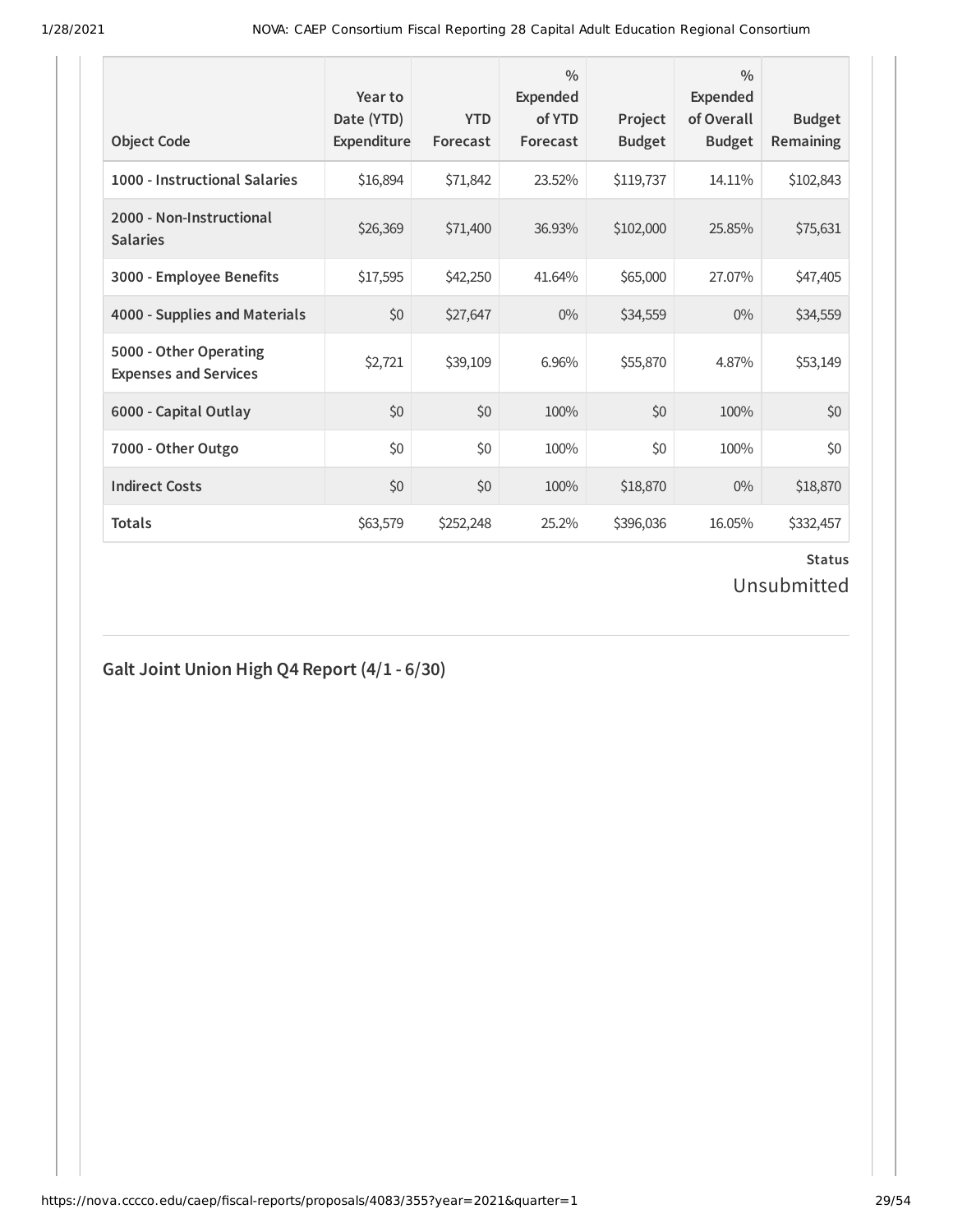| <b>Object Code</b>                                     | Year to<br>Date (YTD)<br>Expenditure | <b>YTD</b><br>Forecast | $\frac{0}{0}$<br><b>Expended</b><br>of YTD<br>Forecast | Project<br><b>Budget</b> | $\frac{0}{0}$<br><b>Expended</b><br>of Overall<br><b>Budget</b> | <b>Budget</b><br>Remaining |  |
|--------------------------------------------------------|--------------------------------------|------------------------|--------------------------------------------------------|--------------------------|-----------------------------------------------------------------|----------------------------|--|
| 1000 - Instructional Salaries                          | \$16,894                             | \$119,737              | 14.11%                                                 | \$119,737                | 14.11%                                                          | \$102,843                  |  |
| 2000 - Non-Instructional<br><b>Salaries</b>            | \$26,369                             | \$102,000              | 25.85%                                                 | \$102,000                | 25.85%                                                          | \$75,631                   |  |
| 3000 - Employee Benefits                               | \$17,595                             | \$65,000               | 27.07%                                                 | \$65,000                 | 27.07%                                                          | \$47,405                   |  |
| 4000 - Supplies and Materials                          | \$0                                  | \$34,559               | $0\%$                                                  | \$34,559                 | $0\%$                                                           | \$34,559                   |  |
| 5000 - Other Operating<br><b>Expenses and Services</b> | \$2,721                              | \$55,870               | 4.87%                                                  | \$55,870                 | 4.87%                                                           | \$53,149                   |  |
| 6000 - Capital Outlay                                  | \$0                                  | \$0                    | 100%                                                   | \$0                      | 100%                                                            | \$0                        |  |
| 7000 - Other Outgo                                     | \$0                                  | \$0                    | 100%                                                   | \$0                      | 100%                                                            | \$0                        |  |
| <b>Indirect Costs</b>                                  | \$0                                  | \$18,870               | $0\%$                                                  | \$18,870                 | $0\%$                                                           | \$18,870                   |  |
| <b>Totals</b>                                          | \$63,579                             | \$396,036              | 16.05%                                                 | \$396,036                | 16.05%                                                          | \$332,457                  |  |
| <b>Status</b><br>Unsubmitted                           |                                      |                        |                                                        |                          |                                                                 |                            |  |

### **Natomas Unified**

**Natomas Unified Q1 Report (7/1 - 9/30)**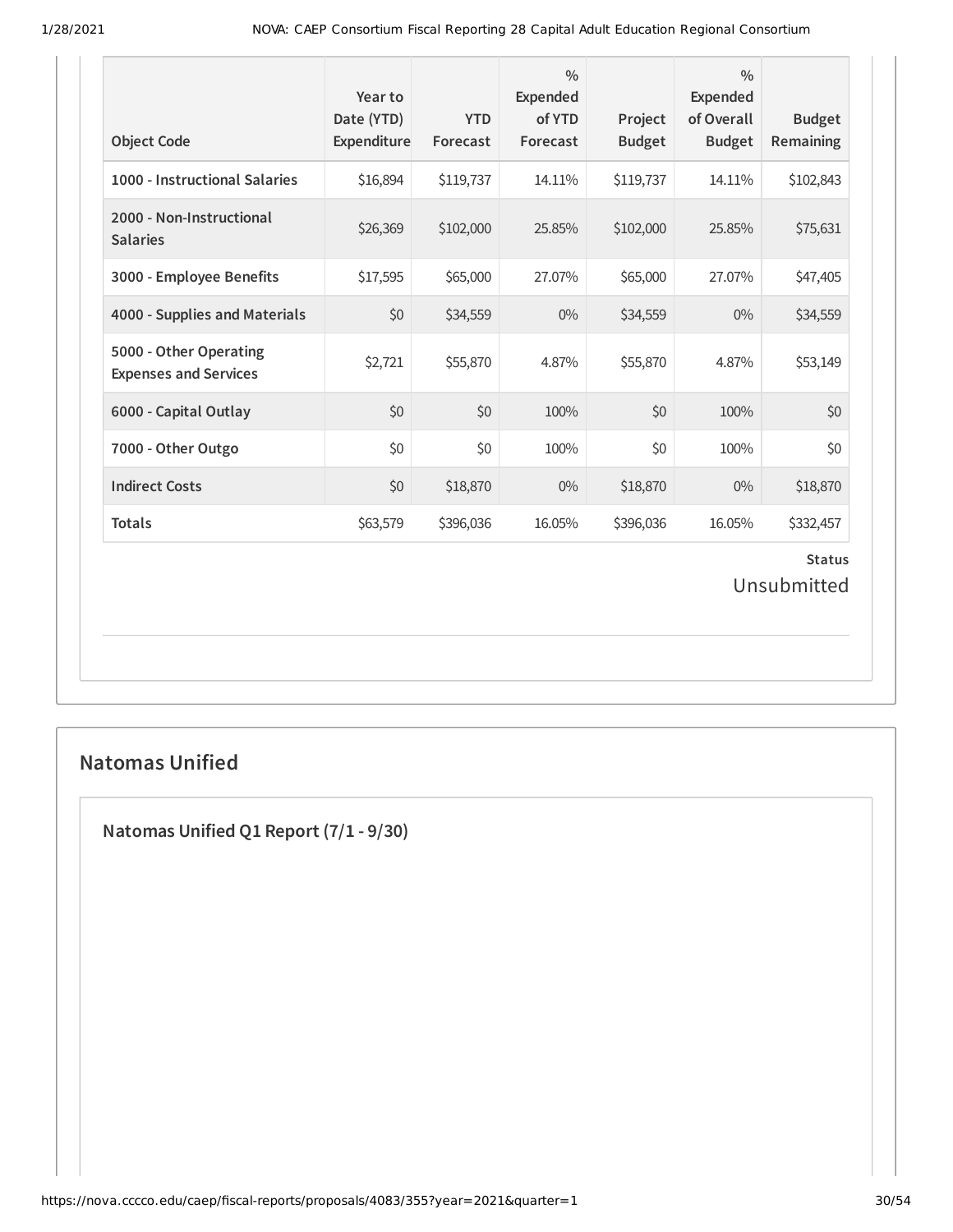| <b>Object Code</b>                                     | Year to<br>Date (YTD)<br>Expenditure | <b>YTD</b><br>Forecast | $\frac{0}{0}$<br><b>Expended</b><br>of YTD<br>Forecast | Project<br><b>Budget</b> | $\frac{0}{0}$<br><b>Expended</b><br>of Overall<br><b>Budget</b> | <b>Budget</b><br>Remaining |
|--------------------------------------------------------|--------------------------------------|------------------------|--------------------------------------------------------|--------------------------|-----------------------------------------------------------------|----------------------------|
| 1000 - Instructional Salaries                          | \$5,236                              | \$19,700               | 26.58%                                                 | \$131,330                | 3.99%                                                           | \$126,094                  |
| 2000 - Non-Instructional<br><b>Salaries</b>            | \$14,330                             | \$12,564               | 114.06%                                                | \$83,759                 | 17.11%                                                          | \$69,429                   |
| 3000 - Employee Benefits                               | \$8,905                              | \$9,806                | 90.81%                                                 | \$65,371                 | 13.62%                                                          | \$56,466                   |
| 4000 - Supplies and Materials                          | \$0                                  | \$7,455                | $0\%$                                                  | \$49,697                 | $0\%$                                                           | \$49,697                   |
| 5000 - Other Operating<br><b>Expenses and Services</b> | \$8,160                              | \$2,349                | 347.45%                                                | \$15,657                 | 52.12%                                                          | \$7,497                    |
| 6000 - Capital Outlay                                  | \$0                                  | \$0                    | 100%                                                   | \$0                      | 100%                                                            | \$0                        |
| 7000 - Other Outgo                                     | \$0                                  | \$0                    | 100%                                                   | \$0                      | 100%                                                            | \$0                        |
| <b>Indirect Costs</b>                                  | \$0                                  | \$2,232                | $0\%$                                                  | \$14,879                 | $0\%$                                                           | \$14,879                   |
| <b>Totals</b>                                          | \$36,631                             | \$54,104               | 67.7%                                                  | \$360,693                | 10.16%                                                          | \$324,062                  |

#### **Corrective Action Plan**

As a result of COVID-19, and our school is in a distance learning model, our expenditures fell below target. This year we were not able to offer bus training and Instructional Assistant, Para-Educator training classes. Also, because we are in distance learning, we are not having to pay child care expenses as well as security. Salary expenses are less because of these reasons. We are spending less on office consumables because we don't have teachers on campus. We are hoping that after we are allowed to have students on campus, we will be able to offer these classes and services.

### **Summary of Activities:**

During the first quarter of Fiscal Year 2020-21, NUSD continued offering courses in Adult Basic Education (ABE), Adult Secondary Education (ASE), including high school diploma and high school equivalency, English as a Second Language (ESL), as well as a US Citizenship class. Due to COVID-19, program instruction was modified for all students; however, instruction continued through on-line learning via Zoom, Google groups, email, text, and phone. In addition, chromebooks were purchased for our ESL students, but because of the back order, we are still waiting for the shipment.

**Status** Submitted

**Natomas Unified Q2 Report (10/1 - 12/31)**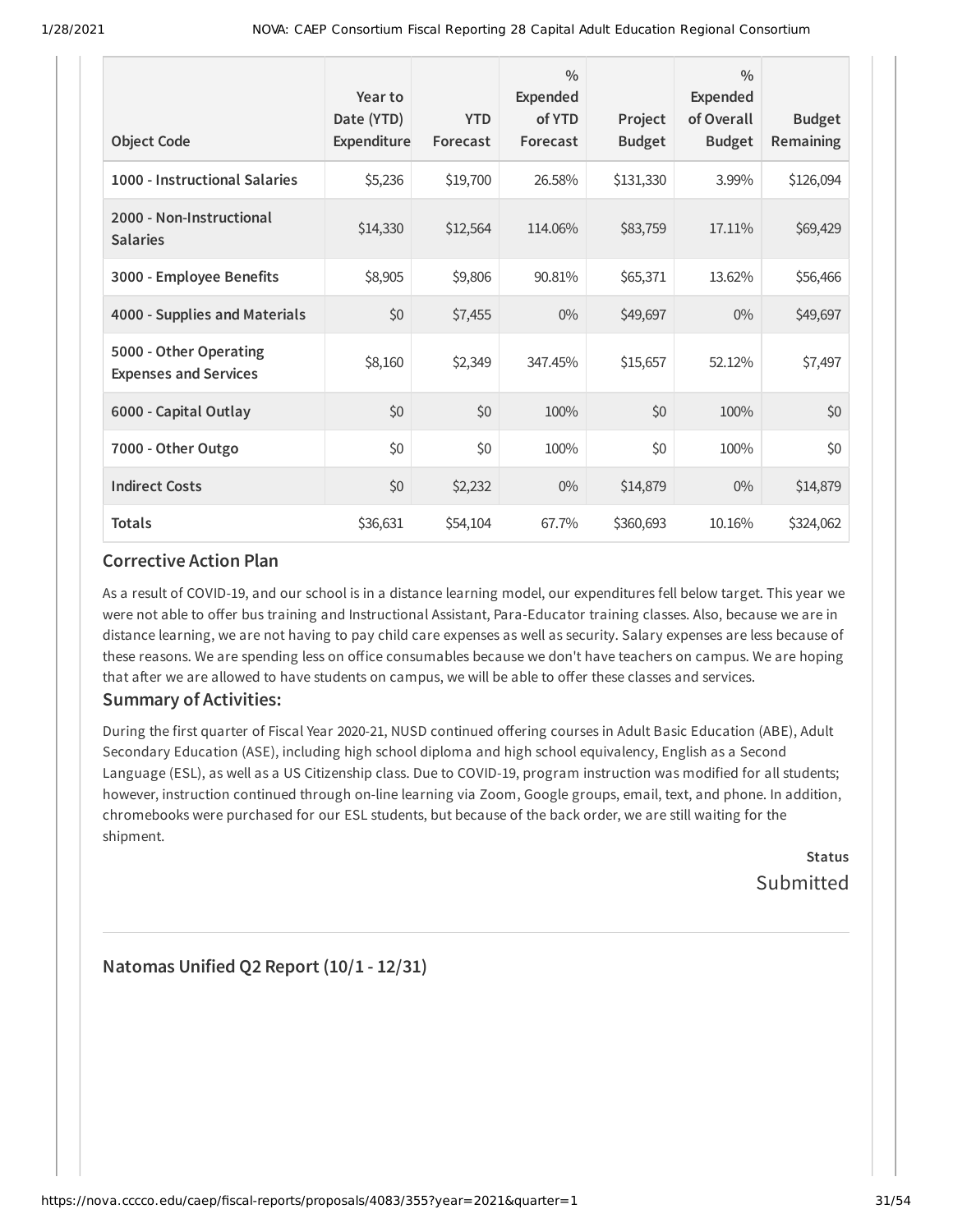| <b>Object Code</b>                                     | Year to<br>Date (YTD)<br>Expenditure | <b>YTD</b><br>Forecast | $\frac{0}{0}$<br>Expended<br>of YTD<br>Forecast | Project<br><b>Budget</b> | $\frac{0}{0}$<br><b>Expended</b><br>of Overall<br><b>Budget</b> | <b>Budget</b><br>Remaining |
|--------------------------------------------------------|--------------------------------------|------------------------|-------------------------------------------------|--------------------------|-----------------------------------------------------------------|----------------------------|
| 1000 - Instructional Salaries                          | \$32,747                             | \$39,399               | 83.12%                                          | \$131,330                | 24.93%                                                          | \$98,583                   |
| 2000 - Non-Instructional<br><b>Salaries</b>            | \$26,293                             | \$25,128               | 104.64%                                         | \$83,759                 | 31.39%                                                          | \$57,466                   |
| 3000 - Employee Benefits                               | \$20,347                             | \$19,611               | 103.75%                                         | \$65,371                 | 31.13%                                                          | \$45,024                   |
| 4000 - Supplies and Materials                          | \$2,245                              | \$14,909               | 15.06%                                          | \$49,697                 | 4.52%                                                           | \$47,452                   |
| 5000 - Other Operating<br><b>Expenses and Services</b> | \$15,656                             | \$4,697                | 333.31%                                         | \$15,657                 | 99.99%                                                          | \$1                        |
| 6000 - Capital Outlay                                  | \$0                                  | \$0                    | 100%                                            | \$0                      | 100%                                                            | \$0                        |
| 7000 - Other Outgo                                     | \$0                                  | \$0                    | 100%                                            | \$0                      | 100%                                                            | \$0                        |
| <b>Indirect Costs</b>                                  | \$0                                  | \$4,464                | $0\%$                                           | \$14,879                 | $0\%$                                                           | \$14,879                   |
| <b>Totals</b>                                          | \$97,288                             | \$108,208              | 89.91%                                          | \$360,693                | 26.97%                                                          | \$263,405                  |

### **Summary of Activities:**

During the second quarter of Fiscal Year 2020-21, NUSD continued offering courses in Adult Basic Education (ABE), Adult Secondary Education (ASE), including high school diploma and high school equivalency, English as a Second Language (ESL), as well as a US Citizenship class. Due to COVID-19, program instruction was modified for all students; however, instruction continued through on-line learning via Zoom, Google groups, email, text, and phone.

> **Status** Unsubmitted

**Natomas Unified Q3 Report (1/1 - 3/31)**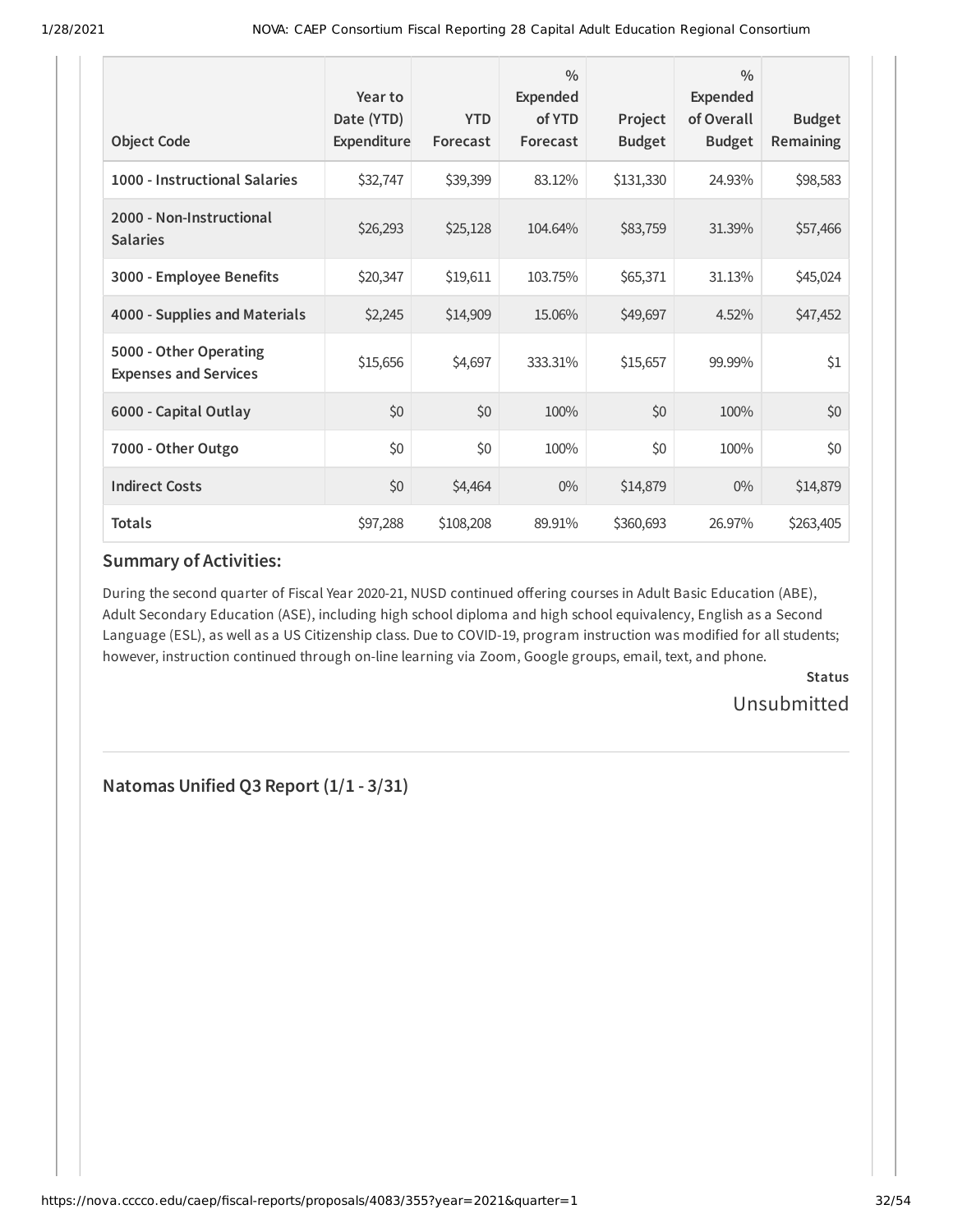| <b>Object Code</b>                                     | Year to<br>Date (YTD)<br>Expenditure | <b>YTD</b><br>Forecast | $\frac{0}{0}$<br><b>Expended</b><br>of YTD<br>Forecast | Project<br><b>Budget</b> | $\frac{0}{0}$<br><b>Expended</b><br>of Overall<br><b>Budget</b> | <b>Budget</b><br>Remaining |
|--------------------------------------------------------|--------------------------------------|------------------------|--------------------------------------------------------|--------------------------|-----------------------------------------------------------------|----------------------------|
| 1000 - Instructional Salaries                          | \$32,747                             | \$59,099               | 55.41%                                                 | \$131,330                | 24.93%                                                          | \$98,583                   |
| 2000 - Non-Instructional<br><b>Salaries</b>            | \$26,293                             | \$37,692               | 69.76%                                                 | \$83,759                 | 31.39%                                                          | \$57,466                   |
| 3000 - Employee Benefits                               | \$20,347                             | \$29,417               | 69.17%                                                 | \$65,371                 | 31.13%                                                          | \$45,024                   |
| 4000 - Supplies and Materials                          | \$2,245                              | \$22,364               | 10.04%                                                 | \$49,697                 | 4.52%                                                           | \$47,452                   |
| 5000 - Other Operating<br><b>Expenses and Services</b> | \$15,656                             | \$7,046                | 222.21%                                                | \$15,657                 | 99.99%                                                          | \$1                        |
| 6000 - Capital Outlay                                  | \$0                                  | \$0                    | 100%                                                   | \$0                      | 100%                                                            | \$0                        |
| 7000 - Other Outgo                                     | \$0                                  | \$0                    | 100%                                                   | \$0                      | 100%                                                            | \$0                        |
| <b>Indirect Costs</b>                                  | \$0                                  | \$6,696                | $0\%$                                                  | \$14,879                 | $0\%$                                                           | \$14,879                   |
| <b>Totals</b>                                          | \$97,288                             | \$162,312              | 59.94%                                                 | \$360,693                | 26.97%                                                          | \$263,405                  |

Unsubmitted

**Natomas Unified Q4 Report (4/1 - 6/30)**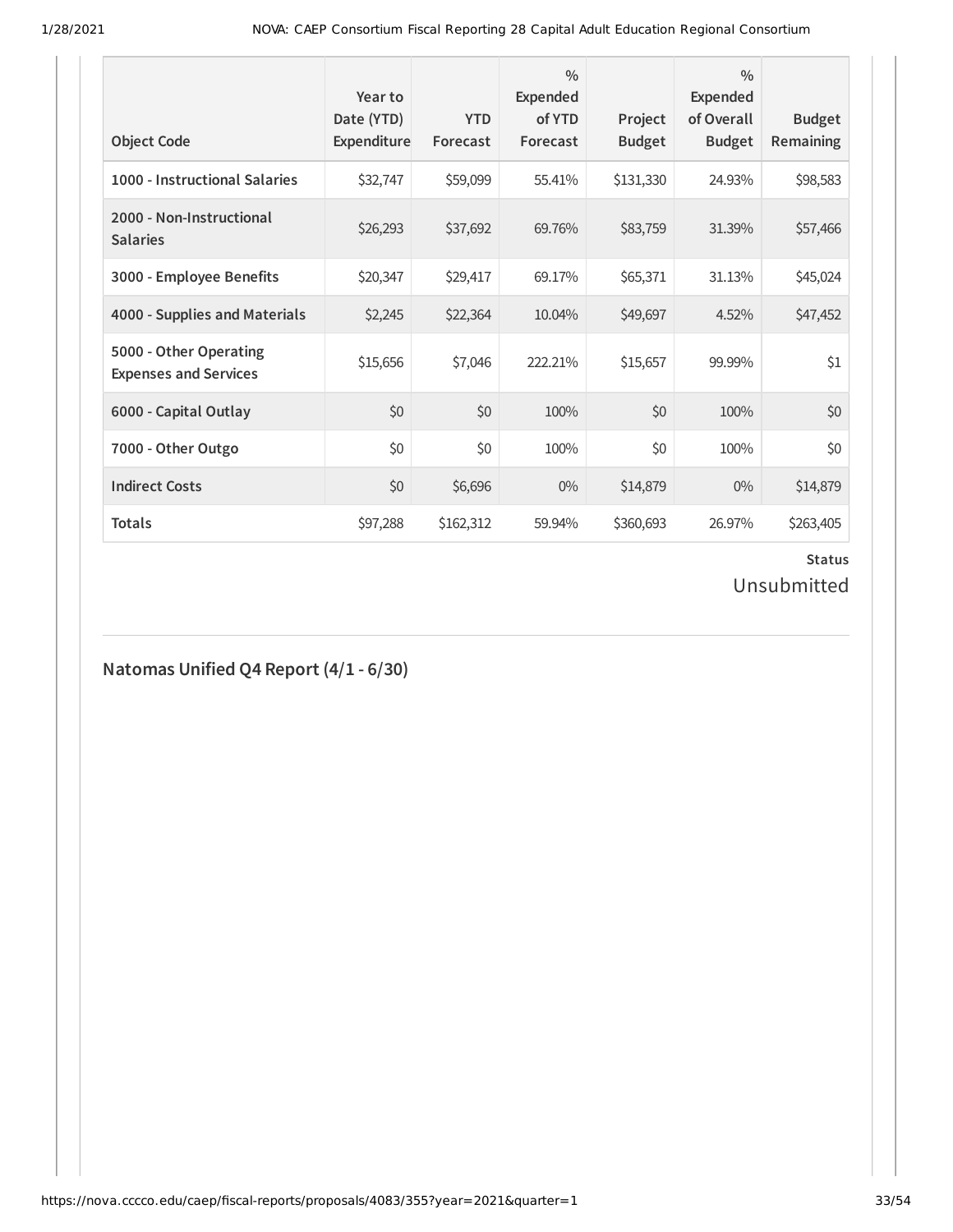| <b>Object Code</b>                                     | Year to<br>Date (YTD)<br>Expenditure | <b>YTD</b><br>Forecast | $\frac{0}{0}$<br><b>Expended</b><br>of YTD<br>Forecast | Project<br><b>Budget</b> | $\frac{0}{0}$<br><b>Expended</b><br>of Overall<br><b>Budget</b> | <b>Budget</b><br>Remaining |  |
|--------------------------------------------------------|--------------------------------------|------------------------|--------------------------------------------------------|--------------------------|-----------------------------------------------------------------|----------------------------|--|
| 1000 - Instructional Salaries                          | \$32,747                             | \$78,798               | 41.56%                                                 | \$131,330                | 24.93%                                                          | \$98,583                   |  |
| 2000 - Non-Instructional<br><b>Salaries</b>            | \$26,293                             | \$50,255               | 52.32%                                                 | \$83,759                 | 31.39%                                                          | \$57,466                   |  |
| 3000 - Employee Benefits                               | \$20,347                             | \$39,223               | 51.88%                                                 | \$65,371                 | 31.13%                                                          | \$45,024                   |  |
| 4000 - Supplies and Materials                          | \$2,245                              | \$29,818               | 7.53%                                                  | \$49,697                 | 4.52%                                                           | \$47,452                   |  |
| 5000 - Other Operating<br><b>Expenses and Services</b> | \$15,656                             | \$9,394                | 166.66%                                                | \$15,657                 | 99.99%                                                          | \$1                        |  |
| 6000 - Capital Outlay                                  | \$0                                  | \$0                    | 100%                                                   | \$0                      | 100%                                                            | \$0                        |  |
| 7000 - Other Outgo                                     | \$0                                  | \$0                    | 100%                                                   | \$0                      | 100%                                                            | \$0                        |  |
| <b>Indirect Costs</b>                                  | \$0                                  | \$8,927                | $0\%$                                                  | \$14,879                 | $0\%$                                                           | \$14,879                   |  |
| <b>Totals</b>                                          | \$97,288                             | \$216,416              | 44.95%                                                 | \$360,693                | 26.97%                                                          | \$263,405                  |  |
| <b>Status</b><br>Unsubmitted                           |                                      |                        |                                                        |                          |                                                                 |                            |  |

## **Sacramento City Unified**

**Sacramento City Unified Q1 Report (7/1 - 9/30)**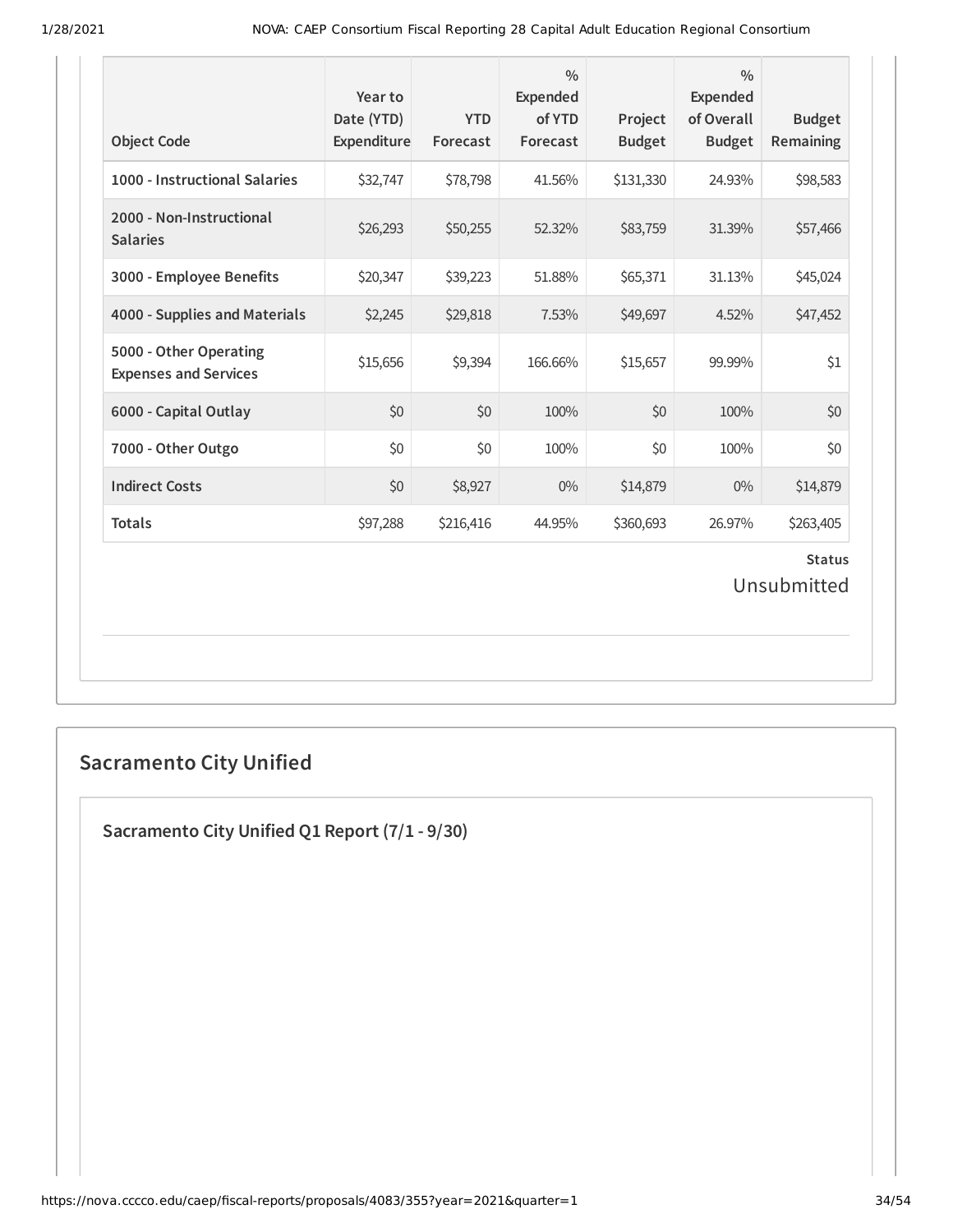| <b>Object Code</b>                                     | Year to<br>Date (YTD)<br>Expenditure | <b>YTD</b><br>Forecast | $\frac{0}{0}$<br><b>Expended</b><br>of YTD<br>Forecast | Project<br><b>Budget</b> | $\frac{0}{0}$<br><b>Expended</b><br>of Overall<br><b>Budget</b> | <b>Budget</b><br>Remaining |
|--------------------------------------------------------|--------------------------------------|------------------------|--------------------------------------------------------|--------------------------|-----------------------------------------------------------------|----------------------------|
| 1000 - Instructional Salaries                          | \$75,268                             | \$79,578               | 94.58%                                                 | \$530,518                | 14.19%                                                          | \$455,250                  |
| 2000 - Non-Instructional<br><b>Salaries</b>            | \$45,390                             | \$40,905               | 110.96%                                                | \$272,699                | 16.64%                                                          | \$227,309                  |
| 3000 - Employee Benefits                               | \$68,849                             | \$75,049               | 91.74%                                                 | \$500,325                | 13.76%                                                          | \$431,476                  |
| 4000 - Supplies and Materials                          | \$0                                  | \$5,614                | $0\%$                                                  | \$37,427                 | $0\%$                                                           | \$37,427                   |
| 5000 - Other Operating<br><b>Expenses and Services</b> | \$16,389                             | \$3,028                | 541.19%                                                | \$20,189                 | 81.18%                                                          | \$3,800                    |
| 6000 - Capital Outlay                                  | \$0                                  | \$0                    | 100%                                                   | \$0                      | 100%                                                            | \$0                        |
| 7000 - Other Outgo                                     | \$0                                  | \$0                    | 100%                                                   | \$0                      | 100%                                                            | \$0                        |
| <b>Indirect Costs</b>                                  | \$0                                  | \$0                    | 100%                                                   | \$51,588                 | $0\%$                                                           | \$51,588                   |
| <b>Totals</b>                                          | \$205,896                            | \$204,174              | 100.84%                                                | \$1,412,746              | 14.57%                                                          | \$1,206,850                |

### **Corrective Action Plan**

First quarter expenditures fell below target as teachers' salaries were only expensed for the month of September (no summer classes for DD, ELA, and HSE programs). All funds are expected to be expended by June 30, 2021.

### **Summary of Activities:**

Charles A. Jones Career and Education Center and A. Warren McClaskey Adult Center are offering courses via distance education due to COVID restrictions. Expenses for the first quarter include administrative salaries at both sites, one DD instructor, two ELA instructors, and one HSE instructor. Also expensed was data and accountability software.

> **Status** Submitted

**Sacramento City Unified Q2 Report (10/1 - 12/31)**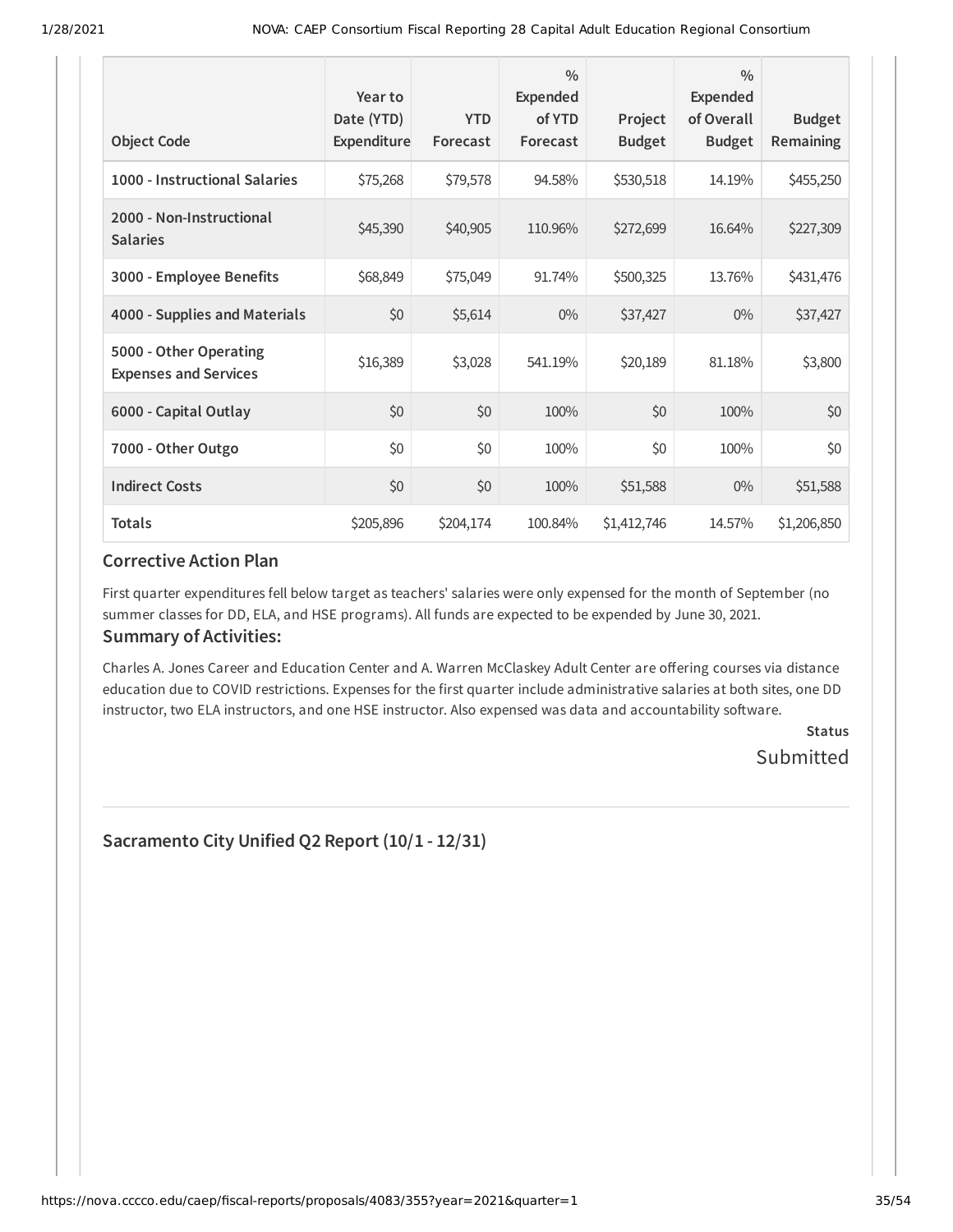| <b>Object Code</b>                                     | Year to<br>Date (YTD)<br>Expenditure | <b>YTD</b><br>Forecast | $\frac{0}{0}$<br><b>Expended</b><br>of YTD<br>Forecast | Project<br><b>Budget</b> | $\frac{0}{0}$<br><b>Expended</b><br>of Overall<br><b>Budget</b> | <b>Budget</b><br>Remaining |
|--------------------------------------------------------|--------------------------------------|------------------------|--------------------------------------------------------|--------------------------|-----------------------------------------------------------------|----------------------------|
| 1000 - Instructional Salaries                          | \$222,163                            | \$159,155              | 139.59%                                                | \$530,518                | 41.88%                                                          | \$308,355                  |
| 2000 - Non-Instructional<br><b>Salaries</b>            | \$115,960                            | \$81,810               | 141.74%                                                | \$272,699                | 42.52%                                                          | \$156,739                  |
| 3000 - Employee Benefits                               | \$213,684                            | \$150,098              | 142.36%                                                | \$500,325                | 42.71%                                                          | \$286,641                  |
| 4000 - Supplies and Materials                          | \$160                                | \$11,228               | 1.42%                                                  | \$37,427                 | 0.43%                                                           | \$37,267                   |
| 5000 - Other Operating<br><b>Expenses and Services</b> | \$16,389                             | \$6,057                | 270.59%                                                | \$20,189                 | 81.18%                                                          | \$3,800                    |
| 6000 - Capital Outlay                                  | \$0                                  | \$0                    | 100%                                                   | \$0                      | 100%                                                            | \$0                        |
| 7000 - Other Outgo                                     | \$0                                  | \$0                    | 100%                                                   | \$0                      | 100%                                                            | \$0                        |
| <b>Indirect Costs</b>                                  | \$0                                  | \$0                    | 100%                                                   | \$51,588                 | $0\%$                                                           | \$51,588                   |
| <b>Totals</b>                                          | \$568,356                            | \$408,347              | 139.18%                                                | \$1,412,746              | 40.23%                                                          | \$844,390                  |

#### **Summary of Activities:**

Charles A. Jones Career and Education Center and A. Warren McClaskey Adult Center continue to offer courses via distance education due to COVID restrictions. Expenses for the second quarter include administrative salaries at both sites, one DD instructor, two ELA instructors, and one HSE instructor.

## **Status Submitted**

### **Allocation Year Closeout: 2018-19**

I have reviewed the financial reports for my agency and confirm that all funds for this allocation year have been spent.

**2018-19 Reverted Funds:**

\$0

## **2018-19 Status**

Closed

**Submitting Authority** Dr. Sue Lytle Gilmore, Director Adult Education

### **Sacramento City Unified Q3 Report (1/1 - 3/31)**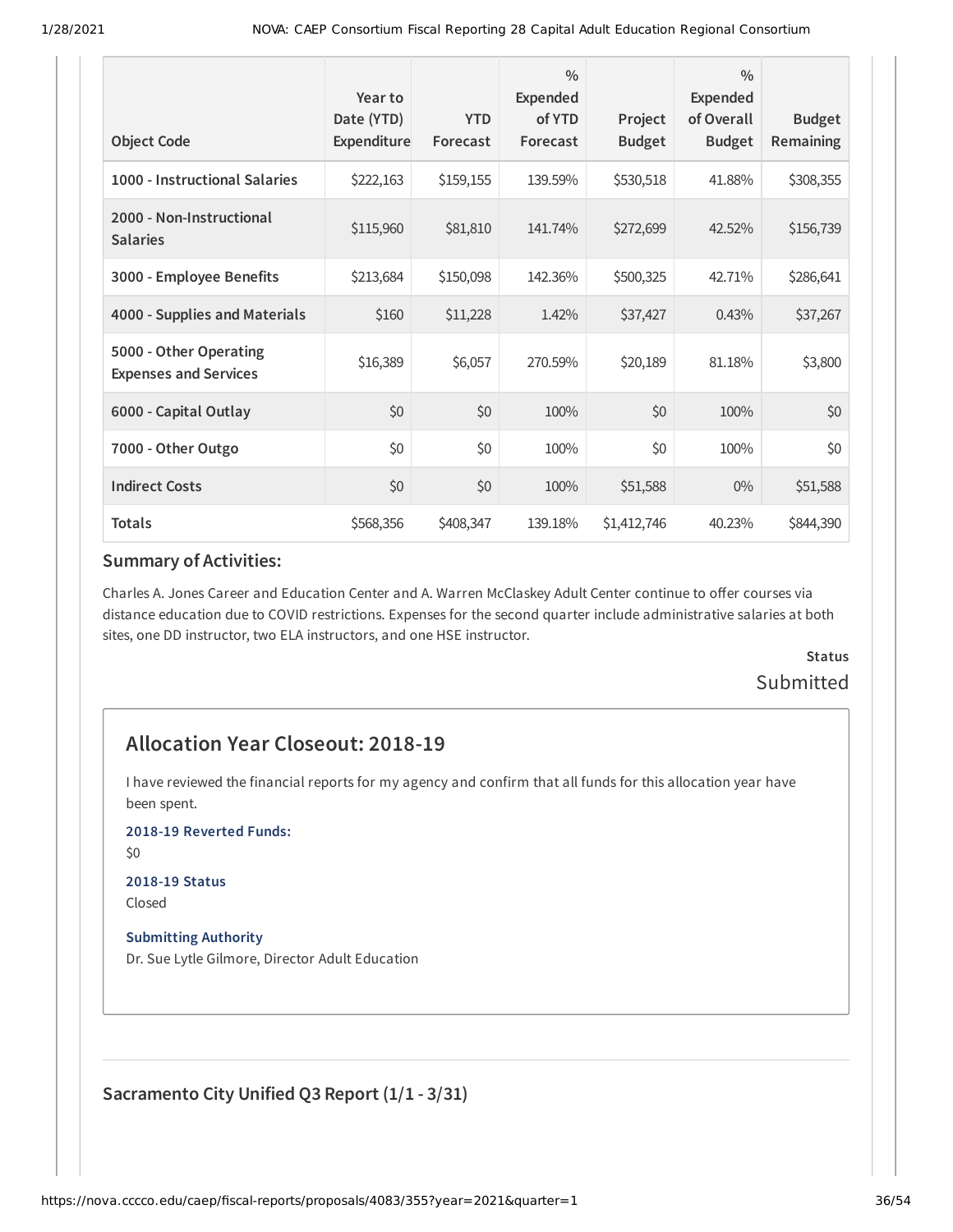| <b>Object Code</b>                                     | Year to<br>Date (YTD)<br>Expenditure | <b>YTD</b><br>Forecast | $\frac{0}{0}$<br><b>Expended</b><br>of YTD<br>Forecast | Project<br><b>Budget</b> | $\frac{0}{0}$<br><b>Expended</b><br>of Overall<br><b>Budget</b> | <b>Budget</b><br>Remaining |
|--------------------------------------------------------|--------------------------------------|------------------------|--------------------------------------------------------|--------------------------|-----------------------------------------------------------------|----------------------------|
| 1000 - Instructional Salaries                          | \$222,163                            | \$238,733              | 93.06%                                                 | \$530,518                | 41.88%                                                          | \$308,355                  |
| 2000 - Non-Instructional<br><b>Salaries</b>            | \$115,960                            | \$122,715              | 94.5%                                                  | \$272,699                | 42.52%                                                          | \$156,739                  |
| 3000 - Employee Benefits                               | \$213,684                            | \$225,146              | 94.91%                                                 | \$500,325                | 42.71%                                                          | \$286,641                  |
| 4000 - Supplies and Materials                          | \$160                                | \$16,842               | 0.95%                                                  | \$37,427                 | 0.43%                                                           | \$37,267                   |
| 5000 - Other Operating<br><b>Expenses and Services</b> | \$16,389                             | \$9,085                | 180.4%                                                 | \$20,189                 | 81.18%                                                          | \$3,800                    |
| 6000 - Capital Outlay                                  | \$0                                  | \$0                    | 100%                                                   | \$0                      | 100%                                                            | \$0                        |
| 7000 - Other Outgo                                     | \$0                                  | \$0                    | 100%                                                   | \$0                      | 100%                                                            | \$0                        |
| <b>Indirect Costs</b>                                  | \$0                                  | \$0                    | 100%                                                   | \$51,588                 | $0\%$                                                           | \$51,588                   |
| <b>Totals</b>                                          | \$568,356                            | \$612,521              | 92.79%                                                 | \$1,412,746              | 40.23%                                                          | \$844,390                  |

Unsubmitted

## **Sacramento City Unified Q4 Report (4/1 - 6/30)**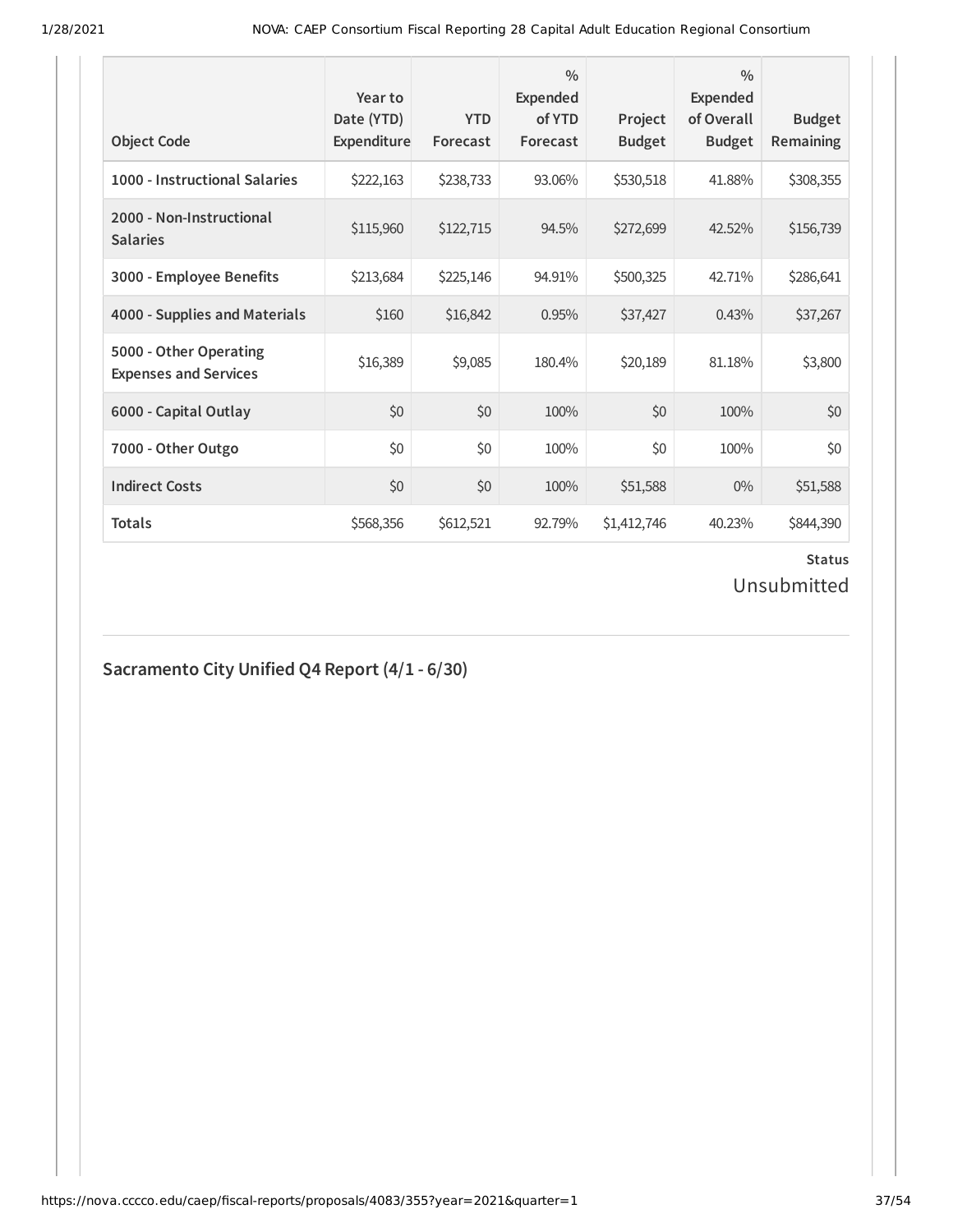| <b>Object Code</b>                                     | Year to<br>Date (YTD)<br>Expenditure | <b>YTD</b><br>Forecast | $\frac{0}{0}$<br><b>Expended</b><br>of YTD<br>Forecast | Project<br><b>Budget</b> | $\frac{0}{0}$<br><b>Expended</b><br>of Overall<br><b>Budget</b> | <b>Budget</b><br>Remaining |  |  |
|--------------------------------------------------------|--------------------------------------|------------------------|--------------------------------------------------------|--------------------------|-----------------------------------------------------------------|----------------------------|--|--|
| 1000 - Instructional Salaries                          | \$222,163                            | \$318,311              | 69.79%                                                 | \$530,518                | 41.88%                                                          | \$308,355                  |  |  |
| 2000 - Non-Instructional<br><b>Salaries</b>            | \$115,960                            | \$163,619              | 70.87%                                                 | \$272,699                | 42.52%                                                          | \$156,739                  |  |  |
| 3000 - Employee Benefits                               | \$213,684                            | \$300,195              | 71.18%                                                 | \$500,325                | 42.71%                                                          | \$286,641                  |  |  |
| 4000 - Supplies and Materials                          | \$160                                | \$22,456               | 0.71%                                                  | \$37,427                 | 0.43%                                                           | \$37,267                   |  |  |
| 5000 - Other Operating<br><b>Expenses and Services</b> | \$16,389                             | \$12,113               | 135.3%                                                 | \$20,189                 | 81.18%                                                          | \$3,800                    |  |  |
| 6000 - Capital Outlay                                  | \$0                                  | \$0                    | 100%                                                   | \$0                      | 100%                                                            | \$0                        |  |  |
| 7000 - Other Outgo                                     | \$0                                  | \$0                    | 100%                                                   | \$0                      | 100%                                                            | \$0                        |  |  |
| <b>Indirect Costs</b>                                  | \$0                                  | \$0                    | 100%                                                   | \$51,588                 | $0\%$                                                           | \$51,588                   |  |  |
| <b>Totals</b>                                          | \$568,356                            | \$816,695              | 69.59%                                                 | \$1,412,746              | 40.23%                                                          | \$844,390                  |  |  |
| <b>Status</b><br>Unsubmitted                           |                                      |                        |                                                        |                          |                                                                 |                            |  |  |

## **Sacramento Co. Office of Education**

**Sacramento Co.Oice of Education Q1 Report (7/1 - 9/30)**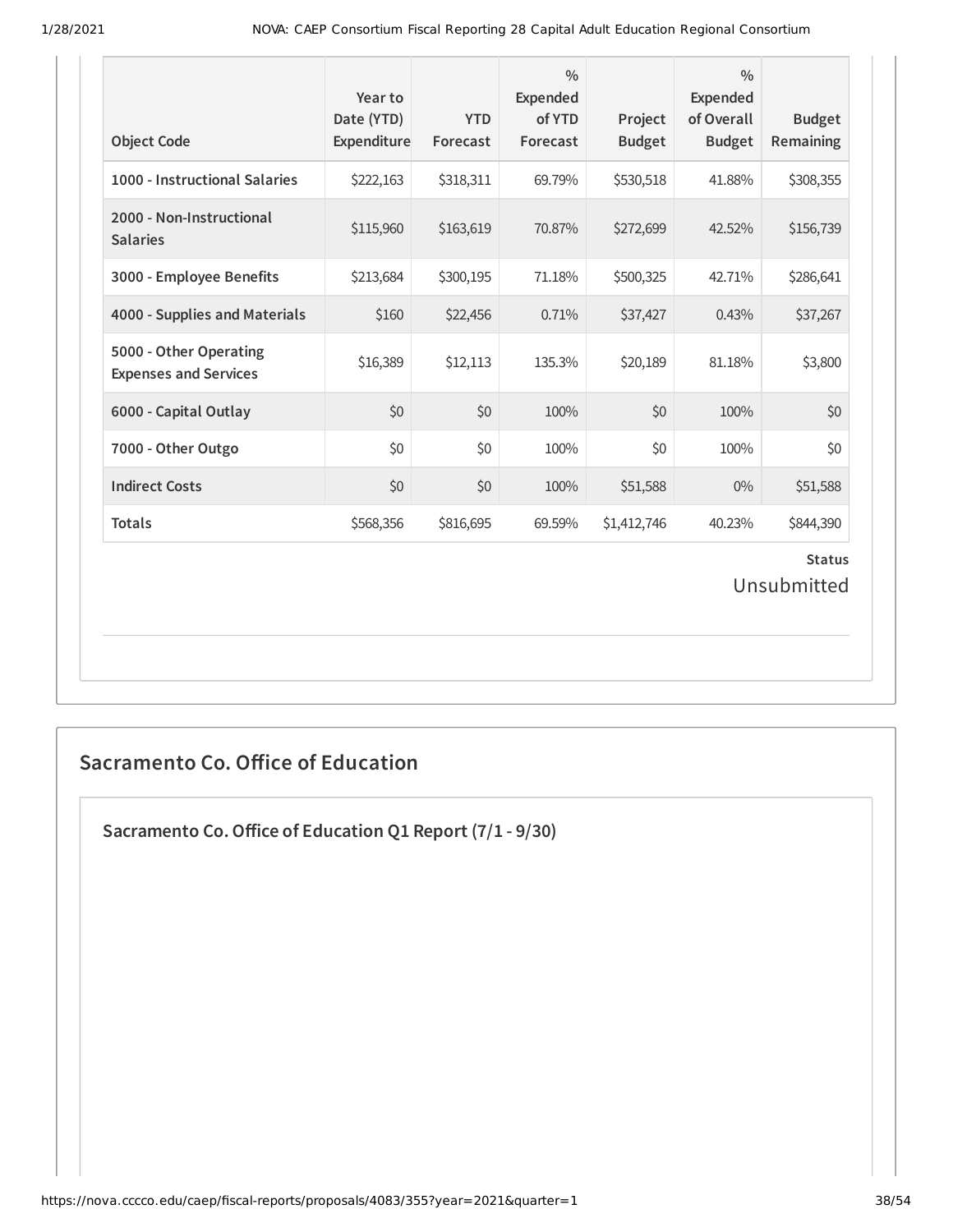| <b>Object Code</b>                                     | Year to<br>Date (YTD)<br>Expenditure | <b>YTD</b><br>Forecast | $\frac{0}{0}$<br><b>Expended</b><br>of YTD<br>Forecast | Project<br><b>Budget</b> | $\frac{0}{0}$<br><b>Expended</b><br>of Overall<br><b>Budget</b> | <b>Budget</b><br>Remaining |
|--------------------------------------------------------|--------------------------------------|------------------------|--------------------------------------------------------|--------------------------|-----------------------------------------------------------------|----------------------------|
| 1000 - Instructional Salaries                          | \$68,771                             | \$42,697               | 161.07%                                                | \$284,646                | 24.16%                                                          | \$215,875                  |
| 2000 - Non-Instructional<br><b>Salaries</b>            | \$16,126                             | \$28,668               | 56.25%                                                 | \$191,117                | 8.44%                                                           | \$174,991                  |
| 3000 - Employee Benefits                               | \$25,279                             | \$15,699               | 161.03%                                                | \$104,657                | 24.15%                                                          | \$79,378                   |
| 4000 - Supplies and Materials                          | \$5,376                              | \$960                  | 560%                                                   | \$6,400                  | 84%                                                             | \$1,024                    |
| 5000 - Other Operating<br><b>Expenses and Services</b> | \$8,037                              | \$21,927               | 36.65%                                                 | \$146,179                | 5.5%                                                            | \$138,142                  |
| 6000 - Capital Outlay                                  | \$0                                  | \$0                    | 100%                                                   | \$0                      | 100%                                                            | \$0                        |
| 7000 - Other Outgo                                     | \$0                                  | \$0                    | 100%                                                   | \$0                      | 100%                                                            | \$0                        |
| <b>Indirect Costs</b>                                  | \$6,179                              | \$5,498                | 112.4%                                                 | \$36,650                 | 16.86%                                                          | \$30,471                   |
| <b>Totals</b>                                          | \$129,768                            | \$115,447              | 112.4%                                                 | \$769,649                | 16.86%                                                          | \$639,881                  |

### **Summary of Activities:**

In Quarter 1 SCOE/CAERC facilitated consortium-wide meetings - in online formats amidst the COVID-19 pandemic - for specific purposes regarding business, resources, strategies, and planning, data and accountability, budget, marketing, and transitions. SCOE/CAERC staff processed purchasing for CASAS Tops Enterprise licenses, paper tests, e-tests, and record fees. CAERC/SCOE staff worked with members to create Fact Sheets for 2019-20 program year.

> **Status Submitted**

### **Sacramento Co.Oice of Education Q2 Report (10/1 - 12/31)**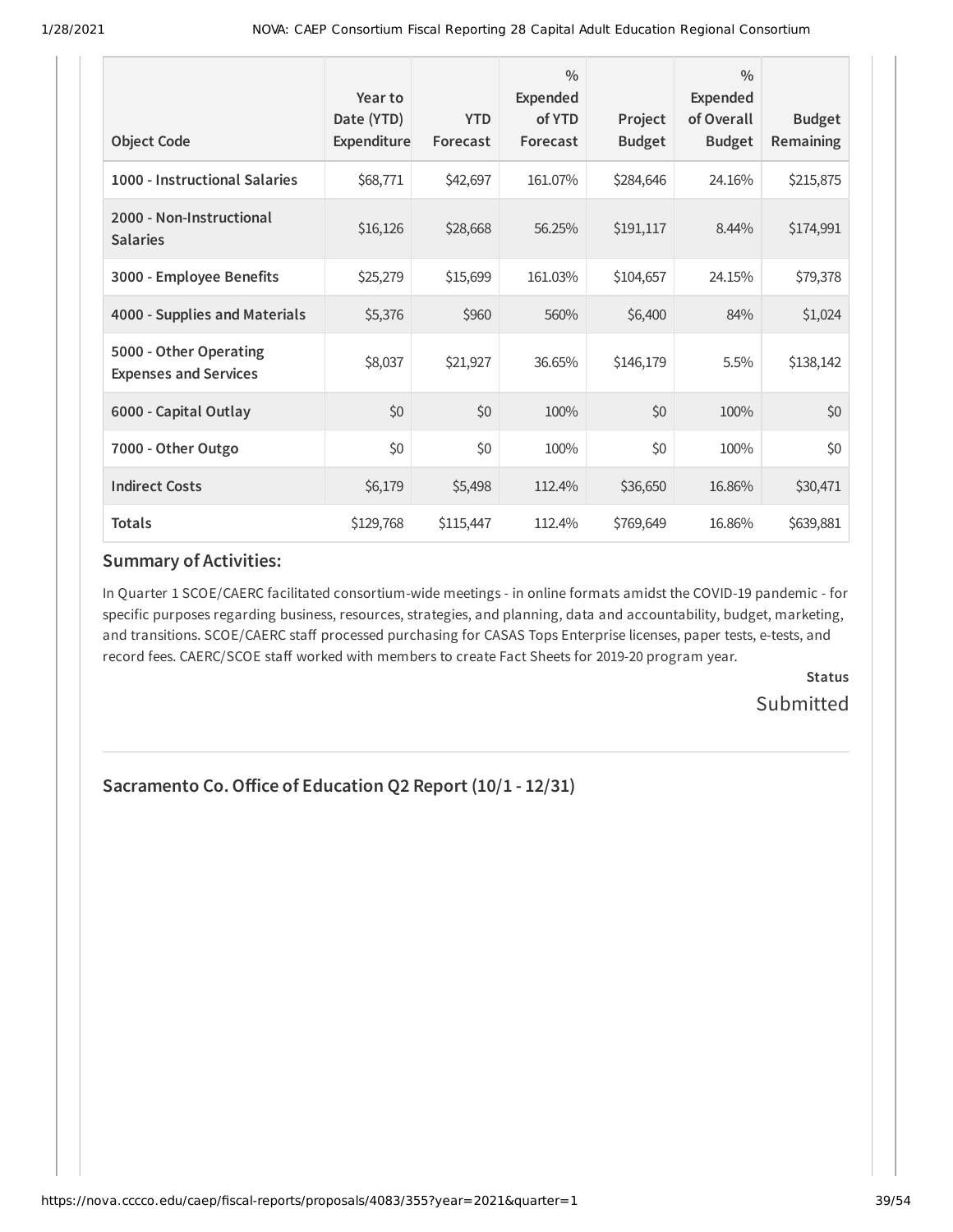| <b>Object Code</b>                                     | Year to<br>Date (YTD)<br>Expenditure | <b>YTD</b><br>Forecast | $\frac{0}{0}$<br><b>Expended</b><br>of YTD<br>Forecast | Project<br><b>Budget</b> | $\frac{0}{0}$<br><b>Expended</b><br>of Overall<br><b>Budget</b> | <b>Budget</b><br><b>Remaining</b> |
|--------------------------------------------------------|--------------------------------------|------------------------|--------------------------------------------------------|--------------------------|-----------------------------------------------------------------|-----------------------------------|
| 1000 - Instructional Salaries                          | \$68,771                             | \$85,394               | 80.53%                                                 | \$284,646                | 24.16%                                                          | \$215,875                         |
| 2000 - Non-Instructional<br><b>Salaries</b>            | \$16,126                             | \$57,335               | 28.13%                                                 | \$191,117                | 8.44%                                                           | \$174,991                         |
| 3000 - Employee Benefits                               | \$25,279                             | \$31,397               | 80.51%                                                 | \$104,657                | 24.15%                                                          | \$79,378                          |
| 4000 - Supplies and Materials                          | \$5,376                              | \$1,920                | 280%                                                   | \$6,400                  | 84%                                                             | \$1,024                           |
| 5000 - Other Operating<br><b>Expenses and Services</b> | \$8,037                              | \$43,854               | 18.33%                                                 | \$146,179                | 5.5%                                                            | \$138,142                         |
| 6000 - Capital Outlay                                  | \$0                                  | \$0                    | 100%                                                   | \$0                      | 100%                                                            | \$0                               |
| 7000 - Other Outgo                                     | \$0                                  | \$0                    | 100%                                                   | \$0                      | 100%                                                            | \$0                               |
| <b>Indirect Costs</b>                                  | \$6,179                              | \$10,995               | 56.2%                                                  | \$36,650                 | 16.86%                                                          | \$30,471                          |
| <b>Totals</b>                                          | \$129,768                            | \$230,895              | 56.2%                                                  | \$769,649                | 16.86%                                                          | \$639,881                         |

## **Status** Unsubmitted

## **Sacramento Co.Oice of Education Q3 Report (1/1 - 3/31)**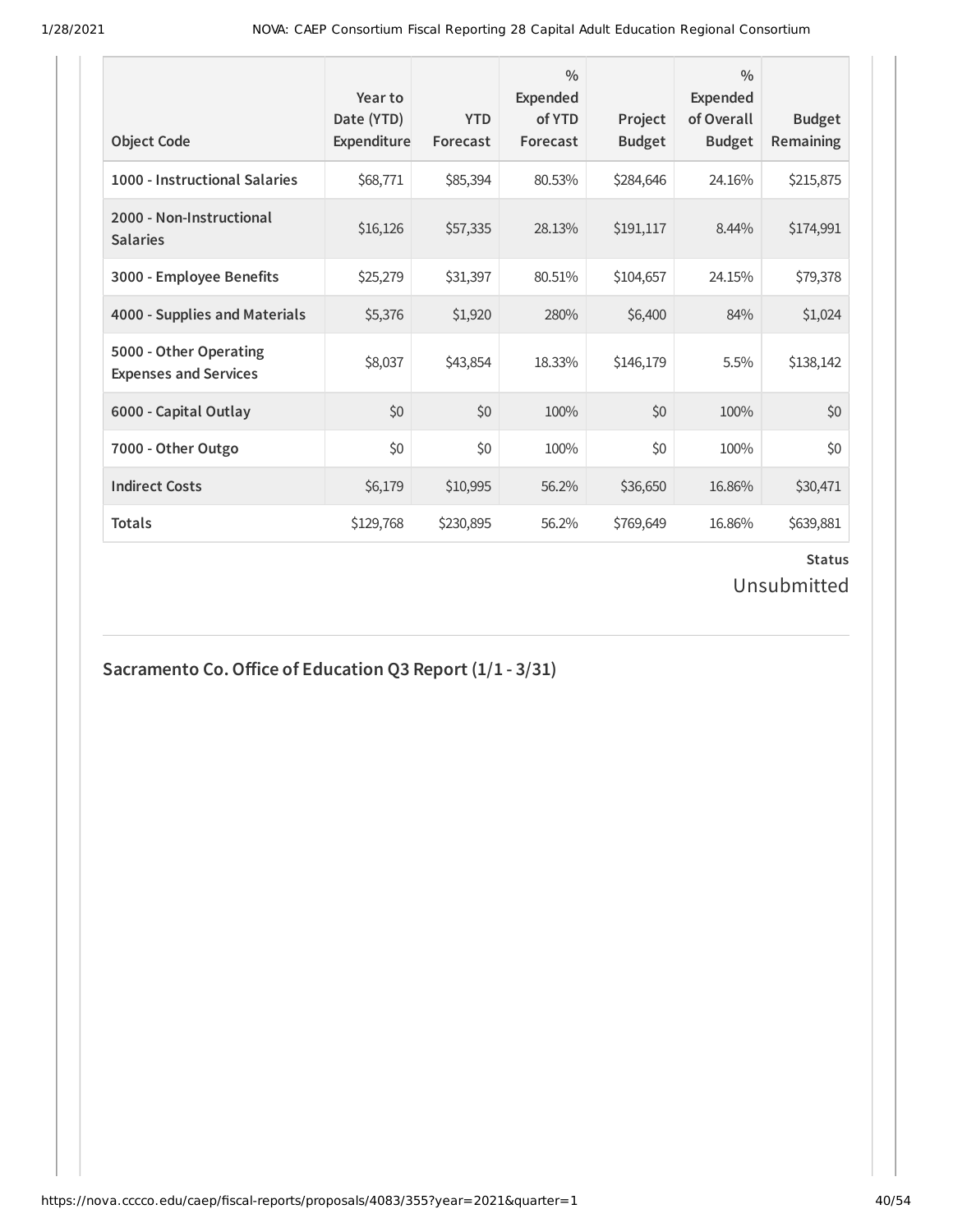| <b>Object Code</b>                                     | Year to<br>Date (YTD)<br><b>Expenditure</b> | <b>YTD</b><br>Forecast | $\frac{0}{0}$<br>Expended<br>of YTD<br>Forecast | Project<br><b>Budget</b> | $\frac{0}{0}$<br>Expended<br>of Overall<br><b>Budget</b> | <b>Budget</b><br><b>Remaining</b> |
|--------------------------------------------------------|---------------------------------------------|------------------------|-------------------------------------------------|--------------------------|----------------------------------------------------------|-----------------------------------|
| 1000 - Instructional Salaries                          | \$68,771                                    | \$128,091              | 53.69%                                          | \$284,646                | 24.16%                                                   | \$215,875                         |
| 2000 - Non-Instructional<br><b>Salaries</b>            | \$16,126                                    | \$86,003               | 18.75%                                          | \$191,117                | 8.44%                                                    | \$174,991                         |
| 3000 - Employee Benefits                               | \$25,279                                    | \$47,096               | 53.68%                                          | \$104,657                | 24.15%                                                   | \$79,378                          |
| 4000 - Supplies and Materials                          | \$5,376                                     | \$2,880                | 186.67%                                         | \$6,400                  | 84%                                                      | \$1,024                           |
| 5000 - Other Operating<br><b>Expenses and Services</b> | \$8,037                                     | \$65,781               | 12.22%                                          | \$146,179                | 5.5%                                                     | \$138,142                         |
| 6000 - Capital Outlay                                  | \$0                                         | \$0                    | 100%                                            | \$0                      | 100%                                                     | \$0                               |
| 7000 - Other Outgo                                     | \$0                                         | \$0                    | 100%                                            | \$0                      | 100%                                                     | \$0                               |
| <b>Indirect Costs</b>                                  | \$6,179                                     | \$16,493               | 37.47%                                          | \$36,650                 | 16.86%                                                   | \$30,471                          |
| <b>Totals</b>                                          | \$129,768                                   | \$346,342              | 37.47%                                          | \$769,649                | 16.86%                                                   | \$639,881                         |

## **Status** Unsubmitted

## **Sacramento Co.Oice of Education Q4 Report (4/1 - 6/30)**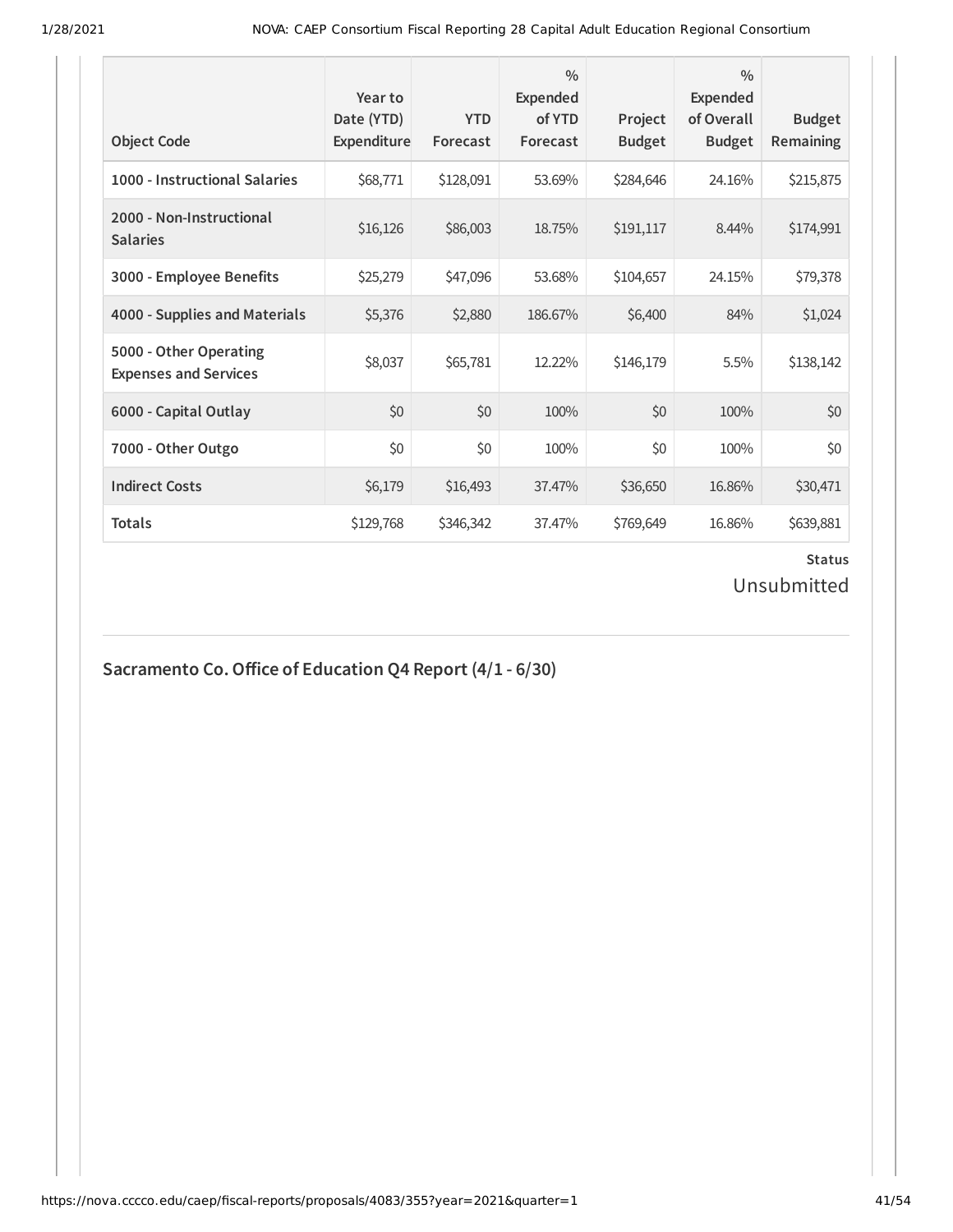| <b>Object Code</b>                                     | Year to<br>Date (YTD)<br>Expenditure | <b>YTD</b><br>Forecast | $\frac{0}{0}$<br><b>Expended</b><br>of YTD<br>Forecast | Project<br><b>Budget</b> | $\frac{0}{0}$<br><b>Expended</b><br>of Overall<br><b>Budget</b> | <b>Budget</b><br>Remaining |  |
|--------------------------------------------------------|--------------------------------------|------------------------|--------------------------------------------------------|--------------------------|-----------------------------------------------------------------|----------------------------|--|
| 1000 - Instructional Salaries                          | \$68,771                             | \$170,788              | 40.27%                                                 | \$284,646                | 24.16%                                                          | \$215,875                  |  |
| 2000 - Non-Instructional<br><b>Salaries</b>            | \$16,126                             | \$114,670              | 14.06%                                                 | \$191,117                | 8.44%                                                           | \$174,991                  |  |
| 3000 - Employee Benefits                               | \$25,279                             | \$62,794               | 40.26%                                                 | \$104,657                | 24.15%                                                          | \$79,378                   |  |
| 4000 - Supplies and Materials                          | \$5,376                              | \$3,840                | 140%                                                   | \$6,400                  | 84%                                                             | \$1,024                    |  |
| 5000 - Other Operating<br><b>Expenses and Services</b> | \$8,037                              | \$87,707               | 9.16%                                                  | \$146,179                | 5.5%                                                            | \$138,142                  |  |
| 6000 - Capital Outlay                                  | \$0                                  | \$0                    | 100%                                                   | \$0                      | 100%                                                            | \$0                        |  |
| 7000 - Other Outgo                                     | \$0                                  | \$0                    | 100%                                                   | \$0                      | 100%                                                            | \$0                        |  |
| <b>Indirect Costs</b>                                  | \$6,179                              | \$21,990               | 28.1%                                                  | \$36,650                 | 16.86%                                                          | \$30,471                   |  |
| <b>Totals</b>                                          | \$129,768                            | \$461,789              | 28.1%                                                  | \$769,649                | 16.86%                                                          | \$639,881                  |  |
| <b>Status</b><br>Unsubmitted                           |                                      |                        |                                                        |                          |                                                                 |                            |  |

## **San Juan Unified**

**San Juan Unified Q1 Report (7/1 - 9/30)**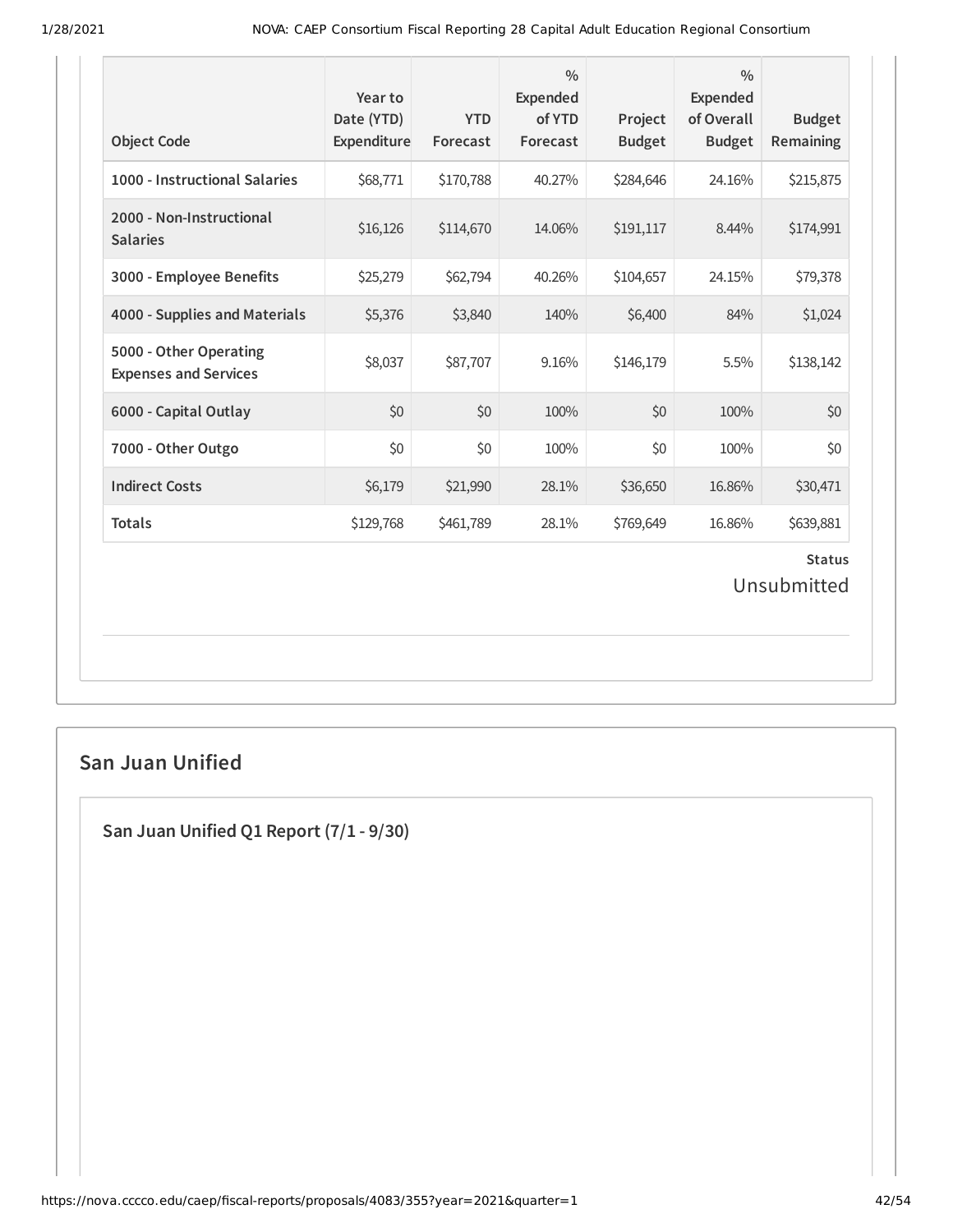|                                                        | Year to<br>Date (YTD) | <b>YTD</b> | $\frac{0}{0}$<br><b>Expended</b><br>of YTD | Project       | $\frac{0}{0}$<br><b>Expended</b><br>of Overall | <b>Budget</b> |
|--------------------------------------------------------|-----------------------|------------|--------------------------------------------|---------------|------------------------------------------------|---------------|
| <b>Object Code</b>                                     | <b>Expenditure</b>    | Forecast   | Forecast                                   | <b>Budget</b> | <b>Budget</b>                                  | Remaining     |
| 1000 - Instructional Salaries                          | \$95,173              | \$174,710  | 54.47%                                     | \$698,839     | 13.62%                                         | \$603,666     |
| 2000 - Non-Instructional<br><b>Salaries</b>            | \$29,924              | \$44,309   | 67.53%                                     | \$177,237     | 16.88%                                         | \$147,313     |
| 3000 - Employee Benefits                               | \$39,585              | \$73,947   | 53.53%                                     | \$295,786     | 13.38%                                         | \$256,201     |
| 4000 - Supplies and Materials                          | \$1,119               | \$34,447   | 3.25%                                      | \$137,786     | 0.81%                                          | \$136,667     |
| 5000 - Other Operating<br><b>Expenses and Services</b> | \$47,144              | \$48,906   | 96.4%                                      | \$195,625     | 24.1%                                          | \$148,481     |
| 6000 - Capital Outlay                                  | \$0                   | \$0        | 100%                                       | \$0           | 100%                                           | \$0           |
| 7000 - Other Outgo                                     | \$0                   | \$0        | 100%                                       | \$90,300      | $0\%$                                          | \$90,300      |
| <b>Indirect Costs</b>                                  | \$0                   | \$0        | 100%                                       | \$68,038      | $0\%$                                          | \$68,038      |
| <b>Totals</b>                                          | \$212,945             | \$376,318  | 56.59%                                     | \$1,663,611   | 12.8%                                          | \$1,450,666   |

### **Corrective Action Plan**

Due to the restrictions placed upon the San Juan Adult Education program because of the COVID pandemic, we were only able to offer courses via a Distance Learning platform. These restrictions limited student access to technology and staff available to provide DL instruction, resulting in lower enrollment. Course offerings were limited, and other ancillary programs like child care services for students were paused, causing a temporary reduction in personnel, material, and supply costs. We are currently planning to transition to a hybrid learning environment starting in January, which will offer a blend of on-line (distance learning) classes along with in-person classes that will have an asynchronous and/or on-line component. We will also investigate increasing our technology inventory to address student need for on-line access. These adjustments should result in higher enrollment and a corresponding return to forecasted expenses for the remaining quarters.

### **Summary of Activities:**

During Q1 of 20/21 San Juan AE spent funds that align with consortium goals and - in the face of COVID-related restrictions placed upon in-person instruction - adapted the means to reach those goals by implementing a distance learning model, which will likely be in place through Q2. Notwithstanding these challenges, SJAE has been able to continue providing ESL, ABE, and ASE instruction, as well as the course-focused piece of our CTE Medical Assisting program. Our Sunrise and Creekside campuses have been able to resume CASAS testing in small cohorts. Creekside continues to partner with IRC, though the components of that partnership that require on-site interactions of the public have been suspended until pandemic conditions abate and the County allows those to resume. SJAE's partnership with Folsom Cordova Community Partnership provides subsidized employment opportunities, counseling and career assistance.

> **Status** Submitted

### **San Juan Unified Q2 Report (10/1 - 12/31)**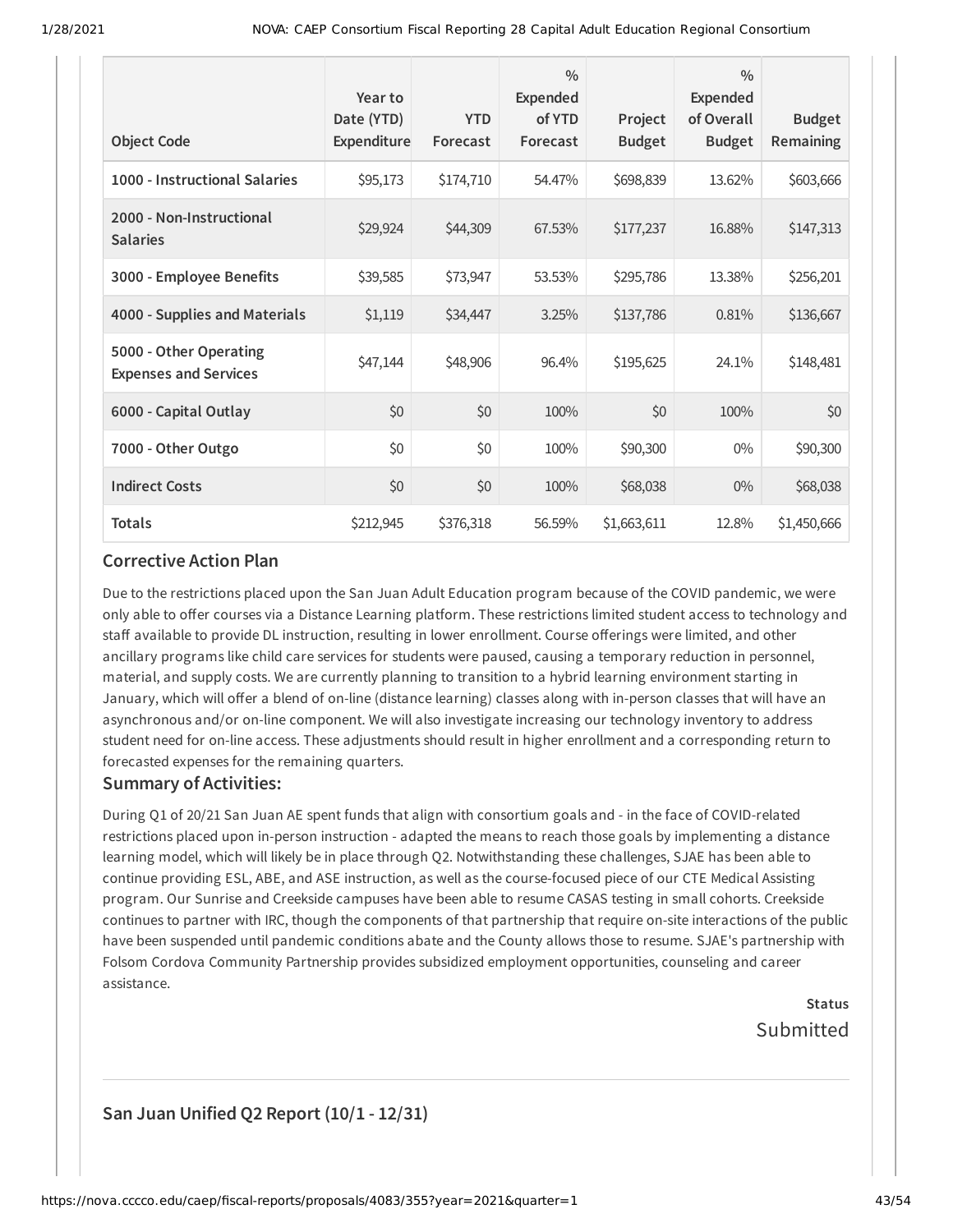| <b>Object Code</b>                                     | Year to<br>Date (YTD)<br><b>Expenditure</b> | <b>YTD</b><br>Forecast | $\frac{0}{0}$<br><b>Expended</b><br>of YTD<br>Forecast | Project<br><b>Budget</b> | $\frac{0}{0}$<br>Expended<br>of Overall<br><b>Budget</b> | <b>Budget</b><br>Remaining |
|--------------------------------------------------------|---------------------------------------------|------------------------|--------------------------------------------------------|--------------------------|----------------------------------------------------------|----------------------------|
| 1000 - Instructional Salaries                          | \$276,184                                   | \$349,420              | 79.04%                                                 | \$698,839                | 39.52%                                                   | \$422,655                  |
| 2000 - Non-Instructional<br><b>Salaries</b>            | \$73,377                                    | \$88,619               | 82.8%                                                  | \$177,237                | 41.4%                                                    | \$103,860                  |
| 3000 - Employee Benefits                               | \$119,064                                   | \$147,893              | 80.51%                                                 | \$295,786                | 40.25%                                                   | \$176,722                  |
| 4000 - Supplies and Materials                          | \$7,186                                     | \$68,893               | 10.43%                                                 | \$137,786                | 5.22%                                                    | \$130,600                  |
| 5000 - Other Operating<br><b>Expenses and Services</b> | \$182,150                                   | \$97,813               | 186.22%                                                | \$195,625                | 93.11%                                                   | \$13,475                   |
| 6000 - Capital Outlay                                  | \$0                                         | \$0                    | 100%                                                   | \$0                      | 100%                                                     | \$0                        |
| 7000 - Other Outgo                                     | \$90,300                                    | \$0                    | 100%                                                   | \$90,300                 | 100%                                                     | \$0                        |
| <b>Indirect Costs</b>                                  | \$0                                         | \$0                    | 100%                                                   | \$68,038                 | $0\%$                                                    | \$68,038                   |
| <b>Totals</b>                                          | \$748,261                                   | \$752,637              | 99.42%                                                 | \$1,663,611              | 44.98%                                                   | \$915,350                  |

#### **Summary of Activities:**

During Q2 of 20/21 San Juan AE continued to spend funds that align with consortium goals, all the while struggling (lie so many similar programs) to reach those goals through the implementation of a distance learning model due to the continuing COVID pandemic. Notwithstanding these challenges, SJAE continues to provide ESL, ABE, and ASE instruction, as well as the non-hands-on portions of instruction for our CTE Medical Assisting program (in-person lab work and externships continue to be on suspended until we move to a hybrid model). Creekside continues to partner with IRC, though the components of that partnership that require on-site interactions of the public have been suspended until pandemic conditions abate and the County allows those to resume. SJAE's partnership with Folsom Cordova Community Partnership provides subsidized employment opportunities, counseling and career assistance.

**Status** Unsubmitted

**San Juan Unified Q3 Report (1/1 - 3/31)**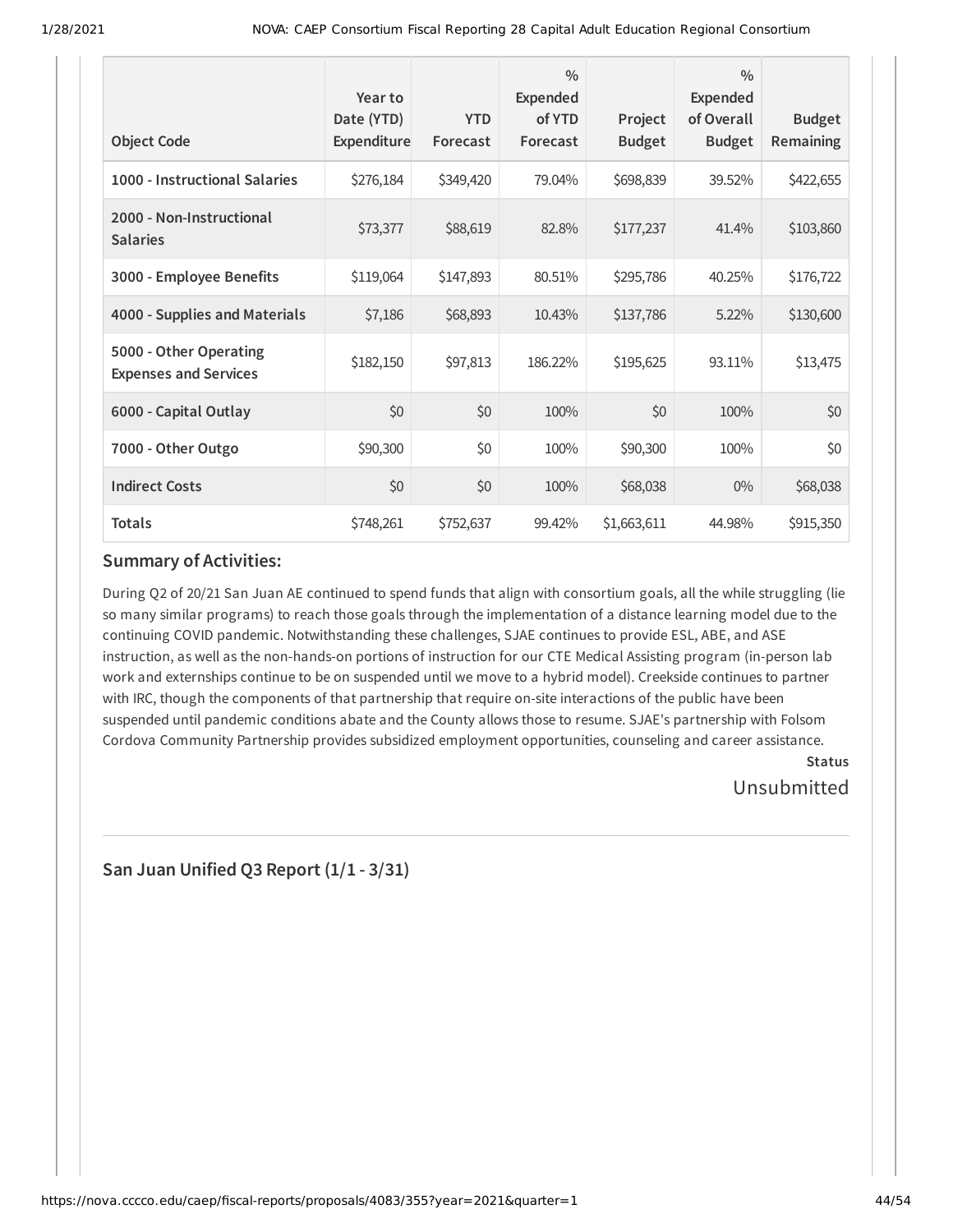| <b>Object Code</b>                                     | Year to<br>Date (YTD)<br>Expenditure | <b>YTD</b><br>Forecast | $\frac{0}{0}$<br>Expended<br>of YTD<br>Forecast | Project<br><b>Budget</b> | $\frac{0}{0}$<br><b>Expended</b><br>of Overall<br><b>Budget</b> | <b>Budget</b><br>Remaining |
|--------------------------------------------------------|--------------------------------------|------------------------|-------------------------------------------------|--------------------------|-----------------------------------------------------------------|----------------------------|
| 1000 - Instructional Salaries                          | \$276,184                            | \$524,129              | 52.69%                                          | \$698,839                | 39.52%                                                          | \$422,655                  |
| 2000 - Non-Instructional<br><b>Salaries</b>            | \$73,377                             | \$132,928              | 55.2%                                           | \$177,237                | 41.4%                                                           | \$103,860                  |
| 3000 - Employee Benefits                               | \$119,064                            | \$221,840              | 53.67%                                          | \$295,786                | 40.25%                                                          | \$176,722                  |
| 4000 - Supplies and Materials                          | \$7,186                              | \$103,340              | 6.95%                                           | \$137,786                | 5.22%                                                           | \$130,600                  |
| 5000 - Other Operating<br><b>Expenses and Services</b> | \$182,150                            | \$146,719              | 124.15%                                         | \$195,625                | 93.11%                                                          | \$13,475                   |
| 6000 - Capital Outlay                                  | \$0                                  | \$0                    | 100%                                            | \$0                      | 100%                                                            | \$0                        |
| 7000 - Other Outgo                                     | \$90,300                             | \$90,300               | 100%                                            | \$90,300                 | 100%                                                            | \$0                        |
| <b>Indirect Costs</b>                                  | \$0                                  | \$0                    | 100%                                            | \$68,038                 | $0\%$                                                           | \$68,038                   |
| <b>Totals</b>                                          | \$748,261                            | \$1,219,255            | 61.37%                                          | \$1,663,611              | 44.98%                                                          | \$915,350                  |

Unsubmitted

**San Juan Unified Q4 Report (4/1 - 6/30)**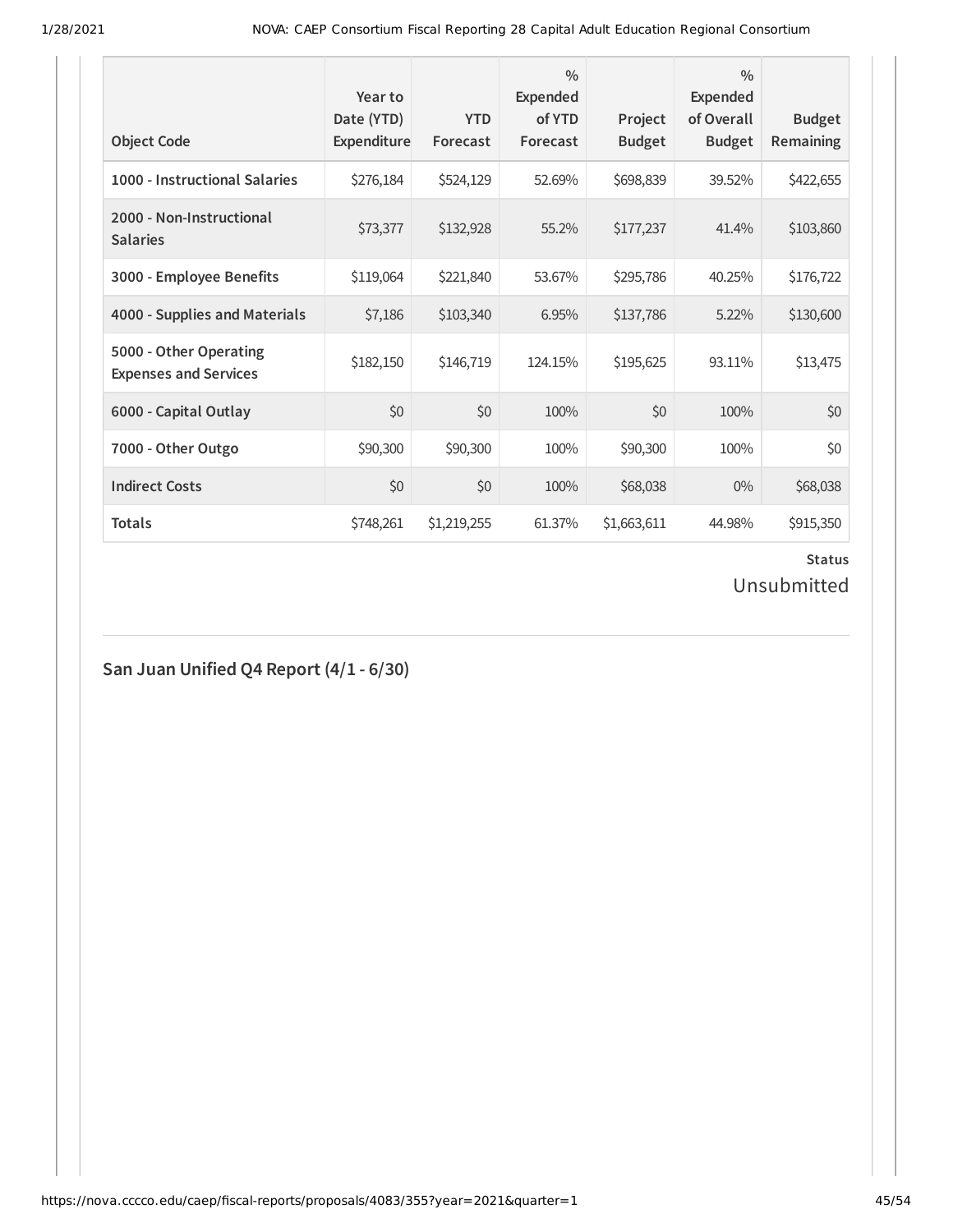| <b>Object Code</b>                                     | Year to<br>Date (YTD)<br>Expenditure | <b>YTD</b><br>Forecast | $\frac{0}{0}$<br><b>Expended</b><br>of YTD<br>Forecast | Project<br><b>Budget</b> | $\frac{0}{0}$<br><b>Expended</b><br>of Overall<br><b>Budget</b> | <b>Budget</b><br>Remaining |  |
|--------------------------------------------------------|--------------------------------------|------------------------|--------------------------------------------------------|--------------------------|-----------------------------------------------------------------|----------------------------|--|
| 1000 - Instructional Salaries                          | \$276,184                            | \$698,839              | 39.52%                                                 | \$698,839                | 39.52%                                                          | \$422,655                  |  |
| 2000 - Non-Instructional<br><b>Salaries</b>            | \$73,377                             | \$177,237              | 41.4%                                                  | \$177,237                | 41.4%                                                           | \$103,860                  |  |
| 3000 - Employee Benefits                               | \$119,064                            | \$295,786              | 40.25%                                                 | \$295,786                | 40.25%                                                          | \$176,722                  |  |
| 4000 - Supplies and Materials                          | \$7,186                              | \$137,786              | 5.22%                                                  | \$137,786                | 5.22%                                                           | \$130,600                  |  |
| 5000 - Other Operating<br><b>Expenses and Services</b> | \$182,150                            | \$195,625              | 93.11%                                                 | \$195,625                | 93.11%                                                          | \$13,475                   |  |
| 6000 - Capital Outlay                                  | \$0                                  | \$0                    | 100%                                                   | \$0                      | 100%                                                            | \$0                        |  |
| 7000 - Other Outgo                                     | \$90,300                             | \$90,300               | 100%                                                   | \$90,300                 | 100%                                                            | \$0                        |  |
| <b>Indirect Costs</b>                                  | \$0                                  | \$68,038               | $0\%$                                                  | \$68,038                 | $0\%$                                                           | \$68,038                   |  |
| <b>Totals</b>                                          | \$748,261                            | \$1,663,611            | 44.98%                                                 | \$1,663,611              | 44.98%                                                          | \$915,350                  |  |
| <b>Status</b><br>Unsubmitted                           |                                      |                        |                                                        |                          |                                                                 |                            |  |

## **Twin Rivers Unified**

**Twin Rivers Unified Q1 Report (7/1 - 9/30)**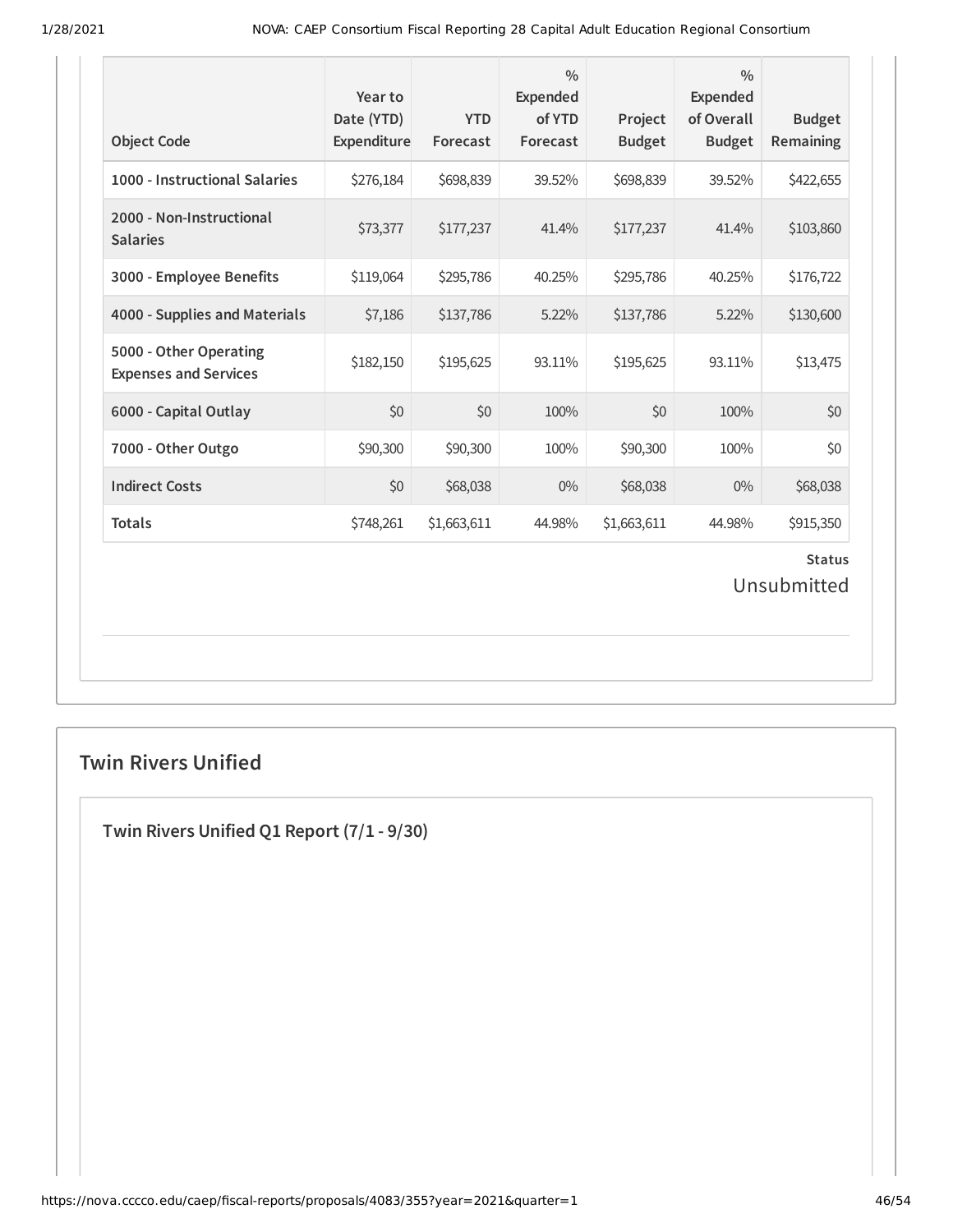| <b>Object Code</b>                                     | Year to<br>Date (YTD)<br>Expenditure | <b>YTD</b><br>Forecast | $\frac{0}{0}$<br>Expended<br>of YTD<br>Forecast | Project<br><b>Budget</b> | $\frac{0}{0}$<br><b>Expended</b><br>of Overall<br><b>Budget</b> | <b>Budget</b><br>Remaining |
|--------------------------------------------------------|--------------------------------------|------------------------|-------------------------------------------------|--------------------------|-----------------------------------------------------------------|----------------------------|
| 1000 - Instructional Salaries                          | \$199,686                            | \$186,533              | 107.05%                                         | \$1,243,553              | 16.06%                                                          | \$1,043,867                |
| 2000 - Non-Instructional<br><b>Salaries</b>            | \$125,630                            | \$110,038              | 114.17%                                         | \$733,588                | 17.13%                                                          | \$607,958                  |
| 3000 - Employee Benefits                               | \$120,914                            | \$95,941               | 126.03%                                         | \$639,608                | 18.9%                                                           | \$518,694                  |
| 4000 - Supplies and Materials                          | \$1,386                              | \$60,600               | 2.29%                                           | \$404,000                | $0.34\%$                                                        | \$402,614                  |
| 5000 - Other Operating<br><b>Expenses and Services</b> | \$103,245                            | \$150,028              | 68.82%                                          | \$1,000,187              | 10.32%                                                          | \$896,942                  |
| 6000 - Capital Outlay                                  | \$0                                  | \$0                    | 100%                                            | \$0                      | 100%                                                            | \$0                        |
| 7000 - Other Outgo                                     | \$300,000                            | \$45,000               | 666.67%                                         | \$300,000                | 100%                                                            | \$0                        |
| <b>Indirect Costs</b>                                  | \$27,543                             | \$32,407               | 84.99%                                          | \$216,047                | 12.75%                                                          | \$188,504                  |
| <b>Totals</b>                                          | \$878,404                            | \$680,547              | 129.07%                                         | \$4,536,983              | 19.36%                                                          | \$3,658,579                |

### **Summary of Activities:**

During the first quarter of FY 2020/21, Twin Rivers Adult School (TRAS) offered courses in English as a Second Language (ESL), Adult Basic Education (ABE), GED Preparation, High School Completion (HSC) and Career Technical Education (CTE). Due to the COVID-19 directive, remote operations continued during the first quarter. All members of our staff continue to do everything we can to meet the educational needs of all students.

> **Status** Submitted

**Twin Rivers Unified Q2 Report (10/1 - 12/31)**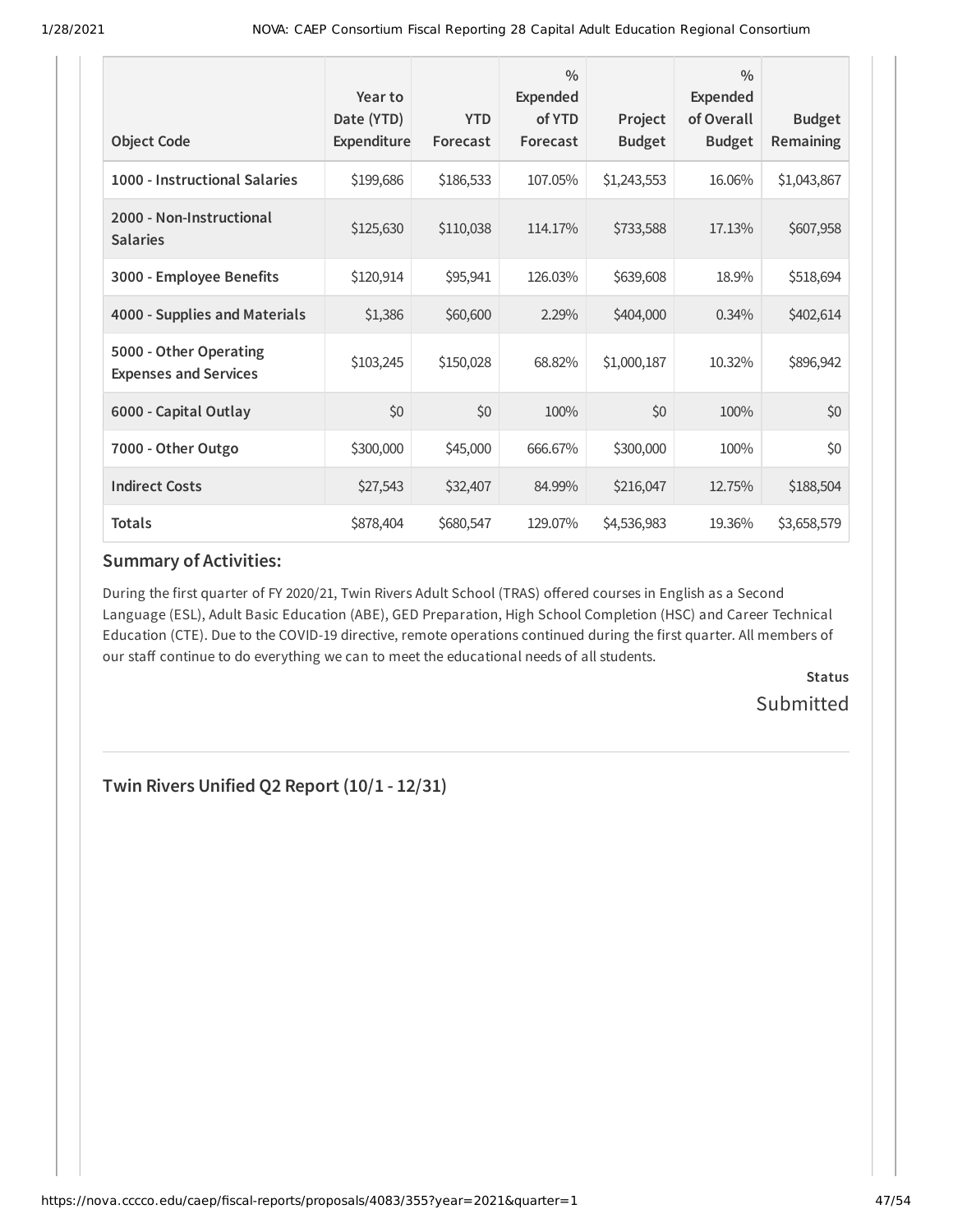| <b>Object Code</b>                                     | Year to<br>Date (YTD)<br>Expenditure | <b>YTD</b><br>Forecast | $\frac{0}{0}$<br>Expended<br>of YTD<br>Forecast | Project<br><b>Budget</b> | $\frac{0}{0}$<br>Expended<br>of Overall<br><b>Budget</b> | <b>Budget</b><br>Remaining |
|--------------------------------------------------------|--------------------------------------|------------------------|-------------------------------------------------|--------------------------|----------------------------------------------------------|----------------------------|
| 1000 - Instructional Salaries                          | \$502,082                            | \$373,066              | 134.58%                                         | \$1,243,553              | 40.37%                                                   | \$741,471                  |
| 2000 - Non-Instructional<br><b>Salaries</b>            | \$263,687                            | \$220,076              | 119.82%                                         | \$733,588                | 35.94%                                                   | \$469,901                  |
| 3000 - Employee Benefits                               | \$276,672                            | \$191,882              | 144.19%                                         | \$639,608                | 43.26%                                                   | \$362,936                  |
| 4000 - Supplies and Materials                          | \$3,035                              | \$121,200              | 2.5%                                            | \$404,000                | 0.75%                                                    | \$400,965                  |
| 5000 - Other Operating<br><b>Expenses and Services</b> | \$169,376                            | \$300,056              | 56.45%                                          | \$1,000,187              | 16.93%                                                   | \$830,811                  |
| 6000 - Capital Outlay                                  | \$0                                  | \$0                    | 100%                                            | \$0                      | 100%                                                     | \$0                        |
| 7000 - Other Outgo                                     | \$300,000                            | \$90,000               | 333.33%                                         | \$300,000                | 100%                                                     | \$0                        |
| <b>Indirect Costs</b>                                  | \$60,743                             | \$64,814               | 93.72%                                          | \$216,047                | 28.12%                                                   | \$155,304                  |
| <b>Totals</b>                                          | \$1,575,595                          | \$1,361,095            | 115.76%                                         | \$4,536,983              | 34.73%                                                   | \$2,961,388                |

### **Summary of Activities:**

During the second quarter of FY 2020/21, Twin Rivers Adult School (TRAS) offered courses in English as a Second Language (ESL), Adult Basic Education (ABE), GED Preparation, High School Completion (HSC) and Career Technical Education (CTE). Due to the COVID-19 directive, remote operations continued during the second quarter. All members of our staff continue to do everything we can to meet the educational needs of all students.

> **Status** Unsubmitted

**Twin Rivers Unified Q3 Report (1/1 - 3/31)**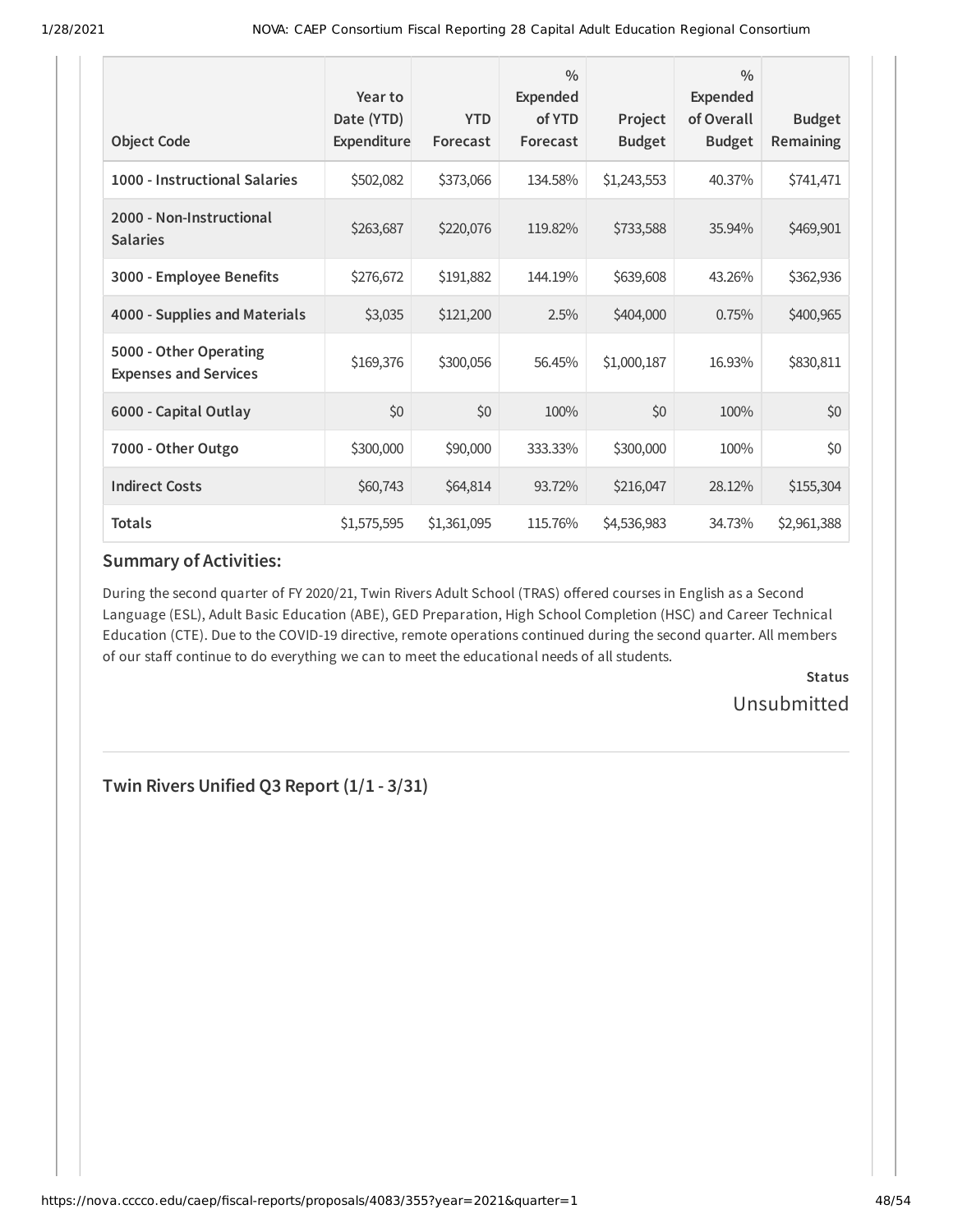| <b>Object Code</b>                                     | Year to<br>Date (YTD)<br>Expenditure | <b>YTD</b><br>Forecast | $\frac{0}{0}$<br>Expended<br>of YTD<br>Forecast | Project<br><b>Budget</b> | $\frac{0}{0}$<br>Expended<br>of Overall<br><b>Budget</b> | <b>Budget</b><br>Remaining |
|--------------------------------------------------------|--------------------------------------|------------------------|-------------------------------------------------|--------------------------|----------------------------------------------------------|----------------------------|
| 1000 - Instructional Salaries                          | \$502,082                            | \$559,599              | 89.72%                                          | \$1,243,553              | 40.37%                                                   | \$741,471                  |
| 2000 - Non-Instructional<br><b>Salaries</b>            | \$263,687                            | \$330,115              | 79.88%                                          | \$733,588                | 35.94%                                                   | \$469,901                  |
| 3000 - Employee Benefits                               | \$276,672                            | \$287,824              | 96.13%                                          | \$639,608                | 43.26%                                                   | \$362,936                  |
| 4000 - Supplies and Materials                          | \$3,035                              | \$181,800              | 1.67%                                           | \$404,000                | 0.75%                                                    | \$400,965                  |
| 5000 - Other Operating<br><b>Expenses and Services</b> | \$169,376                            | \$450,084              | 37.63%                                          | \$1,000,187              | 16.93%                                                   | \$830,811                  |
| 6000 - Capital Outlay                                  | \$0                                  | \$0                    | 100%                                            | \$0                      | 100%                                                     | \$0                        |
| 7000 - Other Outgo                                     | \$300,000                            | \$135,000              | 222.22%                                         | \$300,000                | 100%                                                     | \$0                        |
| <b>Indirect Costs</b>                                  | \$60,743                             | \$97,221               | 62.48%                                          | \$216,047                | 28.12%                                                   | \$155,304                  |
| <b>Totals</b>                                          | \$1,575,595                          | \$2,041,642            | 77.17%                                          | \$4,536,983              | 34.73%                                                   | \$2,961,388                |

Unsubmitted

## **Twin Rivers Unified Q4 Report (4/1 - 6/30)**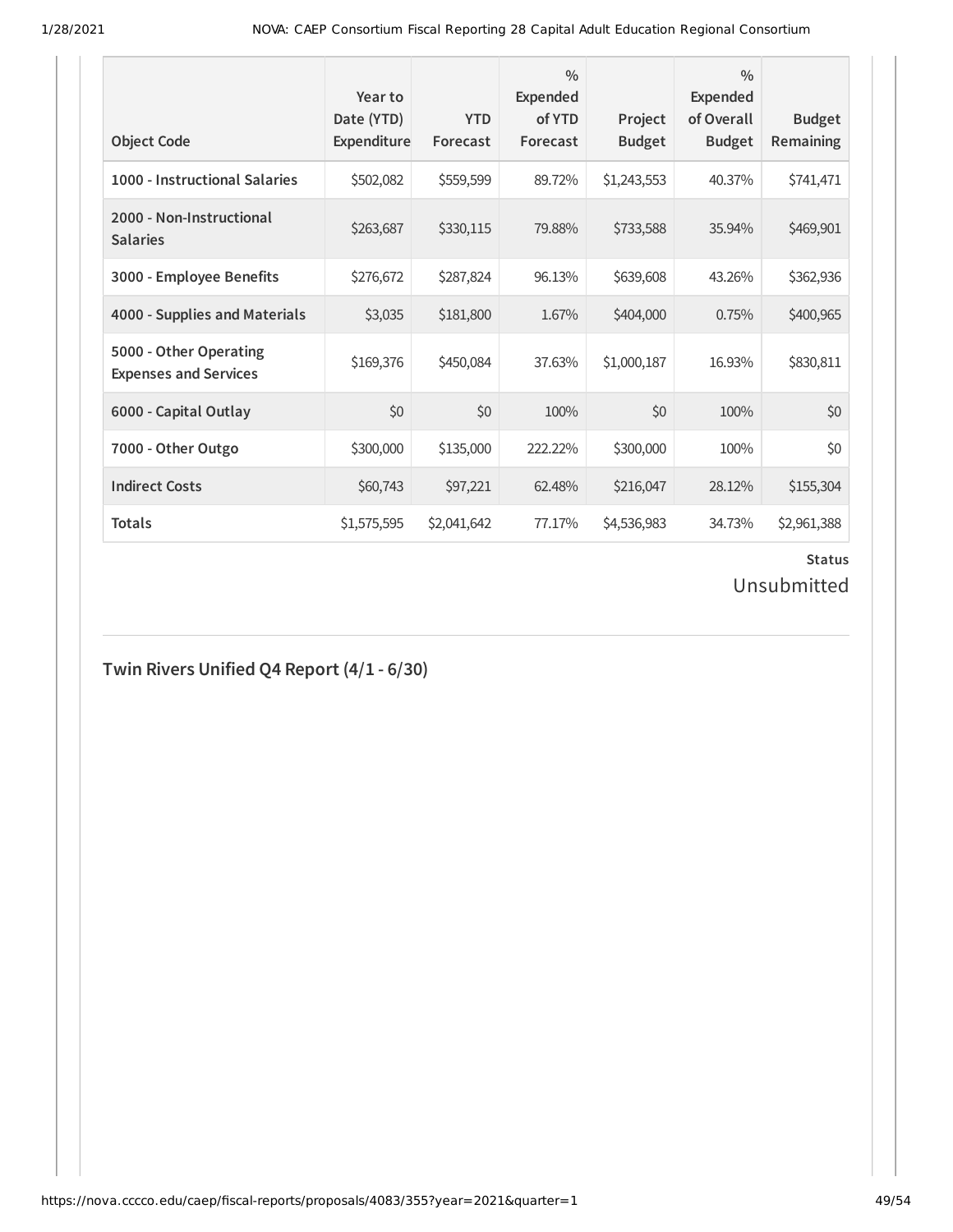| <b>Object Code</b>                                     | Year to<br>Date (YTD)<br>Expenditure | <b>YTD</b><br>Forecast | $\frac{0}{0}$<br><b>Expended</b><br>of YTD<br>Forecast | Project<br><b>Budget</b> | $\frac{0}{0}$<br><b>Expended</b><br>of Overall<br><b>Budget</b> | <b>Budget</b><br>Remaining |
|--------------------------------------------------------|--------------------------------------|------------------------|--------------------------------------------------------|--------------------------|-----------------------------------------------------------------|----------------------------|
| 1000 - Instructional Salaries                          | \$502,082                            | \$746,132              | 67.29%                                                 | \$1,243,553              | 40.37%                                                          | \$741,471                  |
| 2000 - Non-Instructional<br><b>Salaries</b>            | \$263,687                            | \$440,153              | 59.91%                                                 | \$733,588                | 35.94%                                                          | \$469,901                  |
| 3000 - Employee Benefits                               | \$276,672                            | \$383,765              | 72.09%                                                 | \$639,608                | 43.26%                                                          | \$362,936                  |
| 4000 - Supplies and Materials                          | \$3,035                              | \$242,400              | 1.25%                                                  | \$404,000                | 0.75%                                                           | \$400,965                  |
| 5000 - Other Operating<br><b>Expenses and Services</b> | \$169,376                            | \$600,112              | 28.22%                                                 | \$1,000,187              | 16.93%                                                          | \$830,811                  |
| 6000 - Capital Outlay                                  | \$0                                  | \$0                    | 100%                                                   | \$0                      | 100%                                                            | \$0                        |
| 7000 - Other Outgo                                     | \$300,000                            | \$180,000              | 166.67%                                                | \$300,000                | 100%                                                            | \$0                        |
| <b>Indirect Costs</b>                                  | \$60,743                             | \$129,628              | 46.86%                                                 | \$216,047                | 28.12%                                                          | \$155,304                  |
| <b>Totals</b>                                          | \$1,575,595                          | \$2,722,190            | 57.88%                                                 | \$4,536,983              | 34.73%                                                          | \$2,961,388                |
| <b>Status</b><br>Unsubmitted                           |                                      |                        |                                                        |                          |                                                                 |                            |

## **Washington Unified**

**Washington Unified Q1 Report (7/1 - 9/30)**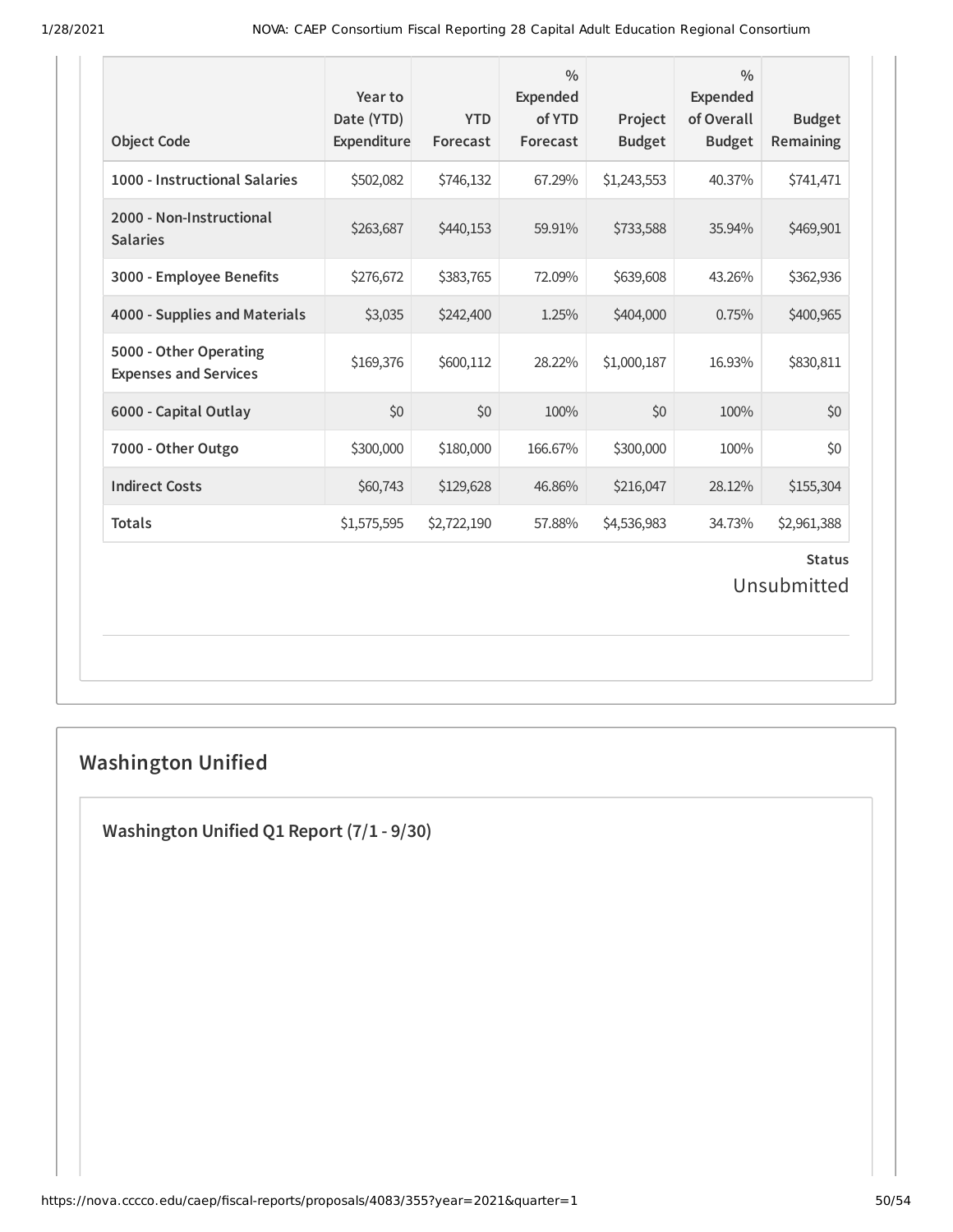| <b>Object Code</b>                                     | Year to<br>Date (YTD)<br>Expenditure | <b>YTD</b><br>Forecast | $\frac{0}{0}$<br><b>Expended</b><br>of YTD<br>Forecast | Project<br><b>Budget</b> | $\frac{0}{0}$<br>Expended<br>of Overall<br><b>Budget</b> | <b>Budget</b><br>Remaining |
|--------------------------------------------------------|--------------------------------------|------------------------|--------------------------------------------------------|--------------------------|----------------------------------------------------------|----------------------------|
| 1000 - Instructional Salaries                          | \$27,107                             | \$57,698               | 46.98%                                                 | \$230,790                | 11.75%                                                   | \$203,683                  |
| 2000 - Non-Instructional<br><b>Salaries</b>            | \$6,753                              | \$10,068               | 67.08%                                                 | \$50,338                 | 13.42%                                                   | \$43,585                   |
| 3000 - Employee Benefits                               | \$10,800                             | \$20,237               | 53.37%                                                 | \$80,946                 | 13.34%                                                   | \$70,146                   |
| 4000 - Supplies and Materials                          | \$0                                  | \$0                    | 100%                                                   | \$198,817                | $0\%$                                                    | \$198,817                  |
| 5000 - Other Operating<br><b>Expenses and Services</b> | \$2,188                              | \$10,000               | 21.88%                                                 | \$40,000                 | 5.47%                                                    | \$37,812                   |
| 6000 - Capital Outlay                                  | \$0                                  | \$0                    | 100%                                                   | \$0                      | 100%                                                     | \$0                        |
| 7000 - Other Outgo                                     | \$0                                  | \$0                    | 100%                                                   | \$0                      | 100%                                                     | \$0                        |
| <b>Indirect Costs</b>                                  | \$0                                  | \$7,508                | $0\%$                                                  | \$30,030                 | $0\%$                                                    | \$30,030                   |
| <b>Totals</b>                                          | \$46,848                             | \$105,509              | 44.4%                                                  | \$630,921                | 7.43%                                                    | \$584,073                  |

#### **Corrective Action Plan**

Due to COVID 19 and Washington Adult School moving to a virtual model, budgeted instructional salaries as well as classified support have been. The staff continues to monitor the needs of the students, staff and program and will adjust spending according to need and plans to return in the future.

### **Summary of Activities:**

Washington Adult school is offering courses via virtual learning due to COVID restrictions. Expenses for the first quarter include administrative salaries, instructional salaries, a counselor salary and classified support. Expenditures also include contracted services.

> **Status** Submitted

**Washington Unified Q2 Report (10/1 - 12/31)**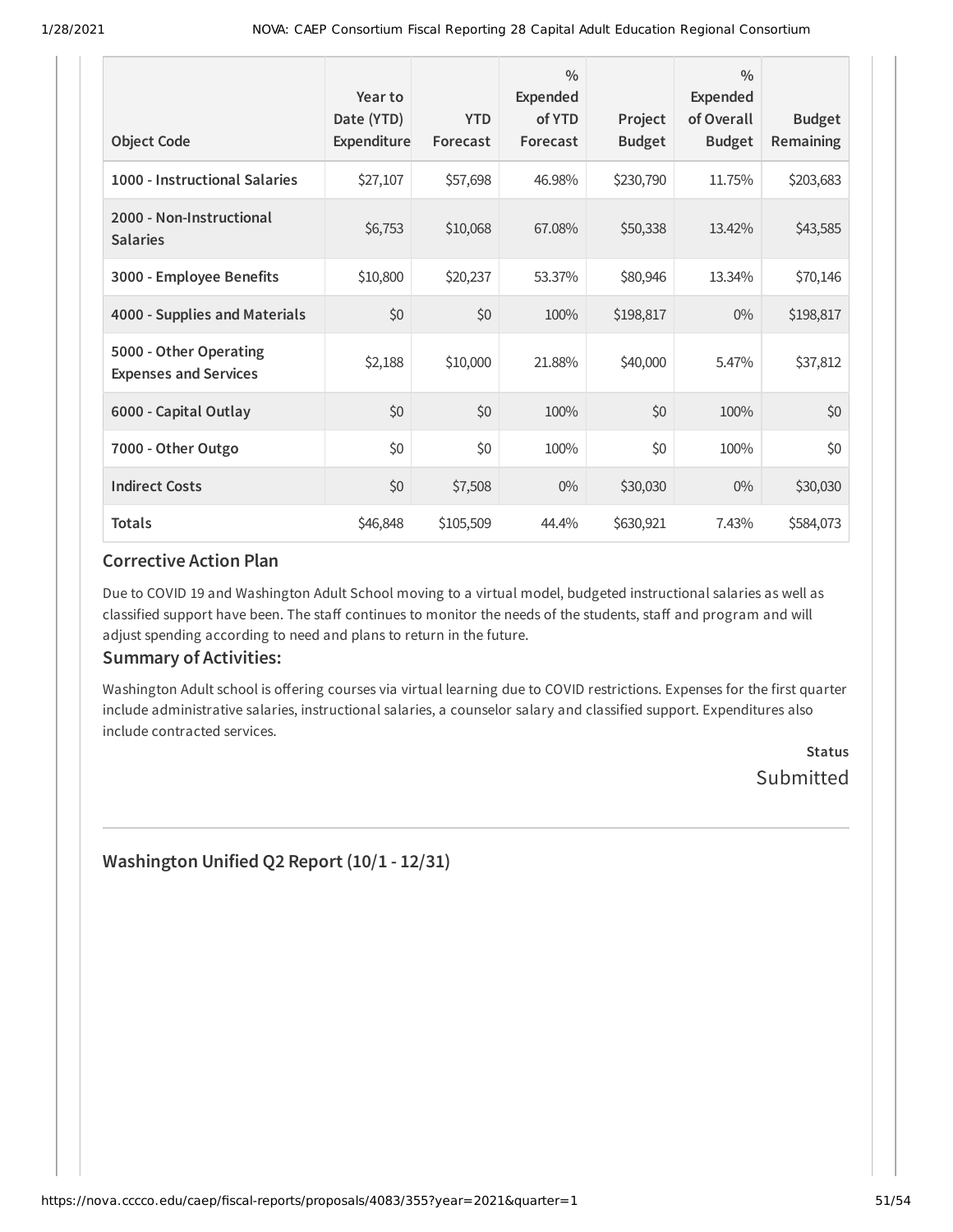| <b>Object Code</b>                                     | Year to<br>Date (YTD)<br>Expenditure | <b>YTD</b><br>Forecast | $\frac{0}{0}$<br>Expended<br>of YTD<br>Forecast | Project<br><b>Budget</b> | $\frac{0}{0}$<br>Expended<br>of Overall<br><b>Budget</b> | <b>Budget</b><br>Remaining |
|--------------------------------------------------------|--------------------------------------|------------------------|-------------------------------------------------|--------------------------|----------------------------------------------------------|----------------------------|
| 1000 - Instructional Salaries                          | \$27,107                             | \$57,698               | 46.98%                                          | \$230,790                | 11.75%                                                   | \$203,683                  |
| 2000 - Non-Instructional<br><b>Salaries</b>            | \$6,753                              | \$12,585               | 53.66%                                          | \$50,338                 | 13.42%                                                   | \$43,585                   |
| 3000 - Employee Benefits                               | \$10,800                             | \$20,237               | 53.37%                                          | \$80,946                 | 13.34%                                                   | \$70,146                   |
| 4000 - Supplies and Materials                          | \$0                                  | \$0                    | 100%                                            | \$198,817                | $0\%$                                                    | \$198,817                  |
| 5000 - Other Operating<br><b>Expenses and Services</b> | \$2,188                              | \$10,000               | 21.88%                                          | \$40,000                 | 5.47%                                                    | \$37,812                   |
| 6000 - Capital Outlay                                  | \$0                                  | \$0                    | 100%                                            | \$0                      | 100%                                                     | \$0                        |
| 7000 - Other Outgo                                     | \$0                                  | \$0                    | 100%                                            | \$0                      | 100%                                                     | \$0                        |
| <b>Indirect Costs</b>                                  | \$0                                  | \$7,508                | $0\%$                                           | \$30,030                 | $0\%$                                                    | \$30,030                   |
| <b>Totals</b>                                          | \$46,848                             | \$108,026              | 43.37%                                          | \$630,921                | 7.43%                                                    | \$584,073                  |

## Unsubmitted

## **Washington Unified Q3 Report (1/1 - 3/31)**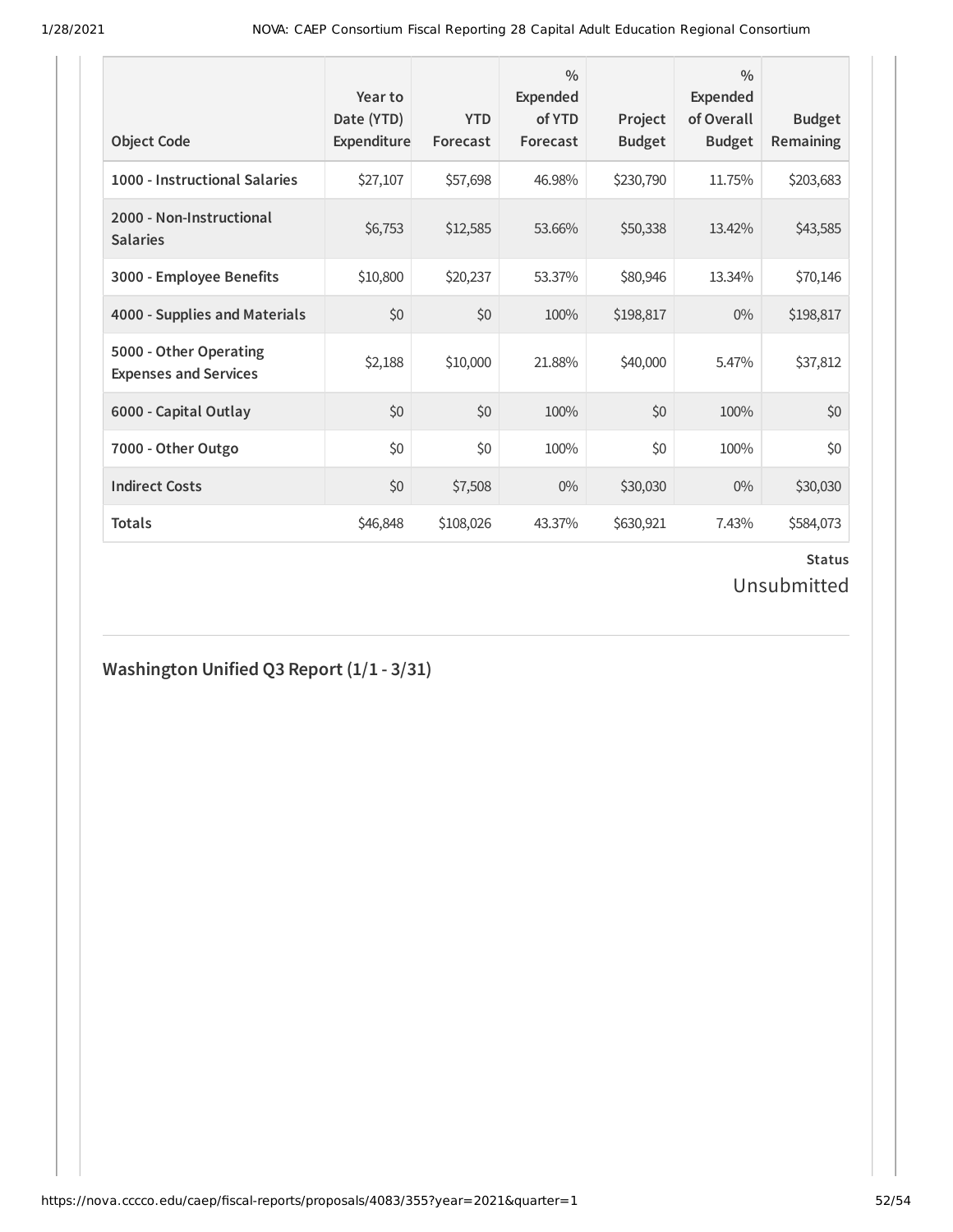| <b>Object Code</b>                                     | Year to<br>Date (YTD)<br>Expenditure | <b>YTD</b><br>Forecast | $\frac{0}{0}$<br>Expended<br>of YTD<br>Forecast | Project<br><b>Budget</b> | $\frac{0}{0}$<br><b>Expended</b><br>of Overall<br><b>Budget</b> | <b>Budget</b><br>Remaining |
|--------------------------------------------------------|--------------------------------------|------------------------|-------------------------------------------------|--------------------------|-----------------------------------------------------------------|----------------------------|
| 1000 - Instructional Salaries                          | \$27,107                             | \$57,698               | 46.98%                                          | \$230,790                | 11.75%                                                          | \$203,683                  |
| 2000 - Non-Instructional<br><b>Salaries</b>            | \$6,753                              | \$12,585               | 53.66%                                          | \$50,338                 | 13.42%                                                          | \$43,585                   |
| 3000 - Employee Benefits                               | \$10,800                             | \$20,237               | 53.37%                                          | \$80,946                 | 13.34%                                                          | \$70,146                   |
| 4000 - Supplies and Materials                          | \$0                                  | \$0                    | 100%                                            | \$198,817                | $0\%$                                                           | \$198,817                  |
| 5000 - Other Operating<br><b>Expenses and Services</b> | \$2,188                              | \$10,000               | 21.88%                                          | \$40,000                 | 5.47%                                                           | \$37,812                   |
| 6000 - Capital Outlay                                  | \$0                                  | \$0                    | 100%                                            | \$0                      | 100%                                                            | \$0                        |
| 7000 - Other Outgo                                     | \$0                                  | \$0                    | 100%                                            | \$0                      | 100%                                                            | \$0                        |
| <b>Indirect Costs</b>                                  | \$0                                  | \$7,508                | $0\%$                                           | \$30,030                 | $0\%$                                                           | \$30,030                   |
| <b>Totals</b>                                          | \$46,848                             | \$108,026              | 43.37%                                          | \$630,921                | 7.43%                                                           | \$584,073                  |

## Unsubmitted

## **Washington Unified Q4 Report (4/1 - 6/30)**